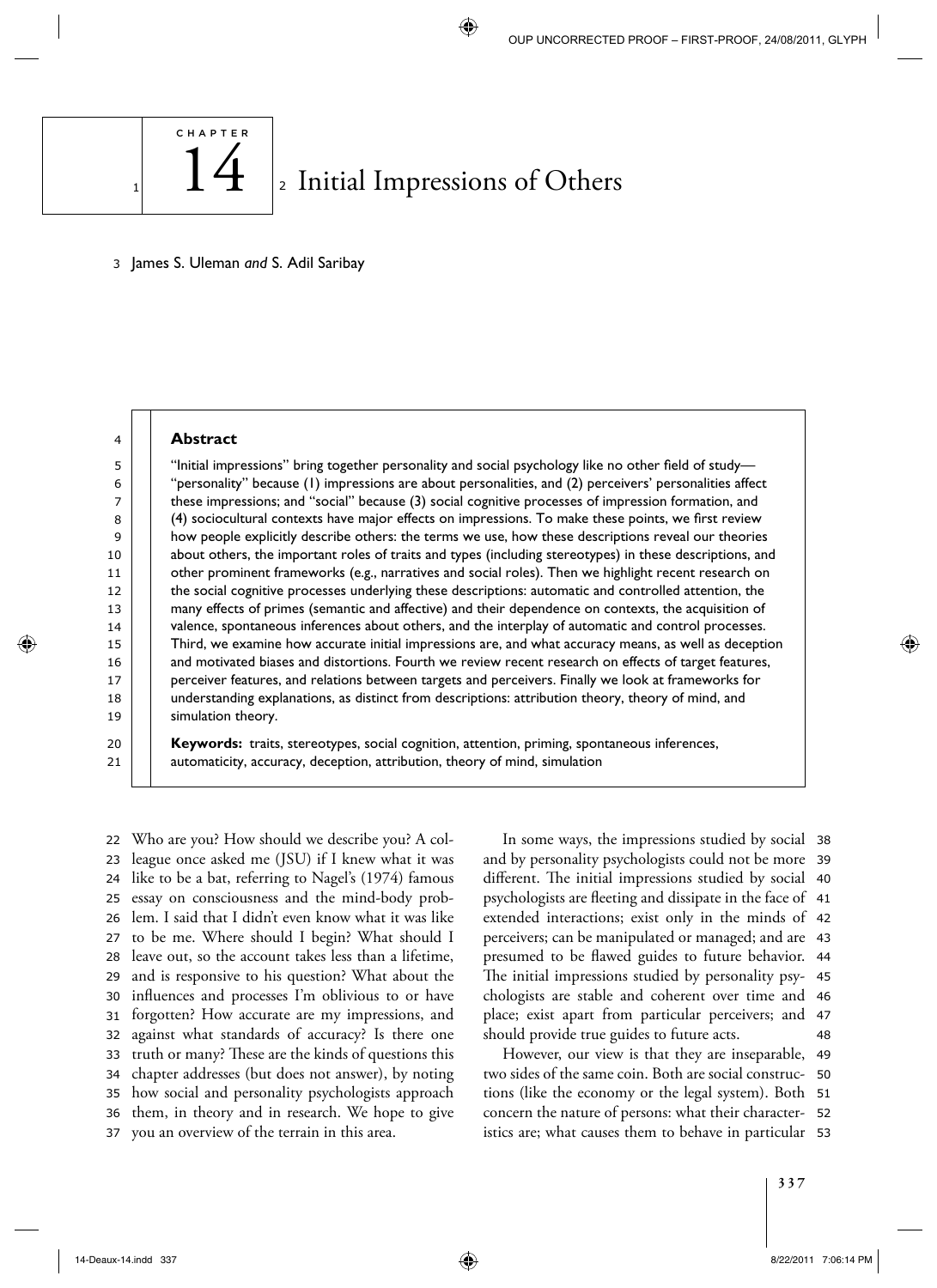

22 21 20 19 18 17 16 15 14 13 12 11 10 9 8 7 6 5 4 3 2 1 ways in specific situations, as well as more generally; what they think and feel; and so on. And both arise from the same initial evidence: other people's behaviors in particular situations. Social psychologists focus on perceivers and what they make of this evidence; personality psychologists focus on targets and what produces this evidence. But perceivers have personalities too; and targets act in the actual or imagined presence of perceivers. Individual differences are part of the picture throughout. So these two emphases are not only two sides of the same coin, they are two intertwined aspects of a conceptual Gordian knot. Cutting through this knot to divide it into social and personality halves does violence to all these interrelations. So this apparent division is largely a matter of (real) professional territoriality, that is, different scientific traditions and academic audiences. Because this chapter focuses on *initial* impressions, we draw more heavily from social psychologists' work. But the complementary concerns of personality psychologists, with their long-term perspectives, make important contributions too.

36 35 34 33 32 31 30 29 28 27 26 25 24 23 How we form impressions of others has long been a fundamental question in both social and personality psychology, because our interactions depend in fundamental ways on our impressions of others. (Of course we might start with questions about impressions of social situations or relationships. But Western, and especially U.S. psychology has been individualistic for a long time, for cultural (Lehman, Chiu, & Schaller, 2004) and ideological (Ichheiser, 1949 ) reasons. We begin with *the terms we explicitly use to describe* other people. What are these terms, and when do we use them? How are they related to each other, and what do their relations reveal about our theories about other people?

47 46 45 44 43 42 41 40 39 38 37 We also form *implicit (unspoken and unconscious) impressions* , and our explicit descriptions are based on processes of which we are largely unaware. What are some of these processes? What captures our attention, unbidden? What produces positive or negative evaluations? How do we unconsciously infer inner qualities (e.g., traits) from outer observables (e.g., behaviors)? The second section of this chapter reviews some of these processes. Distinctions between explicit and implicit impressions, and automatic and controlled processes are central.

53 52 51 50 49 48 Research on *accuracy* has been oddly independent of research on processes, in part because Cronbach's (1955) devastating critique of accuracy research intimidated other researchers for decades, and Mischel's (1968) critique of personality research raised questions about whether there is anything to

**338** initial impressions of others

60 59 58 57 accuracy in trait judgments and sample current lively area of research. We review conceptions of 56 55 cated approaches to these questions, and this is a 54 be accurate about. But now there are more sophistiresults. We also describe recent research on deception (lying), and some motivated biases and distortions in forming initial impressions.

67 66 65 64 other that affect initial impressions. Faces and other 63 62 The fourth section surveys some of the *features of* 61 *targets, of perceivers, and of their relations with each*  visual information form most of the work on targets. We also note recent work on impressions in cyberspace, and reputation. Relations include power and psychological distance.

76 75 sibility, credit, and blame. They depend on large and  $\,$  74  $\,$ 73 more than descriptions. They are more motivated and 72 lation theory and self-reference. Explanations are 71 70 attribution theory, (2) theory of mind, and (3) simu-69 Finally we note recent work on *explanations of* 68 *others' behaviors* , focusing on three frameworks: (1) judgmental, and carry clearer implications for responoften implicit theories, such as Tetlock's (2002) politician, theologian, and prosecutor frameworks.

## **Lay Descriptions of Others**

88 87 86 85 84 and biological characteristics. Traits dominated the 83 feelings, and beliefs; demographics; and physical 82 weeks. She content-analyzed the results into five 81 80 79 78 How do people describe one another? Park (1986) had members of her seminar at Northwestern University describe each other every week for 7 categories: traits and habits; behaviors; attitudes, descriptions  $(65\%)$ , followed by behaviors  $(23\%)$ . Traits were used more and behaviors were used less as targets became better known. So traits are central in describing others.

105 ferences in the chronic accessibility of perceivers' 104 103 determinant of individual (i.e., personality) differ- 102 descriptions, and memories. Thus an important 101 mind; Higgins, 1996), and this produces different 100 99 98 97 96 targets, the categories overlapped 57%, but when 95 average, when one perceiver described two different 94 summer campers to describe their tent mates. On 93 92 Richardson, Muzzy, and Vreeland (1965) asked 91 90 People differ in how they describe others, even at 89 "zero acquaintance" ( Kenny & West, 2008 ). In their classic demonstration, Dornbush, Hastorf, two perceivers described the same target, categories overlapped only 45%. Perceivers affected category choice more than targets did. People differ in which categories are chronically accessible (come easily to ences in describing and remembering targets is difconcepts.

77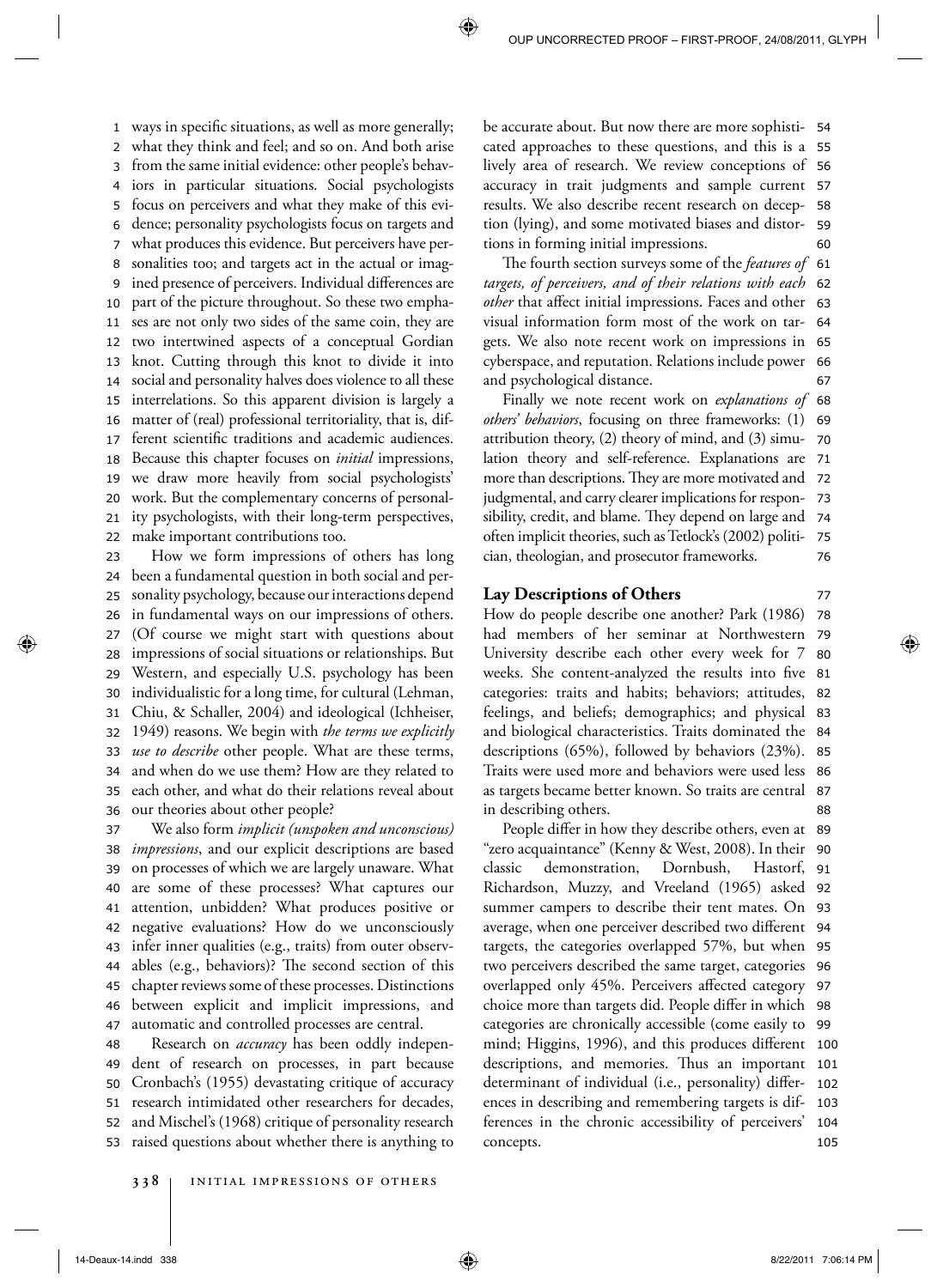14 13 12 11 10 9 8 7 6 5 4 3 2 1 Looking beyond initial impressions (as we occasionally do), familiarity with the target affects category use. Idson and Mischel (2001) found that traits usually outnumbered mental states. But relatively fewer traits were used the longer perceivers had liked (but not disliked) targets, and the more situations they had seen them in. Fewer traits were used for important (vs. unimportant) targets. Familiarity also affects how targets are categorized automatically. Unfamiliar faces get categorized by salient stereotyped categories, whereas familiar faces do not (Quinn, Mason, & Macrae, 2009.) Thus descriptions of unfamiliar targets contain more traits, fewer mental states, and are less conditional on situations than familiar others.

29 28 27 26 25 24 23 22 21 20 19 18 17 16 15 Communicating descriptions to an audience changes the descriptions. Zajonc's (1960) classic study showed that descriptions are more "differentiated, complex, unified, and organized" (p. 166) when perceivers expect to communicate. Lassiter, Geers, and Apple (2002) found that this organization produced fewer units of behavior, fewer remembered behaviors, and less positive affect. When people know something about their audience, communications are "tuned" to the audience. Todorov (2002) showed not only that these tuned descriptions affect memory for and attitudes toward targets, but also these descriptions mediate tuning's effects. Wyer and Gruenfeld (1995) provided a thoughtful review of related literature.

48 47 46 45 44 43 42 41 40 39 38 37 36 35 34 33 32 31 30 Perceivers' cultures also affect descriptions. Westerners use more trait terms and fewer relational and contextually qualified terms than Asians. For example, Shweder and Bourne (1984) asked residents of Chicago and Orissa, India, to describe close acquaintances. Americans use more context-free descriptions  $(71.7%)$ , including unqualified traits, than did Oriyas  $(50.4\%)$ , and more abstractions than Oriyas  $(74.6\%$  vs. 35.2%). Self-descriptions show similar cultural differences (Rhee, Uleman, Lee,  $& Roman, 1995$ . Although this difference is often explained by individualist versus collectivist conceptions of individuals, Kashima, Kashima, Kim, and Gelfand (2006) suggest that it reflects cultural differences in linguistic practices. Westerners, more than Asians, objectify and decontextualize descriptions not only of individuals, but also of relationships and even groups (also see Adams, chapter 8, this volume).

#### 49  *Traits' Relations to Each Other*

52 51 50 Implicit theories of traits' relations to each other, that is, implicit personality theories (IPT), have been studied primarily through factor analyses of

65 64 63 62 merely semantic relations, which distort judgments whether IPT reflects actual relations among traits or 61 (John, 1990). A long-standing controversy concerns 60 59 complete strangers, well-known others, and the self 58 prototypicality of acts, as well as from ratings of 57 56 55 conscientiousness, extraversion, agreeableness, and 54 trait ratings (Schneider, 1973). The same Big Five 53 factors of personality—openness to experience, neuroticism — emerge from ratings of traits' semantic similarity, co-occurrence likelihoods, and the of actual relations. Borkenau (1992) found that distortion happens occasionally, but cannot fully account for IPT.

79 78 77 76 75 74 73 behaviors, inferences were more extreme for entity 72 For semantically similar (vs. unrelated) traits and 71 70 69 68 differences in inferring traits and behaviors from 67 Poon and Koehler (2008) looked for individual 66 other traits and behaviors, with particular attention to Dweck's (Dweck, Chiu, & Hong, 1995) entity theorists (who believe traits are fixed) and incremental theorists (who believe traits are malleable). than incremental theorists. Thus, moderately reliable theories (0.57 over 8 weeks) about the reliability of trait and behavioral information affect inferences among them. Poon and Koehler (2006) found that priming entity knowledge made participants more confident about trait inferences.

94 possible origins of the Big Five factor structure. (See 93 92 some interesting functional evolutionary ideas about 91 than the Big Five. Heine and Buchtel (2009) describe 90 Filipino and Hebrew traits may be more universal 89 evidence that the seven factors from studies of 88 spond to the Big Five. Saucier (2003a) reports 87 86 85 rating scales. But studies based on indigenous 84 83 82 81 80 How universal is this Big Five structure? With some important caveats, Heine and Buchtel (2009) concluded that "there is good evidence that the Big Five reflect the universal structure of personality" (p. 378), when scales are based on translated English Chinese, Filipino, Spanish, or Greek traits uncovered six or seven factors, only some of which correalso Fleeson, chapter 3, this volume.)

105 104 103 groups. Although usually related positively in judg-  $\,$  102  $\,$ 101 ment," and examined their relations in judging these "the fundamental dimensions of social judg- 100 99 98 97 96 95 Rosenberg, Nelson, and Vivekananthan (1968) suggested that most IPTs are dominated by two correlated but distinct evaluative dimensions: social warmth and competence. Recently Judd, James-Hawkins, Yzerbyt, and Kashima (2005) have termed ing individuals, they are negatively related in judging groups. They are sometimes called the "Big Two" dimensions, in homage to the Big Five.

ULEMAN, SARIBAY | 339

⊕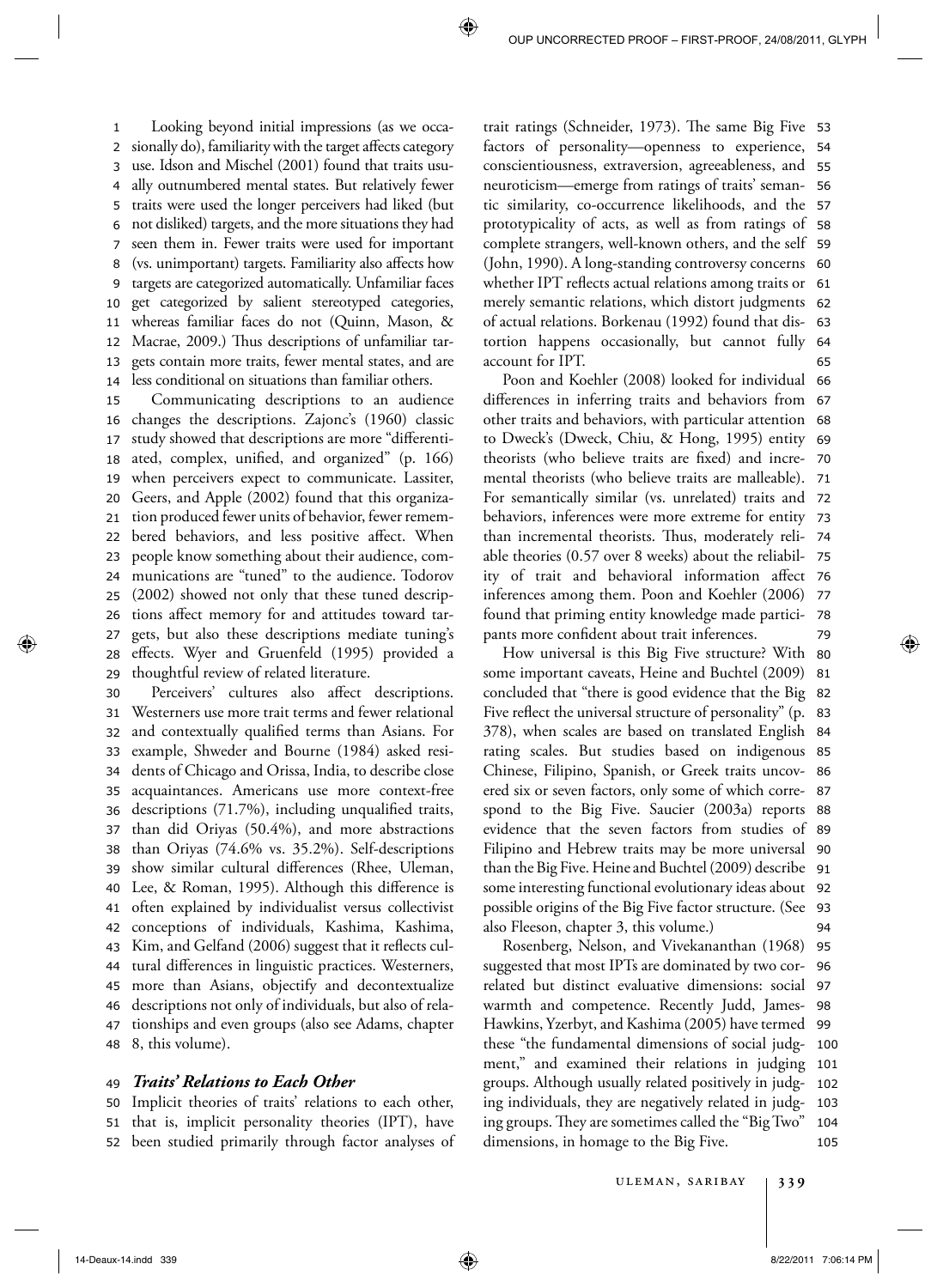12 11 10 9 8 7 6 5 4 3 2 1 How well do the Big Five describe individual targets? All the analyses above are based on data aggregated over many targets, but individual targets show idiosyncratic trait structures, and individual perceivers organize traits in idiosyncratic ways. Exploratory factor analyses of ratings of single targets, rated repeatedly over many days, do not yield the familiar Big Five for most targets. Nesselroade and Molenaar (1999) report that fewer than a third of their targets showed the Big Five pattern, and Borkenau and Ostendorf (1998) put this figure at 10%. Thus multiple ratings of single individuals over time rarely yield the Big Five.

22 21 20 19 18 17 16 15 14 13 Finally, most traits are hierarchically organized, for example, being charitable is a way of being generous, which is a way of being kind, which is a way of being good. Targets' familiarity and likability affect the preferred level of description, and there is a basic (default) level for most hierarchies ( John, Hampson, & Goldberg, 1991). Each factor has several hierarchical subcomponents; for example, extraversion includes sociability, lack of restraint, assertiveness, and adventurousness.

#### 23  *Conceptions of Traits*

52 51 50 49 48 47 46 45 44 43 42 41 40 39 38 37 36 35 34 33 32 31 30 29 28 27 26 25 24 Traits terms are used in many ways (Uleman, 2005). Most personality researchers (e.g., McCrae & Costa, 2003) think of traits as relatively stable internal causes of behavior, with predictive utility across many situations. On the other hand, Wright and Mischel (1987) showed that traits' meanings are implicitly (and sometimes explicitly; Wright & Mischel, 1988) conditional on the situation in which they are used. Thus two youthful targets may be described as *aggressive* even though one aggresses only toward peers and the other only toward adult authorities. More generally, most of us seem to have theories about the kinds of personality differences that are revealed in different situations. Higgins and Scholer (2008) note that behaviors in "high-demand [stressful] situations" best reveal coping abilities, whereas behaviors in "low-demand situations" best reveal preferences, values, and tastes. All these approaches treat traits as causal rather than merely descriptive (of people and/or behaviors). Kressel and Uleman (2010) showed that isolated trait terms have the properties of causes (of behavior), even when lacking explanatory and descriptive functions. This suggests that traits are theory-based concepts (Murphy & Medin, 1985) with inherently causal meanings, even though they are also the most abstract level at which behaviors are described (Semin & Fiedler, 1991). They can both describe and explain behavior.

**340** initial impressions of others

72 different roles and have different meanings in folk 71 out the reasons themselves. Thus traits play several 70 69 68 67 *values* , *beliefs* , and *desires* ; and (3) *causal histories of*  66 of explanations: (1) *enabling factors*, which include 65 64 63 62 61 behaviors (i.e., *actions*, which have *reasons*) and 60 59 fundamental distinction is between *intentional* 58 account for their explanations of behaviors. Malle's 57 56 selves). Malle (2004) presents the most articulated 55 54 (section "Explanations," below), a set of concepts 53 Traits are part of the "(folk) theory of mind" that people use to understand others (and themversion available for American adults, developed to *unintentional* behaviors (which have *causes* ). Causes of unintended behaviors ("She failed organic chemistry.") can be in the situation or the person, and include traits (e.g., *stupid*). Actions have three kinds traits such as abilities; (2) *reasons* , based on targets' *reasons* , that is, the background or origin of the targets' reasons (including traits, e.g., *ambitious* ) withtheories of mind.

84 83 82 cality (in the graded structure of trait categories) as 81 ratings of how effective behaviors are at attaining 80 79 78 requires a scenario, including targets' plans and 77 76 75 argued that explaining an extended sequence of 74 Understanding others also involves narratives 73 (e.g., Schank & Abelson, 1995). Read (1987) behavior—and (we would add) even describing it goals. He conceives of most traits as goal-based categories. Read, Jones, and Miller (1990) showed that trait-related goals predicts ratings of behaviors' typiwell as confidence in making trait inferences from behaviors. (See also Read & Miller, 2005.)

94 93 present from the past; state concepts identify those 92 goals. Trait concepts permit people to predict the 91 90 based categories, traits and states serve particular 89 "prototypes are not defined by averages . . . but by 88 Goldberg (1988) found that trait and state category 87 86 ality trait and state categories, Chaplin, John, and 85 Working with a prototype conception of personideal (or extreme) attribute values. Like other idealbehaviors that can be controlled by manipulating the situation" (p. 541).

found that entity theorists make more implicit 105 descriptions. Hong, Chiu, Dweck, and Sacks (1997) 104 103 consistent information, and evaluations in their 102 entations. Entity theorists emphasize traits, trait-101 100 99 98 person concepts, with their entity and incremental 97 most extensive research on individual differences in 96 Dweck and her colleagues have produced the 95 theorists (e.g., Levy, Plaks, & Dweck, 1999). Different judgments and explanations of individual, as well as group characteristics ( Levy, Plaks, Hong, Chiu, & Dweck, 2001), follow from these two ori-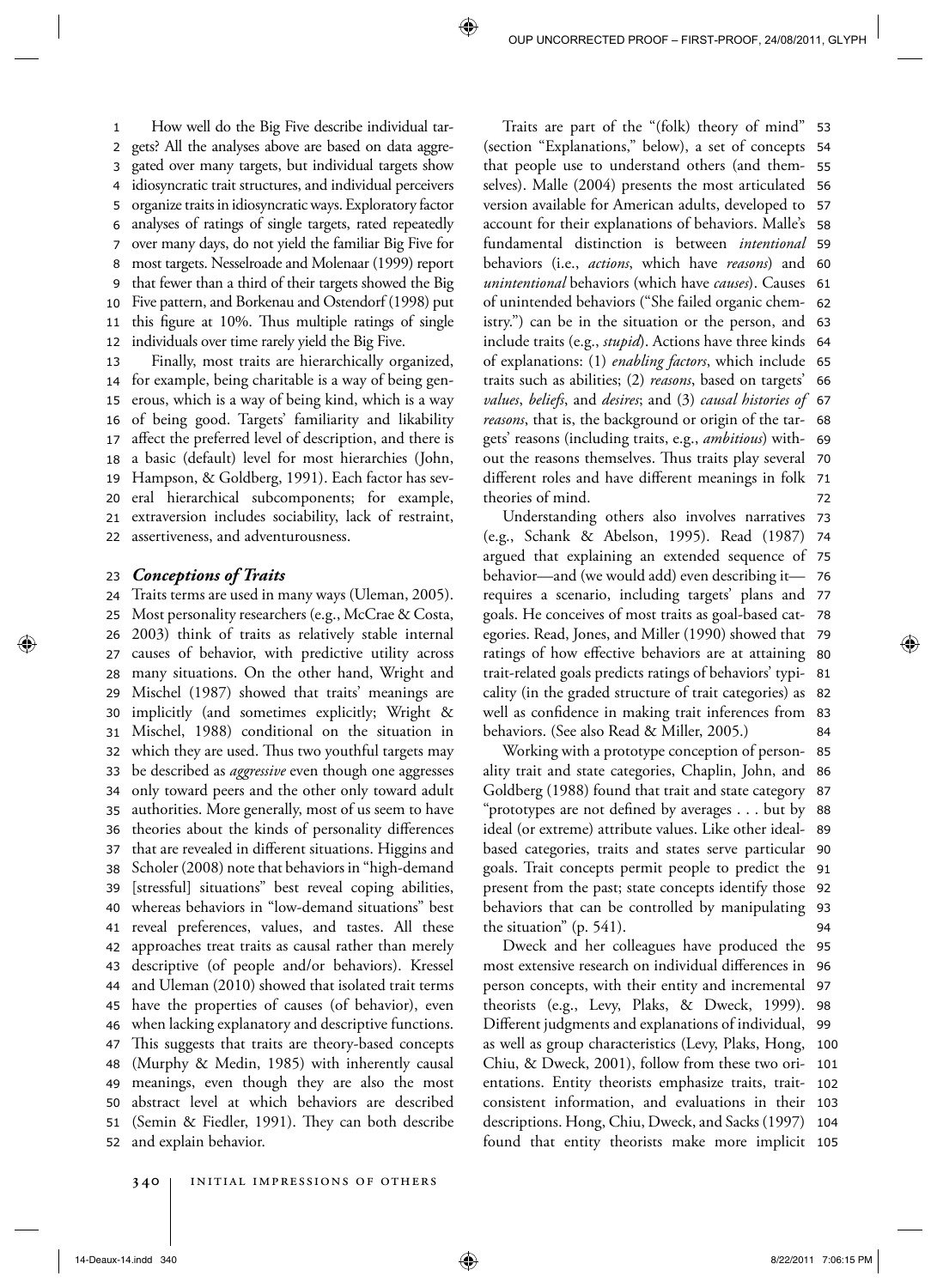10 9 8 7 6 5 4 3 2 1 evaluative inferences (assessed via evaluative priming). McConnell (2001) showed that incremental theorists make memory-based judgments and entity theorists make on-line judgments. Plaks, Stroessner, Dweck, and Sherman (2001) showed that entity theorists attended more to stereotype-consistent information, whereas incremental theorists attended more to stereotype-inconsistent information. Plaks, Grant, and Dweck (2005) showed that attention is also differentially affected by how consistent new

27 26 25 24 23 22 21 20 19 18 17 16 15 14 13 12 11 information is with perceivers' theories of change. Church et al. (2003) examined lay theories of behavior in two cultures, with their questionnaire about beliefs about traits and situations. The five trait beliefs concern traits' stability, cross-situational consistency, predictive validity, ease of inference from a few behaviors, and accuracy for describing and understanding others. The five situational beliefs are roughly parallel. These two belief sets formed two factors that are essentially orthogonal. Dweck's measures are only moderately related to them. Thus, beliefs about the trait- and context-driven nature of human behavior (Church et al. 2003), as well as dispositionist, situationist, and interactionist thinking (Baumann & Skitka 2006; Norenzayan, Choi, & Nisbett, 2002) are not mutually exclusive, and vary by individual as well as culture.

#### 28  *Types*

49 48 47 46 45 44 43 42 41 40 39 38 37 36 35 34 33 32 31 30 29 Traits are not the only terms we use to describe others. One of the most important alternatives is types, including stereotypes. Andersen and Klatzky (1987) showed that social types (e.g., *clown, bully* ) are more distinctive, and visually and associatively richer than related traits. People can also answer behavioral questions about others more quickly when they are described in terms of types rather than traits, suggesting more efficient information processing (Andersen, Klatzky, & John, 1990). Saucier (2003b) reported 2- and 8-factor structures of 372 common English types. The two factors were contemptibleness (including *moron*, *rat*, *monster*), implying social rejection and derogation; and admirableness (hero, star). The 8-factor solution included some factors that resemble the Big Five, but more that suggest types have unique functions and are often highly evaluative. Ethnophaulisms (racial and ethnic slurs) constitute one class of evaluative types that has received particular attention from Mullen (e.g., Leader, Mullen, & Rice, 2009).

52 51 50 As some ethnophaulisms suggest, we may see others as not fully human. Haslam and colleagues distinguish uniquely human attributes from

70 69 68 number of cultures (e.g., Australia, China, and Italy; 67 people are likened to machines (Haslam et al., 66 is the basis for *mechanistic dehumanization*, wherein 65 are likened to animals. The denial of human nature  $\,$  64  $\,$ 63 62 61 60 59 whereas uniquely human qualities are infrequent 58 concept emerges early in individual development, 57 56 55 54 learning, and higher cognition, whereas human human nature. The former "implicate culture, social 53 nature implicates what is natural, innate, and affective" (Haslam, Loughnan, Kashima, & Bain, 2008, p. 58). Human nature is universal, essential, and the and emerge in maturity (e.g., Haslam, Bain, Douge, Lee,  $\&$  Bastian, 2005). The denial of uniquely human qualities is the basis for *animalistic dehumanization*, wherein people (especially outgroups) 2008). These are empirically distinct across a Haslam, Kashima, Loughnan, Shi, & Suitner, 2008).

82 81 80 79 accorded more *sentiments* than are outgroups; and versus animal (Demoulin et al., 2004). Ingroups are 78 77 76 75 74 essentialized social group members. They differenti- 73 72 ied variations in descriptions of the emotions of Leyens and colleagues (Leyens et al., 2000) stud- 71 ate primary emotions (simpler, physiological, externally caused) from secondary emotions or *sentiments* (*French*; complex, cognitively oriented, and internally caused). The latter are more "uniquely human" there is a reluctance to attribute *sentiments* to outgroups ( Cortes, Demoulin, Rodriguez-Torres, Rodriguez-Perez, & Leyens, 2005).

94 93 essentialistic concepts in developing their folk 92 91 more essentialistic beliefs about them. Gelman 90 89 et al. (2008) found that the use of nouns rather (see Yzerbyt, Judd, & Corneille, 2004). Carnaghi 88 as with gender, race, and sexual orientation 87 86 stereotypes have a plausible biological basis such 85 role in stereotyping others, especially when the intrinsic, inherited qualities—plays an important 84 Essentialism—the belief that types are based on 83 than adjectives to describe others is associated with (2003) argued that preschoolers naturally employ psychologies.

## *Stereotypes*

104 socially, politically, and legally fraught, for example, studied as "stereotypes" have been those most 103 consensual. In practice, the categories most often 102 stereotypes are also negative, inaccurate, and/or 101 (2004, p. 24). Some but not all theorists hold that 100 99 98 97 Stereotyping is a huge topic, so we touch on only a 96 few highlights. Schneider notes that at a minimum, "stereotypes are qualities perceived to be associated with particular groups or categories of people"

 $ULEMAN, SARIBAY$ 

95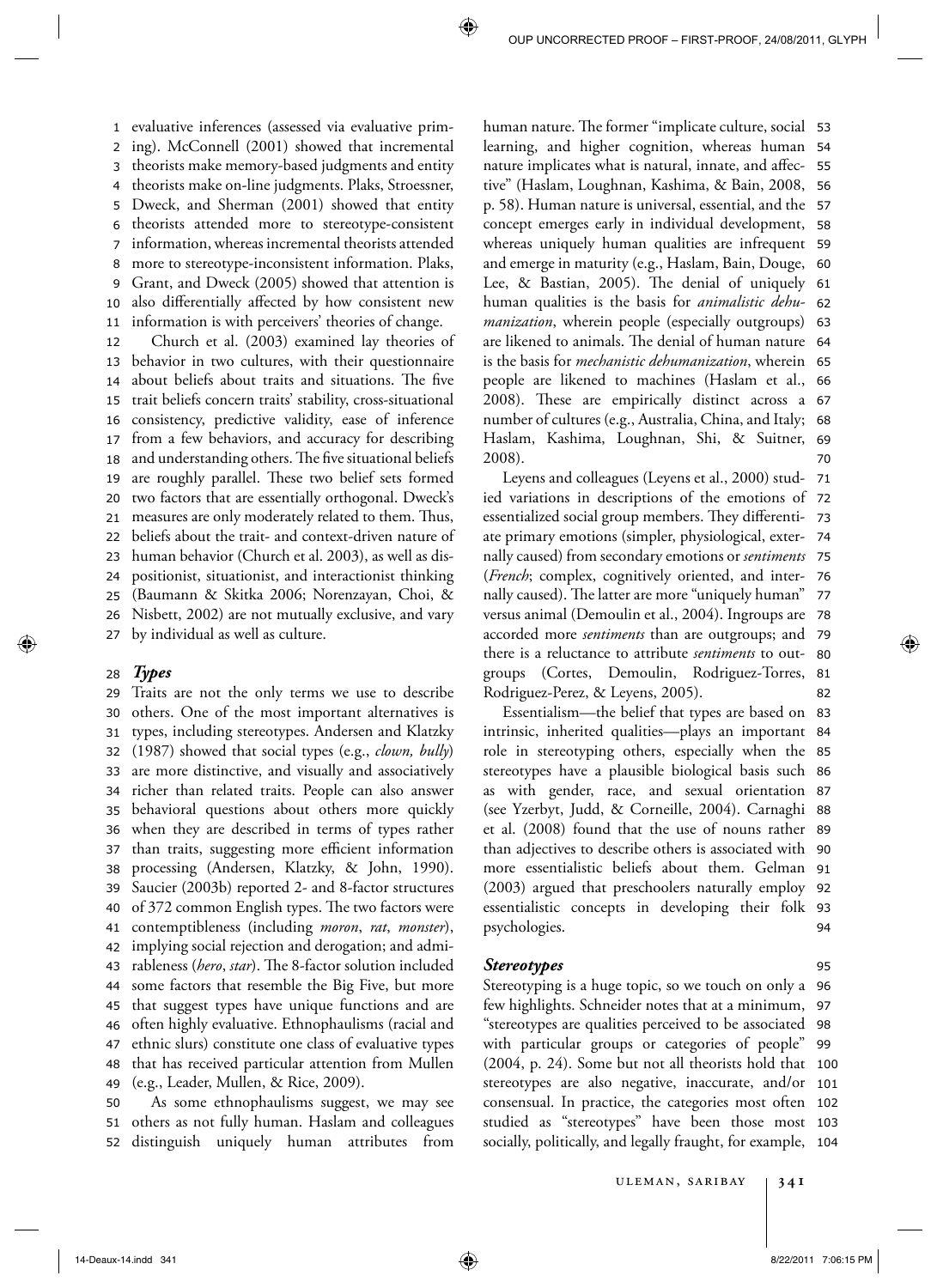10 9 8 7 6 5 4 3 2 <sup>1</sup> race, ethnicity, gender, and age. *Prejudice* is the affective or attitudinal/evaluative component of stereotypes, and *discrimination* is the behavioral consequence. So all the theoretical and empirical complexities associated with attitudes and their relations to behavior apply to prejudice, including the distinction between implicit and explicit processes and measures. In addition, much of the research on social identity, self-categorization, and intergroup perceptions involves stereotypes.

28 27 26 25 24 23 22 21 20 19 18 17 16 15 14 13 12 11 Notwithstanding race, gender, and so forth, many social features can be used to categorize others. Weeks and Vincent (2007) showed that people spontaneously use religion, even when another salient category (race) is available. Lieberman, Oum, and Kurzban (2008) showed that kinship is as important a category as sex or age. Kinzler, Shutts, DeJesus, and Spelke (2009) showed that when 5-year-old children were asked to "choose friends" from among novel others, who did or did not share their own language or race, same-language trumped same-race. Paladino and Castelli (2008) showed that simply categorizing others as ingroup versus outgroup members (based on ethnicity, nationality, age, political views, or even a minimal group paradigm) has immediate motoric approach-avoidance consequences. The last three papers present evolutionary arguments.

53 52 51 50 49 48 47 46 45 44 43 42 41 40 39 38 37 36 35 34 33 32 31 30 29 The stereotype content model (SCM; Fiske, Cuddy, Glick, & Xu, 2002), and its successor, the BIAS map (Behaviors from Intergroup Affect and Stereotypes; Cuddy, Fiske, & Glick, 2007), describe relations among social structure, stereotype contents, and the emotions and behaviors associated with them. Perceptions of group members vary along two dimensions: competence (confident, independent, competitive, intelligent), which is predicted by their social status; and warmth (tolerant, warm, goodnatured, sincere), predicted by their low social competitiveness with perceivers. In the resulting two-dimensional space, groups with negative stereotypes (low competence and low warmth, e.g., the poor, and homeless) cluster together, and are opposite groups with positive stereotypes (high competence and high warmth, e.g., professionals, ingroup members). The model naturally accommodates ambivalent stereotypes: low competence and high warmth (e.g., the elderly), and high competence but low warmth (e.g., the wealthy). Each quadrant or cluster elicits characteristic emotions: contempt and resentment (low-low), pride and admiration (highhigh), pity and sympathy (low-high), and envy and jealousy (high-low) respectively.

66 65 64 63 62 61 60 59 58 57 includes attacking. Passive facilitation ("acting 56 Active facilitation includes helping, and active harm 55 The BIAS map includes behaviors by distinguish- 54 ing active from passive, and harm from facilitation. with") includes associating with or using, and passive harm ("acting without") includes excluding. Using a combination of surveys and experiments, Cuddy et al. (2007) showed that the effects of stereotypes on behaviors are mediated by particular emotions. Furthermore, a meta-analysis by Talaska, Fiske, and Chaiken (2008) showed that emotional reactions to social groups predict discriminatory behavior twice as well as stereotypes do.

77 76 75 group members (Harris & Fiske, 2006). However, 74 cortex). This suggests perceivers dehumanize such 73 vated by observing people (the medial prefrontal 72 71 low competence, low warmth (contempt) quadrant 70 their emotional responses to groups, those in the 69 esting findings. First, when perceivers think about 68 67 This framework has generated two other interdo not activate brain regions that are typically actiwhen perceivers have a more individuating goal (judging targets' food preferences), this effect disappears (Harris & Fiske, 2007).

93 92 91 90 89 fundamental dimensions by contrasting them in a 88 87 86 relationship plays out through confirmatory biases 85 84 83 82 when a group was higher on one dimension, it was Yzerbyt, Provost, and Corneille (2005) found that 81 80 79 Second, these two dimensions of warmth and 78 competence (the Big Two) have a compensatory relationship in comparative judgments of groups. seen as lower on the other. Kervyn, Yzerbyt, Judd, and Nunes (2009) showed how this compensatory in impression formation. They define the compensation effect as "the tendency to differentiate two social targets in a comparative context on the two compensatory direction" (p. 829). This compensatory relationship is unique to these two dimensions, and contrary to the well-known halo effect (Yzerbyt, Kervyn, & Judd, 2008).

of evaluatively inconsistent traits. This effect may 106 105 consistent with rehearsed traits, and inhibiting recall 104 free recall of nonrehearsed traits that are evaluatively type (e.g., feminist) changes this effect, facilitating 103 valence. However, activating an applicable stereo- 102 traits (e.g., liberal, opinionated), regardless of their 101 independent) inhibits free recall of nonrehearsed 100 99 98 research on retrieval-induced forgetting, cued-recall Bodenhausen (2004) showed that, consistent with 97 96 seem so univalent? Quinn, Hugenberg, and 95 94 Given that many stereotypes are ambivalent, why do evaluations of stereotyped group members rehearsal of some targets' traits (e.g., Susan⊕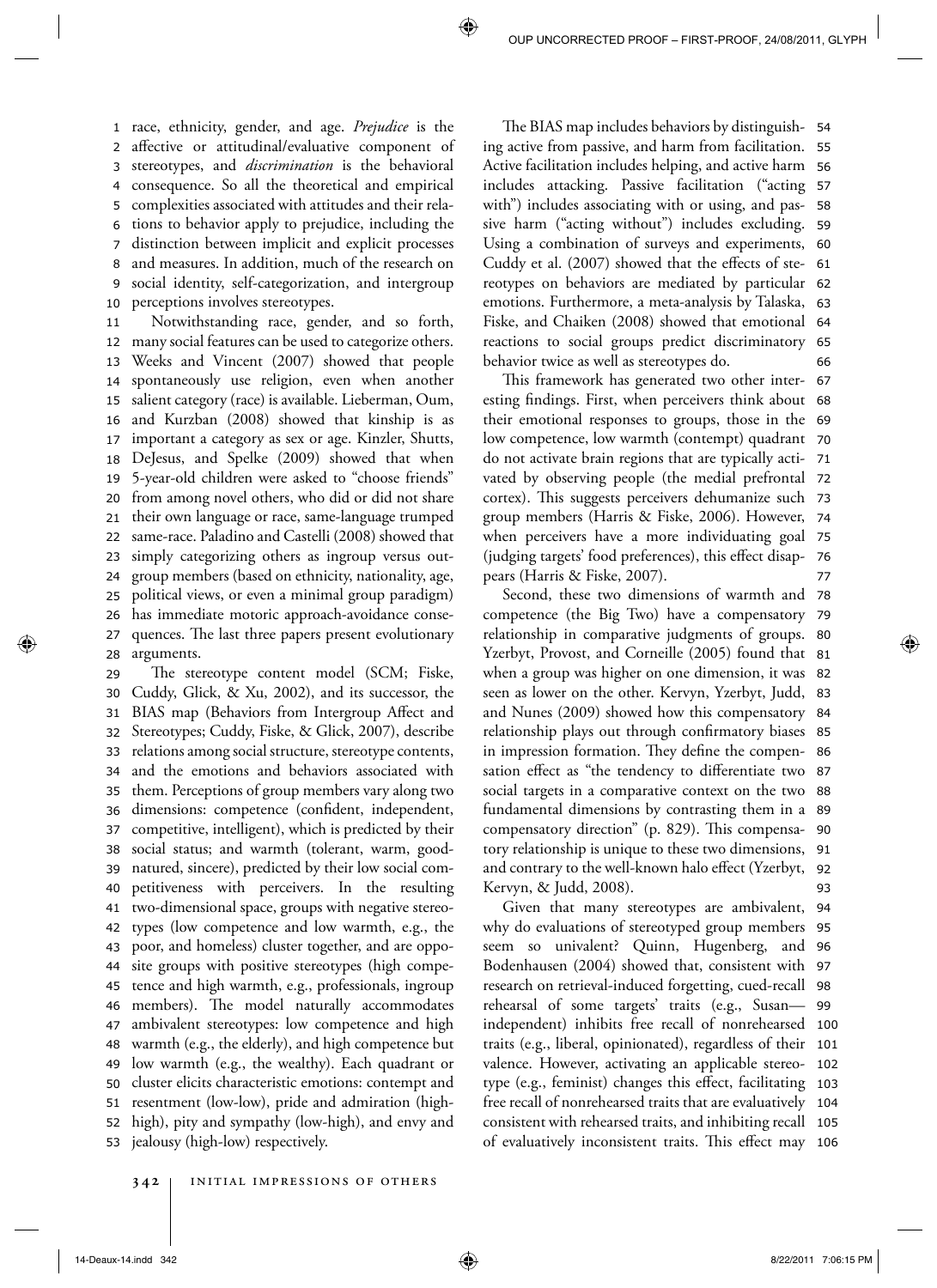7 6 5 4 3 2 <sup>1</sup> underlie "the momentary experience of evaluative consistency in person perception" (p. 519). Gawronski, Peters, Brochu, and Strack (2008) presented a general theory and supportive evidence on how and when cognitive consistency operates to reconcile conflicting evaluations and beliefs in prejudiced behavior.

23 22 21 20 19 18 17 16 15 14 13 12 11 10 9 8 People belong to many social groups. For example, Weeks and Lupfer (2004) found that "lowerclass Black targets were primarily categorized by race, whereas middle-class Black targets were primarily categorized by social class," spontaneously (p. 972). Multiple categories facilitate subtyping, in which targets who disconfirm a stereotype are put into a subcategory that preserves the stereotype itself, or subgrouping, in which stereotypes are differentiated (Richards & Hewstone, 2001). More generally, goals and situational factors can determine which categories or subcategories are activated, often automatically (e.g., Gilbert & Hixon, 1991). Crisp and Hewstone (2007) reviewed research on multiple social categorization, and its implications for reducing and preserving stereotyping.

34 33 32 31 30 29 28 27 26 25 24 Finally, important individual differences in stereotyping and prejudice are tapped by both explicit and implicit prejudice measures; see the section on unconscious processes, below. Sibley and Duckitt (2008) performed a meta-analysis of 71 studies looking at relations between the Big Five, prejudice, right wing authoritarianism (RWA), and social dominance orientation (SDO). SDO and RWA mediated most effects, consistent with "a dual-process motivational model of ideology and prejudice" (p. 248).

#### 35  *Other Frameworks for Describing Others*

42 41 40 39 38 37 36 People are often described through stories or narratives. Being complex, such impressions almost always combine descriptions, judgments, and explanations. Narratives can arise to simply convey information, to form impressions (Wyer, Adaval, & Colcombe, 2002), or to judge guilt (e.g., Pennington & Hastie, 1992).

52 51 50 49 48 47 46 45 44 43 Park has long contended (1986) that people form complex multidimensional *person models* of others, organized around central concepts and used to generate attributions, explanations, and predictions through simulation. In a methodological tour de force, Park, DeKay, and Kraus (1994) presented participants with brief self-descriptions of how several targets behaved in five different settings: work, home, social, chore, and leisure (Study 1). Kenny's (1994) social relations model (which decomposes

65 64 63 62 wrote brief descriptions of the targets, and there 61 60 developed different person models, even though all 59 58 57 56 55 showed that perceivers organized the behavioral 54 53 ratings into components due to targets, to perceivers or judges, and to their statistical interaction) information with some consistency across situations, producing a large target effect. A large judge x target effect showed that different perceivers (judges) perceivers had the same information. Perceivers also seemed to be only a few different central concepts for each target, based more on how behaviors were combined (i.e., the person models) than on how each behavior was interpreted.

88 87 fi nding that there is typically low consensus among (2006), who also saw them as explaining the robust 86 85 nized around central concepts. Many of these effects 84 83 82 81 person models are spontaneously constructed during ers' self-descriptions. The authors suggest that 80 79 78 77 in trait ratings and recognition memory, including and model choices), and these predicted differences 76 different models (as seen in their free descriptions 75 74 73 captured their impressions. Even though partici-72 sible person models (adapted from Study 1) best 71 70 traits, completed a recognition memory test for the 69 68 67 In Study 2, participants read the five self-descriptive 66 statements for each of four targets from Study 1, and then wrote free descriptions and five descriptive traits for each. Then they rated each target on many original statements, and chose which of three pospants all read the same descriptions, they developed false recognition of conceptually related foils. There was no relation between model choices and perceivimpression formation, and are flexible combinations of traits, narratives, and other elements orgawere replicated and extended by Mohr and Kenny perceivers of the same targets.

97 96 organizes several literatures and underscores the extensive testing (cf. Claypool & Carlston, 2002), it 95 94 ioral responses). While the theory has not received 93 (esp. visual appearance), verbal (esp. traits), affective 92 describes relations among four systems: sensory 91 90 A completely different approach can be found in 89 Carlston's (1994) associated systems theory. It (esp. responses to others), and action (esp. behavcomplexity of our representations of others.

common description (30%), but 22% were social 105 (Kashima et al., 2006, p. 390). Traits were the most 104 103 Korean college students, using "probably the most 102 101 coded self-descriptions from 353 American and 100 99 98 Finally, social roles describe others, including role stereotypes. Social roles are also common in self-descriptions. For example, Rhee et al. (1995) elaborate and sophisticated coding scheme to date"

 $ULEMAN, SARIBAY$ 

⊕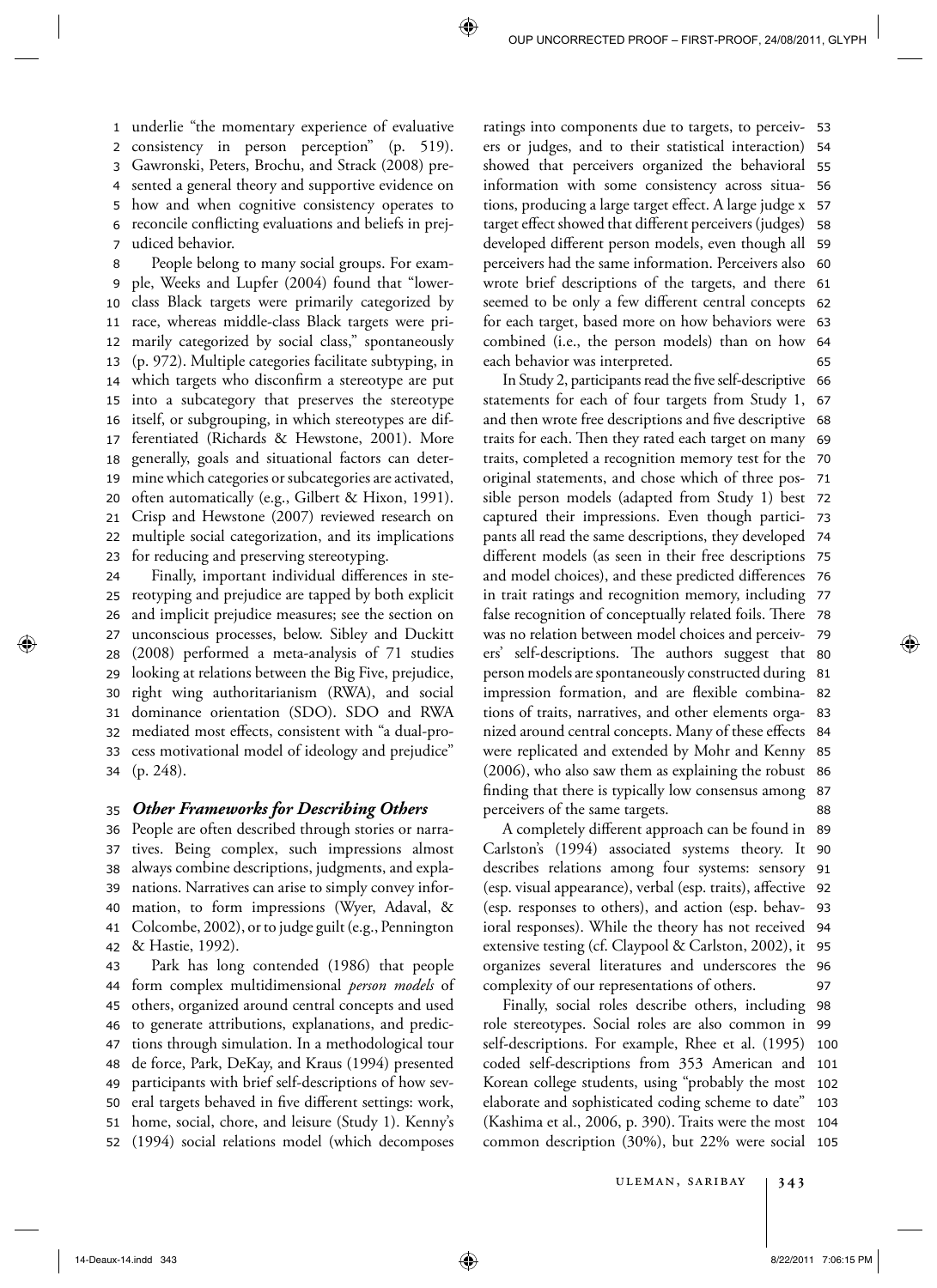12 11 10 9 8 7 6 5 4 3  $\overline{2}$ <sup>1</sup> identities. Most of these were social roles. Social roles can be classified into ascribed versus attained, voluntary versus involuntary, and hierarchical categories. Such distinctions play little part in impression formation research, even though many languages (e.g., Japanese) make elaborate role distinctions in forms of address. Rather, research often treats roles as situational or contextual explanations for behavior, contrasting them with dispositional explanations, perhaps because Westerners think of people as "occupying" or "playing" roles, whereas they "have" dispositions.

34 33 32 31 30 29 28 27 26 25 24 23 22 21 20 19 18 17 16 15 14 13 One exception to the neglect of roles is Alan Fiske's (1992) proposal that there are four basic types of social relationships: (1) communal sharing, as among close kin; (2) authority ranking, among superiors and subordinates; (3) equality matching, or egalitarian relationships; and (4) market pricing, based on equitable exchanges. Fiske, Haslam, and Fiske (1991) predicted that when one makes errors that substitute one person for another-by misnaming them, misremembering who did what to whom, or acting toward one person as though they were another—these confusions are more likely between others with whom one has the same kind of basic relationship. Across seven studies, they found that these relationship types "and gender predict the pattern of errors as well as or better than the age or race of the people confused"  $(p. 673)$ . This suggests that people implicitly categorize others in terms of these four types of relationships, and that even when these types do not appear in descriptions, they affect memories of and actions toward others.

#### 35  **Processes of Impression Formation**

49 48 47 46 45 44 43 42 41 40 39 38 37 36 Where do our descriptions of others come from? As noted above, they are shaped and constrained by our concepts, theories, and culture. And as elaborated below ("Features of Targets, Perceivers, and Relations"), they depend on the stimuli that others emit: appearance, behavior, and so forth. But how can we understand the pathways from receiving stimuli to producing descriptions or explanations of others? This is the purview of "social cognition," which investigates the cognitive and motivational processes that construct our phenomenological social world. Our treatment here must be brief, but see Carlston (forthcoming) and Uleman, Saribay, and Gonzalez (2008) for more detail.

52 51 50 Dual-process theories dominate this area, and many dichotomies feature the distinction between *automatic* and *controlled* cognitive processes.

**344** initial impressions of others

60 59 occur, so it is important to specify how a process is (Bargh, 1994). But these features do not always co- 58 Controlled processes have the opposite features 57 56 55 54 of awareness, without intentions, without conscious Thoroughly automatic processes take place outside 53 control, and quickly and efficiently (free from interference by concurrent cognitive operations). or is not automatic (Moors & De Houwer, 2007).

80 Implicit Association Test, or IAT, and affective 79 78 apply to two prominent implicit measures (the 77 conceptual analysis of how automaticity's features 76 demur. De Houwer et al. (2009) provide a useful 75 74 73 implicit measures as "outcomes of measurement Mocigemba, Spruyt, and Moors (2009) redefined 72 71 70 implicit measures are often treated as though they 69 unavailable to self-report or introspection." But is not remembered in the usual sense—that is, it is 68 sure], even though the influential earlier experience 67 experience affect some performance [e.g., a mea- 66 65 nature of implicit cognition is that traces of past 64 63 sures. In promoting this distinction, Greenwald and 62 61 Closely related to this (oversimplified) dichotomy is the one between implicit and explicit mea-Banaji (1995, p. 4) focused on awareness. "The sigare thoroughly automatic. So De Houwer, Teigeprocedures that are caused in an automatic manner" (p. 347), even though Nosek and Greenwald (2009) priming).

102 attitudes. (This study did not examine efficiency or  $\,$  101  $\,$ tions, and were completely at odds with explicit 100 99 98 97 not aware of the subliminal stimuli, their implicit 96 tions with Bob were positive. Participants were 95 attitudes had become negative but implicit associa-94 tive word. After this second block of trials, explicit 93 92 tional behavioral descriptions of Bob, which were 91 90 89 explicit evaluations of Bob at the end of this series 88 preceded by a subliminal negative word. Participants' 87 behaviors performed by Bob. Each behavior was 86 impression by reading brief descriptions of positive the first block of 100 trials, participants formed an 85 84 implicit attitudes toward a target person, Bob. In 83 pendently manipulated and measured explicit and 82 81 A study that illustrates many of these concepts ( Rydell, McConnell, Mackie, & Strain, 2006 ) indewere positive, but an IAT showed negative implicit associations with him. Then they read 100 addinow negative, each preceded by a subliminal posiattitudes, or the connection between the two. Implicit attitudes were thus formed without intencontrollability.)

(including traits and stereotypes), in evaluative 105 including directing attention, activating concepts 104 Automatic processes are important in many ways 103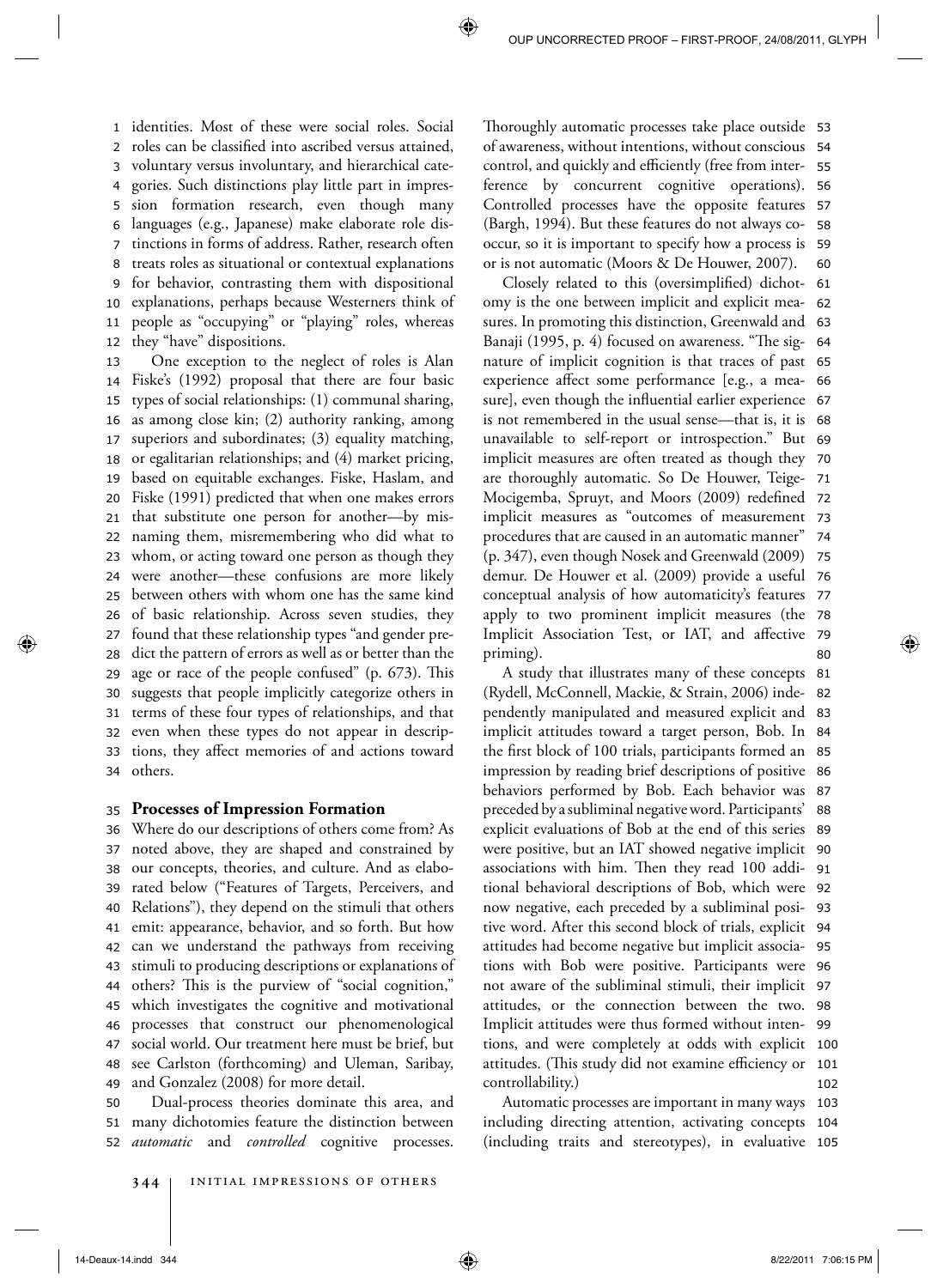2 and in interactions with controlled processes. <sup>1</sup> conditioning and priming, in forming inferences,

# 3  *Attention*

25 24 23 22 21 20 19 18 17 16 15 14 13 12 11 10 9 8 7 6 5 4 Several theories, including evolution, suggest that some stimuli should automatically capture our attention. Subliminally presented threatening faces attract more attention than neutral faces, but only when presented in the left visual field (Mogg  $\&$ Bradley, 1999). Concurrent tasks that reduce working memory can eliminate the ability of angry faces to capture attention (Van Dillen & Koole, 2009). In deliberate searches of multiface arrays, there is conflicting evidence for an "angry face" effect. Juth, Lundqvist, Karlsson, and Öhman (2005) found that happy (vs. angry or fearful) faces were detected faster and more accurately among neutral distracters, but socially anxious participants showed the angry face effect, suggesting important personality differences. Implicating more functional and motivational moderators, Öhman and Juth (2010, p. 59) report that the angry face effect is restricted to "male targets in the context of familiar [vs. novel] faces — a common situation for interpersonal violence." Thus these automatic effects are not invariant, and are moderated by several variables.

37 36 35 34 33 32 31 30 29 28 27 26 Goals are among the most important moderators. For example, participants with experimentally created egalitarian goals are less successful at ignoring words related to egalitarianism (Moskowitz, 2002). Maner, Gailliot, and Miller (2009) found that participants exposed to mating primes and not in a committed relationship showed automatic attention to physically attractive opposite-sex others. Maner, Gailliot, Rouby, and Miller (2007) showed automatic "attentional adhesion" to potential rivals by participants primed with mate-guarding, but only if they were insecure in their own relationships.

52 51 50 49 48 47 46 45 44 43 42 41 40 39 38 Attention operates at several levels, from automatic attention capture to deliberate information search. At the automatic level, negative information is more likely to capture attention (Pratto & John, 1991), although this can be moderated by affective context (Smith et al., 2006). The encoding flexibility model (Sherman, Lee, Bessenoff, & Frost, 1998) describes how attention is flexibly deployed between consistent and inconsistent information about a stereotyped target; when cognitive resources are scarce, inconsistent information attracts more attention. Unprejudiced perceivers seek stereotype-inconsistent information (Wyer, 2005). De Bruin and Van Lange (2000) found that people search first for, and are more influenced by information relevant to

57 56 55 bers, unintentionally biases stimulus sampling in 54 morality than competence. And differentially 53 attending to those we like, including ingroup memthe social environment, with interesting consequences for impression formation (Denrell, 2005).

63 62 tent social interaction from infancy onward 61 60 59 Other people's attention is often signaled by 58 their gaze direction, and this in turn captures perceivers' attention, often without awareness. Indeed, gaze following is one of the foundations of compe-( Frischen, Bayliss, & Tipper, 2007 ).

## *Priming*

78 77 and Stapel (2007) for important alternative accounts 76 75 the variables that determine whether assimilation or 74 cessing style model" (GLOMO) describes some of 73 priming can produce contrast effects. Förster, 72 preted either way. Besides such assimilation effects, 71 70 *reckless*) which influenced their impressions of a 69 68 67 vate concepts that then influence impressions. The 66 65 Brief, even subliminal exposures to stimuli can acticlassic study by Higgins, Rholes, and Jones (1977) exposed participants to traits (e.g., *adventurous* or target who behaved in ways that could be inter-Liberman, and Kuschel's (2008) "global/local procontrast occurs. See also Bless and Schwarz (2010) of assimilation and contrast effects.

92 91 90 89 88 priming makes particular cognitive operations more 87 competing goals), or behaviors themselves. Procedural 86 behavior and ensure persistence by deactivating 85 or bias subsequent judgments), goals (which direct 84 83 times. Semantic priming can activate semantically 82 81 Liberman & Friedman, 2008). Repetition priming 80 There are several types of priming (Förster, 79 (when the same stimulus is repeated) typically increases perceptual fluency and reduces response related concepts (which then disambiguate stimuli, likely. Affective or evaluative priming influences evaluations outside of awareness. Even cultural orientations, including individualism and collectivism, can be primed (Oyserman & Lee, 2008).

99 98 whereas blatant primes work best for those who are 97 96 95 example, Petty, DeMarree, Briñol, Horcajo, and ables (Weisbuch, Unkelbach, & Fiedler, 2008). For 94 93 Semantic primes' effects depend on many vari-Strathman (2008) showed that subtle primes work best for people high in the need for cognition, low in the need for cognition.

Stroessner, Conrey, & Azam, 2005); is reinforced 104 attention and attribution processes (Sherman, 103 2009). Stereotyping is supported by differential 102 101 ing simply faces (e.g., Rule, Macrae, & Ambady, Stereotypes are primed by many stimuli includ- 100

 $ULEMAN, SARIBAY$ 

64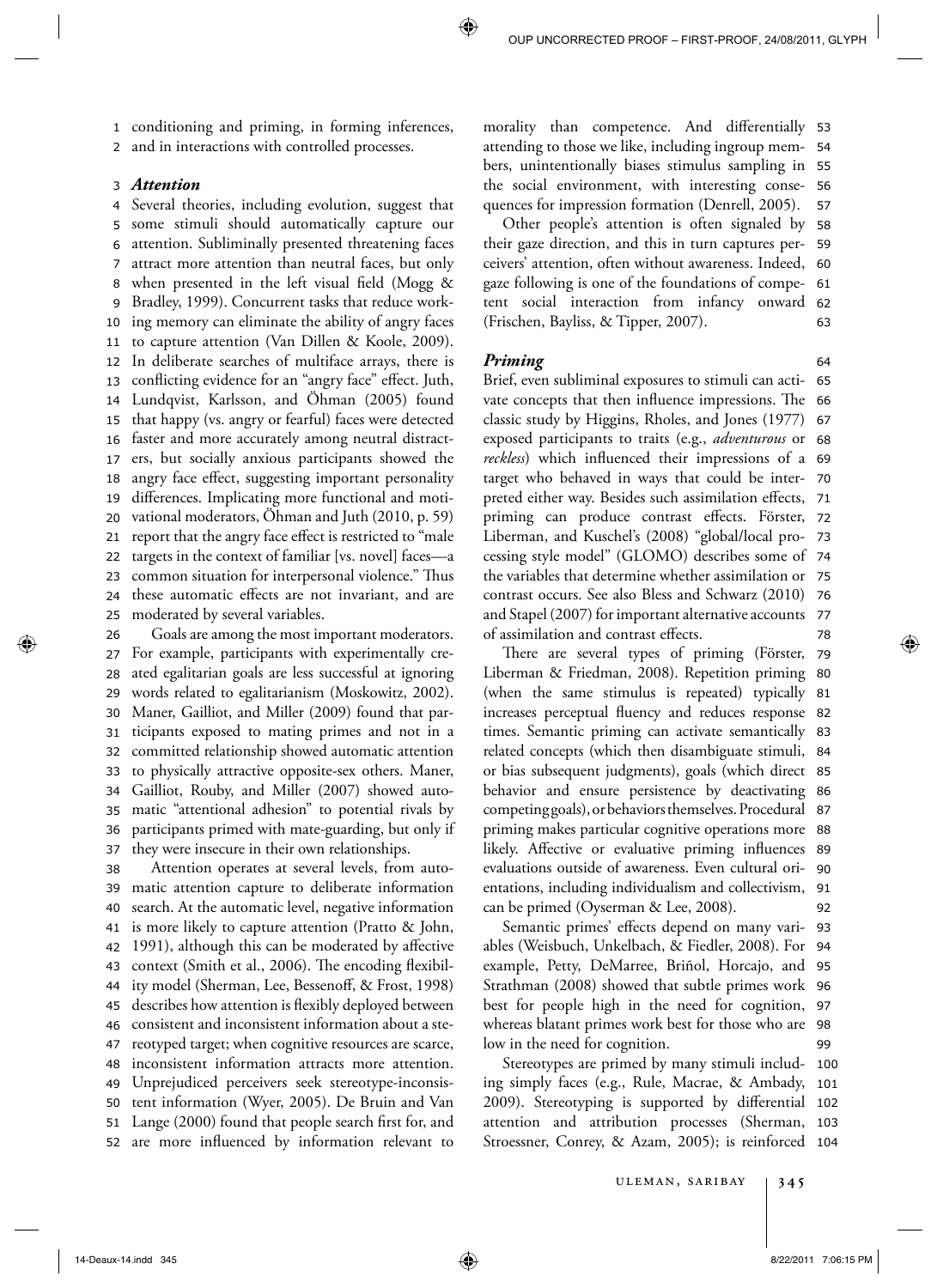16 15 14 13 12 11 10 9 8 7 6 5 4 3 2 <sup>1</sup> through nonconscious mimicry by those who agree with stereotyped statements (Castelli, Pavan, Ferrari, & Kashima, 2009); and is supported by perceivers' nonconscious positive moods (Huntsinger, Sinclair, & Clore, 2009). Goal activation and goal satisfaction influence the application of stereotypes (van den Bos & Stapel, 2009); and the mere presence of other ingroup members can prompt egalitarian goals and affect implicit attitudes (Castelli  $\&$ Tomelleri, 2008). Activated stereotypes and implicit evaluations predict different behaviors (Amodio & Devine, 2006). Kunda and Spencer's (2003) widely cited framework describes which goals operate in social interactions with stereotyped group members, and how they affect both stereotype activation and application. See Schneider (2004) for more.

30 29 28 27 26 25 24 23 22 21 20 19 18 17 Affective or evaluative priming occurs when the first stimulus of a pair (e.g., *sunshine*) speeds up the evaluation of a second stimulus (e.g., *puppy*) when their valences match. This occurs with stimulus onset asynchronies as brief as 300 ms, even when perceivers are unaware of the priming stimulus (Fazio, Sanbonmatsu, Powell, & Kardes, 1986), and does not depend on explicit evaluations (Bargh, Chaiken, Raymond, & Hymes, 1996). Evaluative priming is widely used as an implicit measure of attitudes toward the first stimuli (Fazio  $\&$  Olson, 2003). But it can also affect explicit evaluative judgments of the second stimulus (Ferguson, Bargh, & Nayak, 2005).

#### 31  *Valence Acquisition*

40 39 38 37 36 35 34 33 32 Stimuli, including other people, acquire positive or negative valence in many ways. Some of the most interesting recent research is in the attitudes literature. Duckworth, Bargh, Garcia, and Chaiken (2002) showed that completely novel stimuli are automatically evaluated within milliseconds. The bases of these automatic evaluations are unknown, but this work suggests that many novel stimuli are inherently valenced (Zajonc, 1980).

52 51 50 49 48 47 46 45 44 43 42 41 Single events can confer valence on otherwise neutral people. Balance theory (Heider, 1958) and research show that we like the friends of our friends, as well as the enemies of our enemies ( Tashakkori & Insko, 1981). Strangers may also be (dis)liked because they resemble significant others who are (dis)liked, even when that resemblance is not recognized (Andersen, Reznik, & Glassman, 2005). Such *social cognitive transference* is largely automatic. Evaluations based on explicit information (e.g., target's membership in a valenced group) can persist well after the information itself is forgotten (Castelli,

58 57 56 55 54 Zogmaister, Smith, & Arcuri, 2004). And perceiv- 53 ers' current emotions can also confer valence. DeSteno, Dasgupta, Bartlett, and Cajdric (2004) found that induced anger (vs. sadness or neutrality) created implicit negative attitudes toward minimal outgroups.

72 ratings are not (Rhodes, Halberstadt, Jeffery, & 71 70 based on mere exposure, even though attractiveness 69 liking for average over distinctive faces seems to be (Smith, Dijksterhuis, & Chaiken, 2008). People's 68 sure to white faces can increase whites' prejudice 67 (Zebrowitz, White, & Wieneke, 2008), and expo- 66 65 increases liking for new faces from those outgroups 64 subliminal exposure to outgroup members' faces nal (Bornstein, 1989). Thus rapid supraliminal or 63 62 61 60 59 Over many trials, repeated *mere exposure* to stimuli (including other people) can make them more positively valued, through greater familiarity and processing fluency, even if that exposure is sublimi-Palermo, 2005).

86 85 84 83 irrelevant for their subsequent evaluations. The 82 81 person-descriptive information as being relevant or the actors. "Subjects regarded different segments of  $\,$  80  $\,$ 79 iors, and these predicted subsequent evaluations of 78 77 76 75 74 Explicit evaluations of others, based on the same 73 behaviors, can be quite ideosyncratic. Schiller, Freeman, Mitchell, Uleman, and Phelps (2009) detected large individual differences during impression formation in fMRI activation of the amygdala and posterior cingulate cortex by particular behavidiosyncratic basis for this . . . shapes how subjects weigh different types of information and which information is selected for additional processing" (p. 511).

98 97 96 95 other stimuli that were already associated with the 94 93 92 invariant contingencies, unlike classical or signal 91 90 89 88 pairings with valenced objects, can impart positive 87 Evaluative conditioning (EC), through repeated or negative valence to previously neutral people. Walther, Nagengast, and Trasselli (2005) suggest that EC does not depend on awareness or on highly conditioning; resists extinction; is subject to counterconditioning; produces evaluations that spread to target; and is based on association mechanisms. So it likely plays an important role in many familiar social phenomena. See also Ferguson (2007).

ferent sort of ambivalence arises when implicit 105 104 of ambivalence-induced discomfort (MAID). A difquences for decision-making, in their model 103 describe this conscious phenomenon and its conse- 102 Van Harreveld, van der Pligt, and de Liver (2009) 101 of others are simultaneously positive and negative. 100 99 Attitudinal ambivalence occurs when evaluations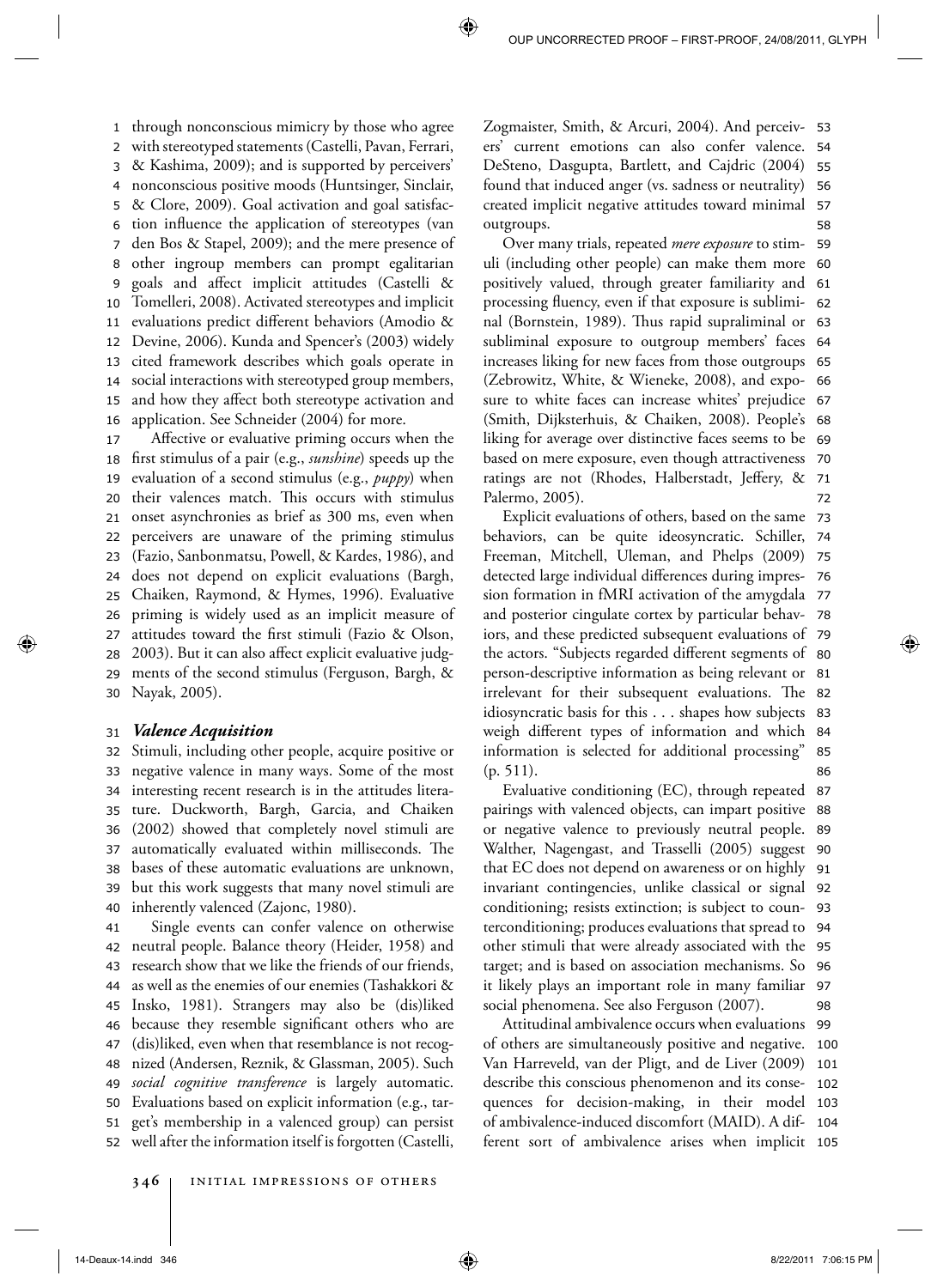10 9 8 7 6 5 4 3 2 <sup>1</sup> (inaccessible) and explicit (accessible) attitudes differ (Rydell et al., 2006). Son Hing, Chung-Yan, Hamilton, and Zanna (2008) describe several interesting implications of such a two-dimensional (positive-negative and implicit-explicit) model for prejudice. And Rydell and McConnell (2006) provide a convincing dual "systems of reasoning" approach to how differing implicit and explicit attitudes toward the same object (e.g., person) can themselves change and also affect behavior.

#### 11  *Spontaneous Inferences from Behaviors*

37 36 35 34 33 32 31 30 29 28 27 26 25 24 23 22 21 20 19 18 17 16 15 14 13 12 Early models of impression formation assumed that "behaviors will typically not be spontaneously encoded in terms of trait (attribute) concepts unless a specific processing objective requires it" (Wyer  $\&$ Srull, 1986, p. 328). Research on "spontaneous trait inferences" (STIs), using more than a half-dozen paradigms, challenged this assumption. Reading descriptions of targets' trait-diagnostic behaviors with the intent to memorize or familiarize oneself with them produces trait inferences, with little or no effort or awareness, and these inferences affect subsequent judgments (Uleman, Newman, & Moskowitz, 1996). Implied traits are activated (lexical decision and probe recognition paradigms) and bound to representations of the target (false recognition and savings-in-relearning paradigms; Carlston & Skowronski, 2005; Todorov & Uleman, 2004). STIs are more likely in individualistic (Anglo) than collectivist (Hispanic) cultures (Zárate, Uleman, & Voils, 2001), and more likely by those high on idiocentrism (Duff & Newman, 1997) and the personal need for structure (Moskowitz, 1993). Once STIs are formed about one member of a social group that is high (but not low) in entitativity, they generalize to other group members (Crawford, Sherman, & Hamilton, 2002).

52 51 50 49 48 47 46 45 44 43 42 41 40 39 38 Besides traits, people spontaneously infer goals (Hassin, Aarts, & Ferguson, 2005), justice concepts (Ham & Van den Bos, 2008), counterfactual behaviors (Roese, Sanna, & Galinsky, 2005), and nonsocial causes ( Hassin, Bargh, & Uleman, 2002 ). Both traits and situational causes may be activated simultaneously (Ham & Vonk, 2003). Target valences are inferred spontaneously, especially by extraverts, and persist for days ( Bliss-Moreau, Barrett, & Wright, 2008). Moreover, some affect prompted by targets' behaviors (e.g., disgust) is spontaneously retrieved on subsequent encounters with their faces (Todorov, Gobini, Evans, & Haxby, 2007), as detected by fMRI. There are other neuroscience STI studies. Mitchell, Cloutier, Banaji, and Macrae (2006)

59 58 dence for spontaneous and intentional trait versus 57 and 56 55 diagnostic, but not by nondiagnostic behaviors. Van 54 53 located a region of dorsal medial prefrontal cortex that is spontaneously activated (fMRI) by trait-Overwalle, Van den Eede, Baetens, Vandekerckhove (2009) report differential ERP evigoal inferences.

80 79 78 77 76 (not trait) implications of behaviors ascribed to 75 74 Walther (2008) present evidence for their transfer of 73 encoding (Goren & Todorov, 2009).Gawronski and 72 71 of both communicator and target are present at 70 69 68 67 Carlston & Skowronski, 2005). Participants with 66 65 64 63 62 implications of behaviors they ascribe to others 61 60 Spontaneous trait transference (STT) refers to communicators becoming associated with the trait ( Skowronski, Carlston, Mae, & Crawford, 1998). Several interesting differences between STIs and STTs implicate different cognitive processes (e.g., the task of judging the veracity of trait-implying statements show no evidence of STIs, but STTs persist (Crawford, Skowronski, Stiff, & Scherer, 2007). STTs do not occur when representations (photos) attitudes recursively (TAR) model, in which communicators become associated with the *evaluative* others. They provide a lucid discussion of differences (in predictions and mechanisms) among STT, balance theory, EC, and TAR, including evidence that TAR is inferential rather than associative.

## *Control and Automatic Processes*

vides estimates of A, automatic processes. See 104 control (C) is estimated, a pair of equations pro- 103 mance differs between the two conditions. Once 102 and natural. Control exists to the extent that perfor- 101 Hence the definition of control is straightforward 100 prior information on performance, by excluding it. 99 dition involves eliminating or *controlling* effects of 98 97 96 95 mance, and the other in which they oppose each 94 trolled processes work together to facilitate perfor-93 92 ence in performance on the same basic task under 91 Jacoby's (1991) process dissociation procedure 90 89 control (e.g., Pennebaker & Wegner, 1993). One 88 87 processes, and (3) there are many kinds of mental 86 psychologists involve both control and automatic 85 84 83 matic processes is too simple. Not only do (1) the 82 The old dichotomy between controlled and autoseveral criteria for automaticity not always co-occur, but also (2) virtually all processes of interest to social fruitful approach to this complexity is provided by (PDP), which defines control in terms of the differtwo conditions: one in which automatic and conother. Often the former condition involves simply performing the task as intended, and the latter con-

ULEMAN, SARIBAY

81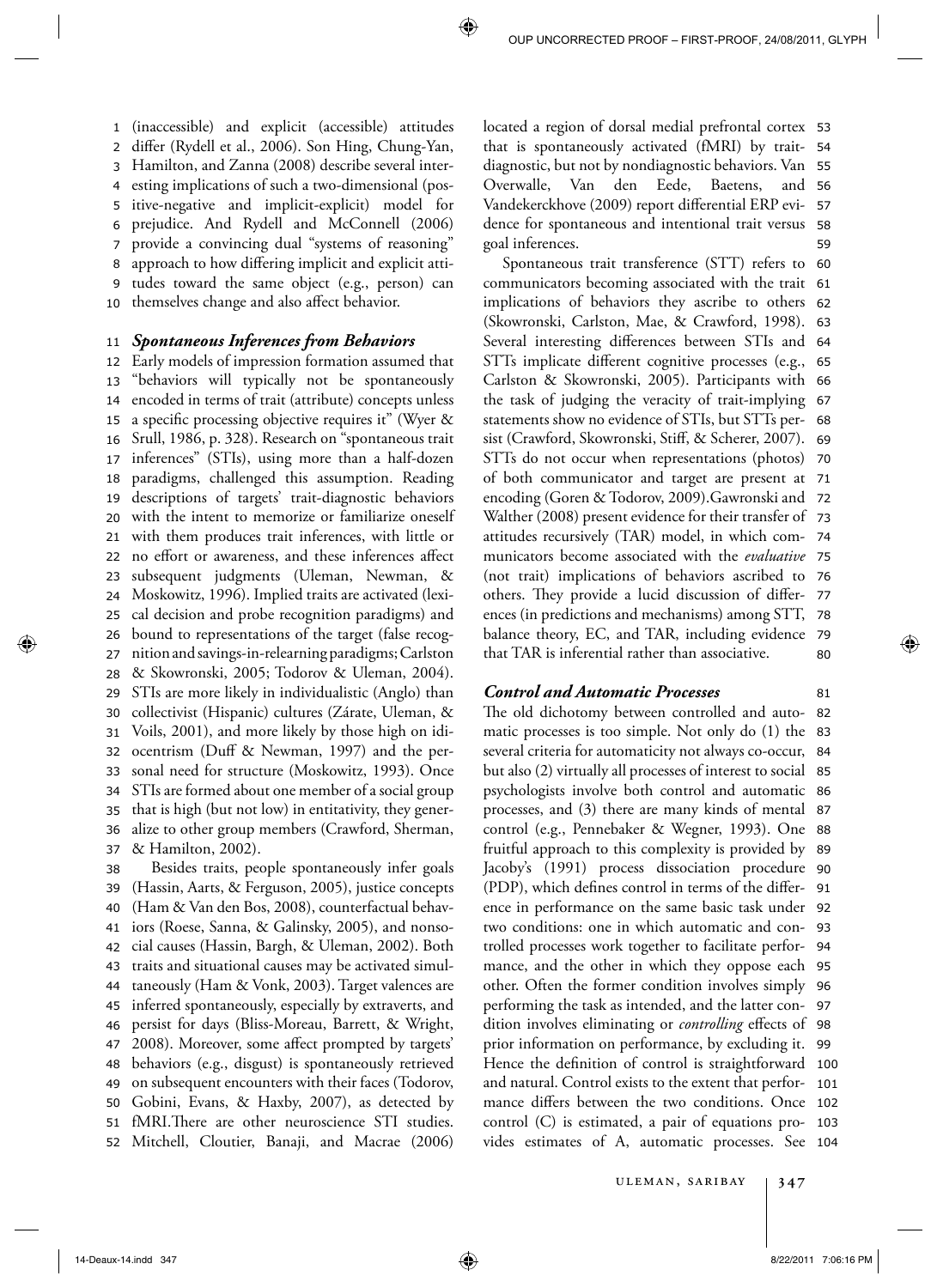OUP UNCORRECTED PROOF – FIRST-PROOF, 24/08/2011, GLYPH

⊕

6 5 4 3 2 <sup>1</sup> Ferreira, Garcia-Marques, Sherman, and Sherman (2006) for multiple illustrations. Most PDP research on person perception involves stereotyping, because of the strong interest in controlling its undesirable effects. For example, in Payne's (2001) weapons identification task, partici-

51 50 49 48 47 46 45 44 43 42 41 40 39 38 37 36 35 34 33 32 31 30 29 28 27 26 25 24 23 22 21 20 19 18 17 16 15 14 13 12 11 10 9 8 7 pants must identify a stimulus as a tool or a gun as quickly as possible, while trying to avoid the influence of preceding photos of a black or white man on each trial. On black-gun trials, automatic processes (stereotypic associations of black men with violence) and controlled processes (detecting a gun rather than a tool) both contribute to rapid accurate performance. But on black-tool trials, they oppose each other. Typical results show both C and A making significant contributions, so the interesting questions concern variables that influence their magnitude. Payne (2008) provides an excellent overview of research using this approach, including its use in conjunction with social neuroscience conceptions of control (Amodio, Devine, & Harmon-Jones, 2008). More complex multinomial models of control and automatic processes' joint operation are possible. A particularly well developed one, the quad model (Sherman et al., 2008) includes two parameters that usually represent automatic processes (AC, activation; and G, guessing) and two for control processes (D, detection; and OB, overcoming bias). AC is the probability that a particular construct, evaluation, or behavioral impulse is activated by the stimulus, as in priming. D is the probability of detecting the correct response, strategically. OB is the probability that a correction occurred, given that AC could produce a response different from what D suggested. And G is the probability of guessing a correct response, given that neither AC nor D suggested a response. The model has shown adequate fit to data from semantic and evaluative priming tasks, weapons identification, the IAT, and the Go/No-Go Associations Test (GNAT). Sherman et al. (2008) describe several cases in which reanalyses with the quad model modify previous conclusions. For example, context effects on "automatic associations" may result from changes in control processes as well. Training to reduce biased stereotypic associations can both decrease AC and increase D. Implicit biases that increase with alcohol consumption were shown to result simply from decreases in OB. And individual differences in controlling race bias (Amodio et al., 2008) were traced to differences in AC and D, but not OB.

53 52 Virtually all applications of the quad model to date have used reaction times, but it is not restricted

63 tions that these Ps unconsciously learned less and 62 61 60 Participants run at the end of the semester showed ticipants run in the first part of the semester. 59 58 57 heightened AC of implied traits to targets; minimal on subsequent trait ratings of targets. They showed 56 55 54 to these. Burke and Uleman (2006) described a study of the effects of spontaneous trait inferences G; and significant individual differences—for parless AC and greater G, supporting informal observaguessed more.

73 72 71 depending on task demands and conditions. The 70 69 68 view that there are be several kinds of each, and that occur they always compete with each other, to the 67 66 65 matic and controlled processes, from the idea that 64 The quad model will change our view of autoeach is tapped by particular tasks, or that if they cothey complement and compete with each other, prospect of correlating quad parameters with behaviors and social neuroscience markers is particularly exciting.

## **Accuracy of Initial Impressions**

88 87 chologists are subjective (e.g., traits) with shifting 86 pared with other women (Biernat, 2003). Many of  $\,$  85 84 83 and frame the comparisons they are making. Thus a  $\,$  82  $\,$ perceivers interpret the question (Uleman, 2005) 81 80 ful?) present special problems, including how 79 78 77 76 75 Gauging perceivers' accuracy depends on having criteria against which to compare their perceptions. When objective criteria for accuracy exist (e.g., height, income), there are few problems. But subjective criteria or ratings (e.g., how tall or successwoman may be judged as the same height as a man, but relatively "tall" because she is implicitly comthe criteria of interest to personality and social psycomparison frames.

98 97 96 ably the least controversial criteria for accuracy 95 each often has unique validity. Behaviors are prob-94 for a range of everyday behaviors' frequencies, and 93 dence that each has substantial predictive validity 92 others' ratings more valid? There seems to be no 91 90 ria, are a target's self-ratings, or a composite of 89 If subjective ratings of a target are used as critegeneral answer. Vazire and Mehl (2008) present evi-(Kenny & West, 2008), especially (and perhaps only) when the behaviors are unambiguous.

guish between accuracy and self-fulfilling prophecies, 105 104 provides an excellent discussion of how to distinioral evidence in natural settings such as schools. He 103 well as the errors) of stereotypes, often with behav- 102 101 ticularly vigorous in documenting the accuracy (as topic in its own right. Jussim (2005) has been par- 100 The accuracy of stereotypes has been a research 99

74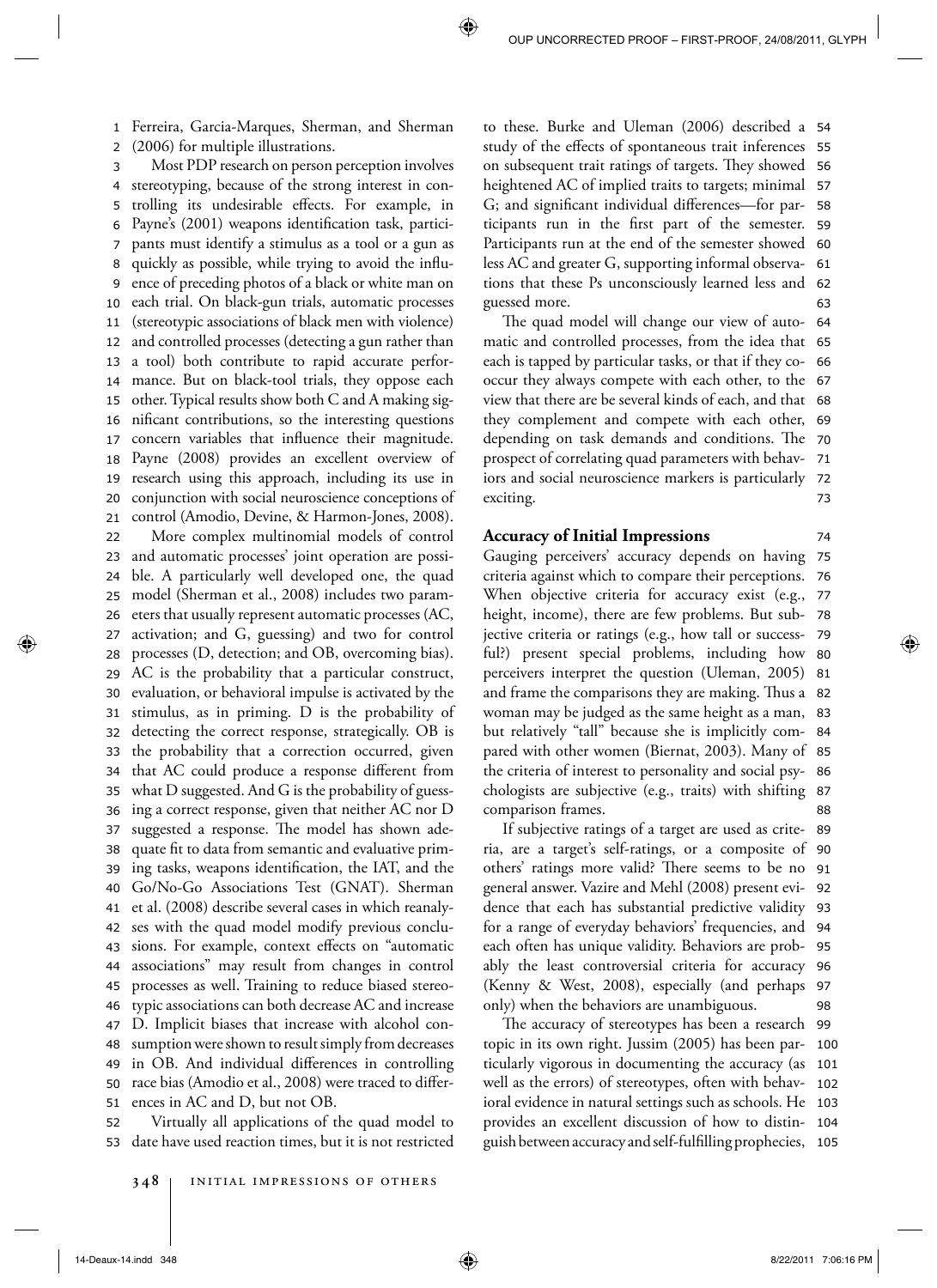1 the importance of differentiating levels of analysis in

2 analyzing stereotypes, and how accuracy can some-

3 times lead to discrimination.

#### 4  *Accuracy in Trait Judgments*

20 19 18 17 16 15 14 13 12 11 10 9 8 7 6 5 There are at least four major conceptions of accuracy in trait judgments. Kruglanski (1989) viewed traits as useful social constructs based on consensus, with their reality moot. Gill and Swann described "pragmatic accuracy" as "accuracy that facilitates the achievement of relationship-specific interaction goals" (Gill & Swann, 2004, p. 405). They found that both group members and romantic partners had more functional, pragmatically accurate perceptions of others in task- and relationship-relevant domains than otherwise. Gagné and Lydon (2004) found that in relationships, bias and accuracy coexist in different areas. Perceivers are "more accurate in epistemic-related relationship judgments while being more positively biased in esteem-related relationship judgments" (p. 322).

39 38 37 36 35 34 33 32 31 30 29 28 27 26 25 24 23 22 21 Funder's realistic accuracy model (RAM; 1995) assumes traits are "real," and advocates multifaceted criteria to assess them. So Letzring, Wells, and Funder (2006) used self-ratings, ratings by knowledgeable peers, and clinical interviews to establish criteria for accuracy, in a study of perceptions of triads of strangers. Reminiscent of Brunswik's (1956) lens model, RAM holds that accuracy depends on (1) the relevance of behavioral cues to a trait, (2) how available these cues are for observation, (3) the ease with which they can be detected, and (4) how they are used. In an interesting extension, Letzring (2008) found that the accuracy of *observers* of triadic interactions was positively related to the number of "good judges" (good social skills, agreeable, well adjusted) within the triads. This suggests that good judges are not only better at detecting and using relevant cues, but that they also elicit them in ways other observers can use.

44 43 42 41 40 Ickes (2009) focuses on empathy in social interactions; has developed innovative methods for defining and measuring accuracy in knowing what interaction partners were thinking and feeling; and has generated a wealth of interesting results.

52 51 50 49 48 47 46 45 The most quantitatively sophisticated views of accuracy emerge from Kenny's social relations model (SRM; Kenny, 1994) and PERSON model (Kenny, 2004). This work isolates several sources of accuracy, in both targets and perceivers. The SRM decomposes ratings of many targets, by many perceivers, into independent components attributable to targets, to perceivers, and to their unique

75 74 is based on Opinion (the consistent, private, and 73 30% of the variance in impressions. The remainder 72 target's acts). Yet consensus only accounts for about 71 (perceivers' consistent shared interpretation of the 70 69 68 67 physical appearance"; Kenny, 2004, p. 268). With 66 largely to Stereotypes ("shared assumptions based on  $\,$  65  $\,$ 64 and from "thin slices" of behavior is attributable 63 employed. For example, the surprising degree of 62 61 60 59 always obvious). PERSON generates predictions tative definitions of these mnemonic terms are not 58 57 56 55 54 interactions ("relationship effects"). The PERSON 53 model decomposes the variance in such ratings into components that are more psychologically meaningful (namely Personality, Error, Residual, Stereotype, Opinion, and Norm; but note that Kenny's quantiand explanations of several interesting phenomena, once appropriate parameters from past research are consensus among perceivers at "zero acquaintance" increasing acquaintance, asymptoting at about 100 acts after a few hours of interaction, consensus hardly increases, but is based entirely on Personality "unique view that the perceiver has of the target," Kenny, 2004, p. 268).

100 sophisticated and software becomes friendlier, it 99 experimental settings. As the field becomes more 98 97 96 accounts for changes in perceptions over time; and bias of various sorts (e.g., Kenny & Acitelli, 2001); 95 94 It simultaneously takes into account accuracy and 93 PERSON, and to Kenny's general approach, than 92 not unique *behaviors*. There is much more to 91 90 89 most research suggests that it represents unique 88 iors that are uniquely available to the perceiver. But 87 86 85 to accuracy under standard conditions. Kenny behaviors. Second, O is the dominant contributor 84 83 82 studies), probably because perceivers typically 81 (among the Big Five, usually employed in these 80 effect only makes a large difference for extraversion 79 ceivers observe the *same* target behaviors. Yet this 78 77 76 PERSON accounts for other important results. First, consensus partly depends on how much perobserve the same behaviors in groups, and group settings are uniquely appropriate for extraverted  $(2004, p. 272)$  notes that Swann has called this "circumscribed accuracy" and claimed it reflects behav*interpretations* of target's behaviors by the perceiver, can be described here (e.g., Kenny & West, 2008). models many of the findings from natural and will become increasingly influential.

## *Deception*

experimental studies, and found that their ability is 104 103 ceivers can detect strangers' deception, across 247 102 Bond and DePaulo (2008) analyzed how well per-

 $ULEMAN, SARIBAY$ 

101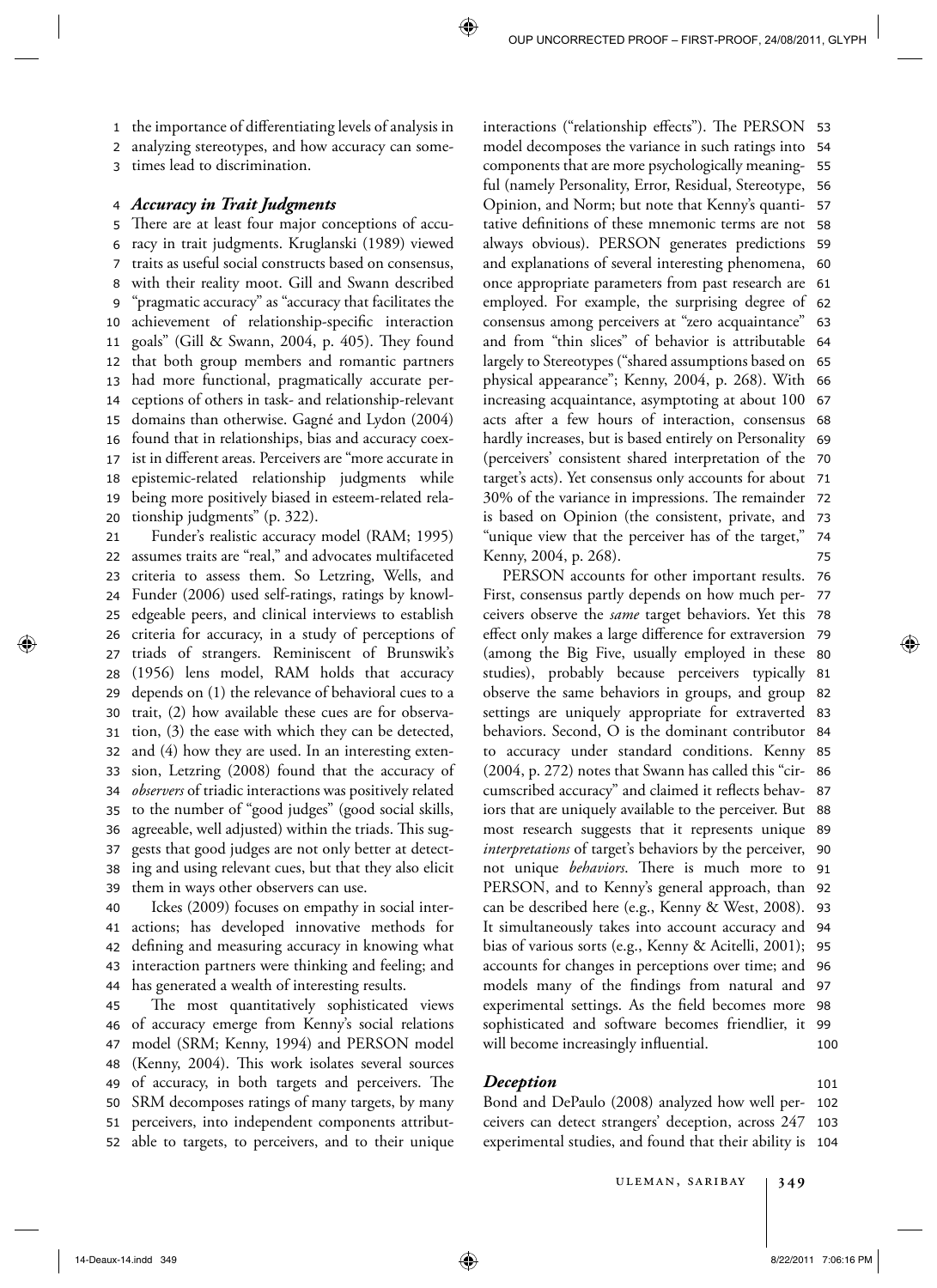23 22 21 20 19 18 17 16 15 14 13 12 11 10 9 8 7 6 5 4 3 2 1 negligible. Perceivers differ from each other in suspiciousness, but not in accuracy. Overall, they judge others as truthful. Some targets are more credible (believable) than others, based partly on physical appearance. Credibility differences among targets are larger than differences in trust/suspicion among perceivers, but these are also unrelated to detecting deception. Results are essentially the same when testing lies by acquaintances, and high-stakes lies. These studies, however, exclude important factors that lead to detecting deception in real-world settings. Park, Levine, McCornack, Morrison, and Ferrara (2002) asked over 200 undergraduates to describe incidents of detecting deception in their own lives. People usually relied on information from third parties, and physical evidence. Becoming suspicious in the first place was critically important; and that the process often took days to months or longer. All of this suggests that cues from liars' behavior alone are not only few and far between, they are also relatively unimportant in detecting deception. (See also Kassin & Kovera, chapter 30, this volume.)

#### 24  *Motivated Biases and Distortions*

33 32 31 30 29 28 27 26 25 Motivated biases and distortions occur in many ways. When the self-concept is threatened (e.g., via failure feedback), stereotypes are more likely activated and applied, and this restores self-esteem (Fein & Spencer, 1997 ). Furthermore, self-concept threat selectively activates the relevant (vs. irrelevant) content in a stereotype, which is then selectively applied to stereotyped (vs. nonstereotyped) targets ( Govorun, Fuegen, & Payne, 2006).

47 46 45 44 43 42 41 40 39 38 37 36 35 34 In general, perceivers are motivated to draw inferences about others that are harmonious with their current self-concepts, if not also self-affirming (see Dunning, 2003, for a review). In defining positive traits, perceivers (particularly those with high self-esteem) emphasize self-descriptive manifestations of these traits, and evaluate others who fit these definitions more positively (e.g., Beauregard & Dunning, 2001). When a target is known to be competent in a given domain, perceivers infer that s/he possesses self-descriptive attributes (McElwee, Dunning, Tan, & Hollmann, 2001). Thus a violinist who learns that a well-liked target is musical assumes she plays the violin.

52 51 50 49 48 Repressors show less evidence of STIs from negative (vs. positive) behaviors, but this bias disappears when they must respond quickly. This suggests that they attend to threat cues early in processing and engage in avoidance at later stages (Caldwell & Newman 2005).

72 self-attribution of the trait (Schimel, Greenberg, & 71 70 69 68 67 tive qualities in others may function to deny their 66 65 64 63 62 believe they have an undesirable trait that they are 61 60 59 58 57 is a by-product of cognitively suppressing thoughts 56 defensive projection is not directly motivational, but Newman, Duff, and Baumeister (1997) argued that 55 54 Defensive projection involves perceiving in 53 others qualities that are unacceptable in oneself. of self-relevant but undesirable qualities. This suppression then makes these thoughts hyperaccessible, so they affect perceptions of others. Perceivers led to asked to suppress perceive this trait in another group, and the success of suppression predicts the strength of projection ( Newman, Caldwell, Chamberlin, & Griffin, 2005). Others argue that perceiving negarelevance to oneself: Perceivers who received feedback that they were high on an undesirable trait (anger or dishonesty), and then had a chance to project the trait onto a target, showed less accessibility and Martens, 2003).

84 83 82 ceive more sexual arousal in white female faces after 81 80 threat (e.g., black males and Arabs, but not black 79 78 77 76 instance, following the activation of self-protection 75 74 73 Functional projection occurs when people perceive qualities in targets that are functionally related to their own mental states ( Maner et al., 2005 ). For goals, white U.S. participants perceive more anger (but not other, functionally irrelevant emotions) only in faces of outgroups implicitly associated with females or whites). Similarly, white U.S. males pera mating goal is primed. Chronic self-protection and mating goals show similar effects.

97 96 cially for perceivers high in the personal need for 95 sion formation and the preference for Heiderian 94 93 92 (Greenberg et al., 1990). MS also increases seeking 91 90 89 88 87 and preference for stimuli that validate their cultural 86 own death) motivates people to increase the search 85 Mortality salience (MS, i.e., thoughts of one's worldview. Those high in MS prefer stereotypeconsistent outgroup targets (Schimel et al., 1999) and targets who praise or endorse their worldview and preferring order and stability in the social world. So MS increases primacy effects in impresinterpersonal balance (Landau et al., 2004), espestructure.

et al., 2005). Conversely, exposure to targets who 105 ethic influences these impressions (Christopher 104 103 work) and perceivers' belief in the Protestant work 2002). The source of affluence (inheritance or hard 102 warmer, consistent with the SCM (Fiske et al., 101 competent (e.g., intelligent), and poor targets as 100 99 motivational ways. Rich targets are seen as more Ideological beliefs affect person perception in 98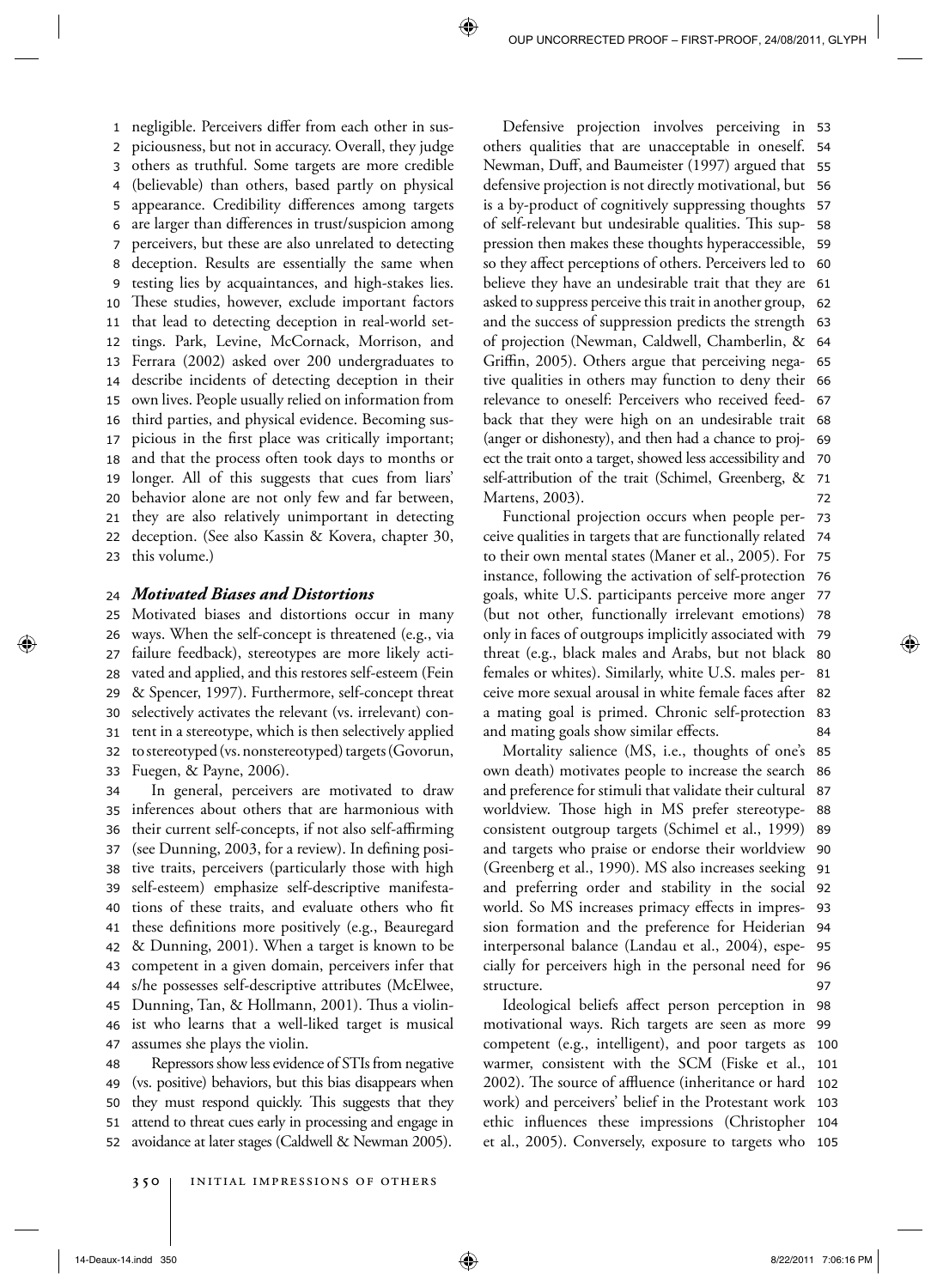14 13 12 11 10 9 8 7 6 5 4 3 2 <sup>1</sup> display complementary qualities (e.g., "poor but happy" and "rich but miserable") increases explicit endorsement of system-justifying views, because the belief that "no one has it all" legitimizes an unjust world (Kay & Jost, 2003). Similar effects on justification of gender inequalities occur for exposure to complementary gender stereotypes (Jost & Kay, 2005). Exposure to innocent victims implicitly activates justice concerns, because such targets threaten perceivers' belief in a just world (Hafer, 2000). These findings show that simple exposure to hypothetical others with particular combinations of characteristics can activate political views of broad social significance.

#### 15  **Features of Targets, Perceivers,**

#### 16 **and Relations**

#### 17  *Target Features*

30 29 28 27 26 25 24 23 22 21 20 19 18 *The face* is central for identifying individuals, but within the first few hundred milliseconds, perceivers also extract social category membership ( Macrae, Quinn, Mason, & Quadflieg, 2005); infer personality attributes ( Todorov, Pakrashi, & Oosterhof, 2009), sexual orientation (Rule, Ambady, & Hallett, 2009 ), sexual strategy (e.g., Boothroyd, Jones, Burt, DeBruine, & Perrett, 2008), and social dominance (e.g., Chiao et al., 2008), and retrieve previously learned behavioral information (Todorov et al., 2007). Zebrowitz (2006) outlined much of what is known and what remains to be discovered, for a comprehensive theory of face perception.

50 49 48 47 46 45 44 43 42 41 40 39 38 37 36 35 34 33 32 31 Information from a target's face, and information known through other channels, provide the context for each other (Johnson & Freeman, 2010). For example, inferences from a target's face are used in interpreting verbal information ("reading from faces"), and personality knowledge influences the perception of faces ("reading into faces"; Hassin & Trope, 2000). Similarly, a target's social category membership influences perception of facial features (Eberhardt, Dasgupta, & Banaszynski, 2003) and facial expressions of emotions (Hugenberg & Bodenhausen, 2003). Perception of facial emotions and implicit prejudice guide category inferences (Hugenberg & Bodenhausen, 2004), as does disliking the target (Richeson & Trawalter, 2005). The widely reported amygdala response, indicating white perceivers' racial bias to black male faces (e.g., Phelps et al., 2000), only occurs when target faces are looking at perceivers ( Richeson, Todd, Trawalter, & Baird, 2008 ).

52 51 Sophisticated quantitative analyses of faces and responses to them are increasingly prominent.

68 67 66 65 64 63 62 61 60 59 58 ratings quite well. In another approach, the extent valence and dominance/power—account for these 57 56 55 array of emotionally neutral faces, and then got trait 54 model of face shapes to generate a multidimensional 53 Oosterhof and Todorov (2008) used a statistical ratings of them. Two dimensions—trustworthiness/ to which "normal" faces resemble anomalous or baby faces (as measured by activations in a connectionist network) predicted perceivers' trait impressions of the faces (Zebrowitz, Fellous, Mignault, & Andreoletti, 2003). While their accuracy is debated (e.g., Penton-Voak, Pound, Little, & Perrett, 2006 ), face-based inferences from faces affect such important behaviors as voting ( Todorov, Mandisodza, Goren, & Hall, 2005) and criminal sentencing (Blair, Judd, & Chapleau, 2004).

79 78 the paper-and-pencil Perceptual Reliance Index 77 in their reliance on perceptual cues, as measured by more accurately (Hall, 2009). Perceivers also differ  $\,$  76  $\,$ 75 74 73 perceivers to interpret them ("decoding") varies. 72 rately send nonverbal cues ("encoding") and of 71 70 ments (self-touching) to hair style, have a wide 69 *Other visual cues*, from posture to hand moverange of meanings. The ability of targets to accu-Perceivers with better psychosocial adjustment and higher intelligence generally decode nonverbal cues (PRI; Livingston, 2001).

100 real time with high external validity (Finkel & 99 98 97 96 95 cultural background and context, the kind of judg-94 ments is limited by familiarity with the target's 93 nonconscious, intuitive processes (Choi, Gray, & 92 Richeson, 2000). Such judgments rely mostly on 91 90 89 88 and quality of relationship that dyads have, a variety of malpractice, teachers' effectiveness, the type 87 effectiveness in treating patients and their history 86 85 84 behavior, etc.). Perceivers accurately detect such body posture and movements, speech, context of 83 82 81 "Thin slices" are short, dynamic audio and/or 80 visual streams of behavior with a mixture of information about targets (e.g., facial expressions, diverse outcomes from thin slices as doctors' of dispositions, personality disorders, and targets' testosterone levels (see Ambady, Bernieri, & Ambady, 2005). The accuracy of thin slice judgment made, and perceivers' ability to decode relevant information. Speed-dating provides live thin slices, allowing dyadic processes to be examined in Eastwick, 2008).

review by Johnson, Pollick, & McKay, 2011). 105 detailed as a target's vulnerability to attack (see 104 facial features. They afford social inferences as 103 kinematic cues separately from other bodily and 102 Point-light displays enable researchers to study 101

 $ULEMAN, SARIBAY$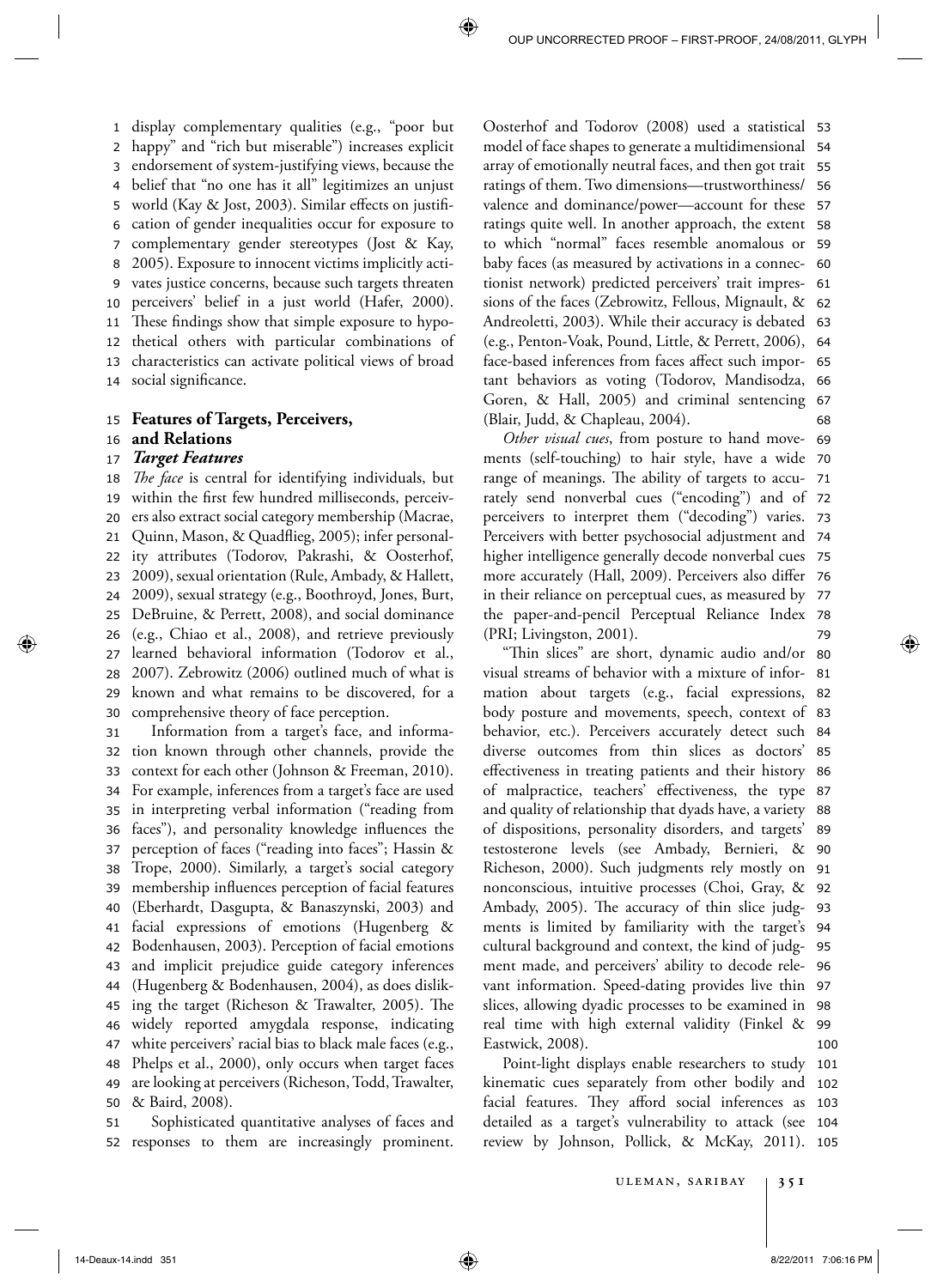8 7 6 5 4 3 2 <sup>1</sup> Johnson and Freeman (2010) argue that visual cues and the inferences they afford set the context for one another, as when angry bodies (in point-light displays) are categorized as male more often than female, and vice versa for sad bodies; or when a target's sex and gender, inferred from body shape, influences whether or not particular body motions are seen as attractive.

⊕

25 24 23 22 21 20 19 18 17 16 15 14 13 12 11 10 9 Gifford (2006) warned of the complexities of nonverbal research, particularly using targets' selfreports or informants' reports to evaluate *accuracy.* He argued, on the basis of Brunswik's (1956) lens model, that an ideal study should employ a set of independent, trained judges that code targets' nonverbal behaviors. This allows the researcher to test which cues are encoded (displayed) by targets; what their personality dispositions are (*cue validity*); which of these cues are decoded by perceivers; and what kinds of personality impressions they arrive at (*cue utilization*). For instance, in judgments of extraversion-gregariousness, head nodding was both a valid (i.e., more extraverted targets nodded more) and a utilized cue (i.e., the frequency of nods correlated positively with perceivers' judgments of extraversion).

37 36 35 34 33 32 31 30 29 28 27 26 *Auditory cues* provide information about targets' affect (see Juslin & Scherer, 2005, for an excellent review). Cues from different modalities interact. Integrating facial and vocal information has implications for affect and identity perception (reviewed by Campanella and Belin, 2007). People can match unfamiliar faces to voices, and vice versa, at better than chance levels (Kamachi, Hill, Lander, & Vatikiotis-Bateson, 2003). Such findings suggest that, while often studied in isolation, cues from different modalities are perceived concurrently, as a Gestalt.

49 48 47 46 45 44 43 42 41 40 39 38 Olfaction and hormone effects have been studied mostly in terms of women's increased sensitivity (e.g., faster categorization times) to male faces for heterosexual women and female faces for homosexual women ( Brinsmead-Stockham, Johnston, Miles, & Macrae, 2008), and women's preference for more masculine faces for short-term relationships during the high fertility phase of their menstrual cycle ( Penton-Voak et al., 1999 ). See Schaller (2007) for a review. Olfactory cues influence person perception even when they do not come from the target ( Demattè, Österbauer, & Spence, 2007 ).

53 52 51 50 *Artifacts, byproducts, and settings* provide useful cues about targets. For example, music preferences support personality inferences (Rentfrow & Gosling, 2006), as do ambient sound samples, recorded

65 64 mant-reports) of targets' standing on the Big Five 63 62 61 Morris, 2002). Observers pick up mostly valid cues 60 59 ("behavioral residue") ( Gosling, Ko, Mannarelli, & 58 57 56 Gosling, & Pennebaker, 2006). People construct 55 unobtrusively by a device carried by targets (Mehl, 54 the physical settings they occupy (home, office, bedroom, etc.) by deliberately decorating them ("identity claims") or otherwise leaving marks behind from residential spaces (e.g., how organized a person's office is) and arrive at consensual and generally accurate judgments (judged against self- and inforfactors.

79 78 sions from Web sites is comparable to impressions 77 76 75 of openness to experience from Web sites are about Schütz, 2006; Vazire & Gosling, 2004). Inferences 74 73 self- and informant-reports ( Marcus, Machilek, & 72 and accurate impressions of targets, as judged by 71 ity. Overall, Web site observers develop consensual 70 and coherent message about the author's personal-69 68 almost entirely of identity claims (vs. behavioral 67 express themselves. Personal Web sites consist Cyberspace provides many ways for people to 66 residue) and thus may provide a particularly clear as accurate (relative to self-reports) as from longterm acquaintanceships. The accuracy of impresfrom offices and bedrooms.

87 86 85 munity are more likely to develop reputations, and 84 83 82 81 80 *Reputations* are shared impressions of a target. Anderson and Shirako (2008) argued that reputations develop because perceivers are motivated to pass on their impressions of targets. They also showed that targets that are more visible in a comthat these reputations are more closely tied to their behavior history.

106 nomena that are hard, if not impossible, to predict 105 they provide insights into complex emergent phe- 104 the valence of the actor becomes more negative), 103 102 of sampling information about an actor decreases as 101 only three simple mechanisms (e.g., the likelihood sions" (p. 349). Using multiagent simulation with 100 99 98 and dyadic processes of impression formation in 97 96 individuals can be just as important as the individual 95 gest that "the structural patterns of social ties among 94 93 92 91 90 perceivers and targets who actively elicit informa-89 model, Smith and Collins (2009) explored "multiple 88 In their distributed social cognition (DSC) tion from each other in interaction and share their impressions within networks of social relationships, influencing each others' impressions over time" (p. 344). They outlined various mechanisms that sugdetermining what information each individual has access to, as well as the overall patterns of impresotherwise.

14-Deaux-14.indd 352 8/22/2011 7:06:16 PM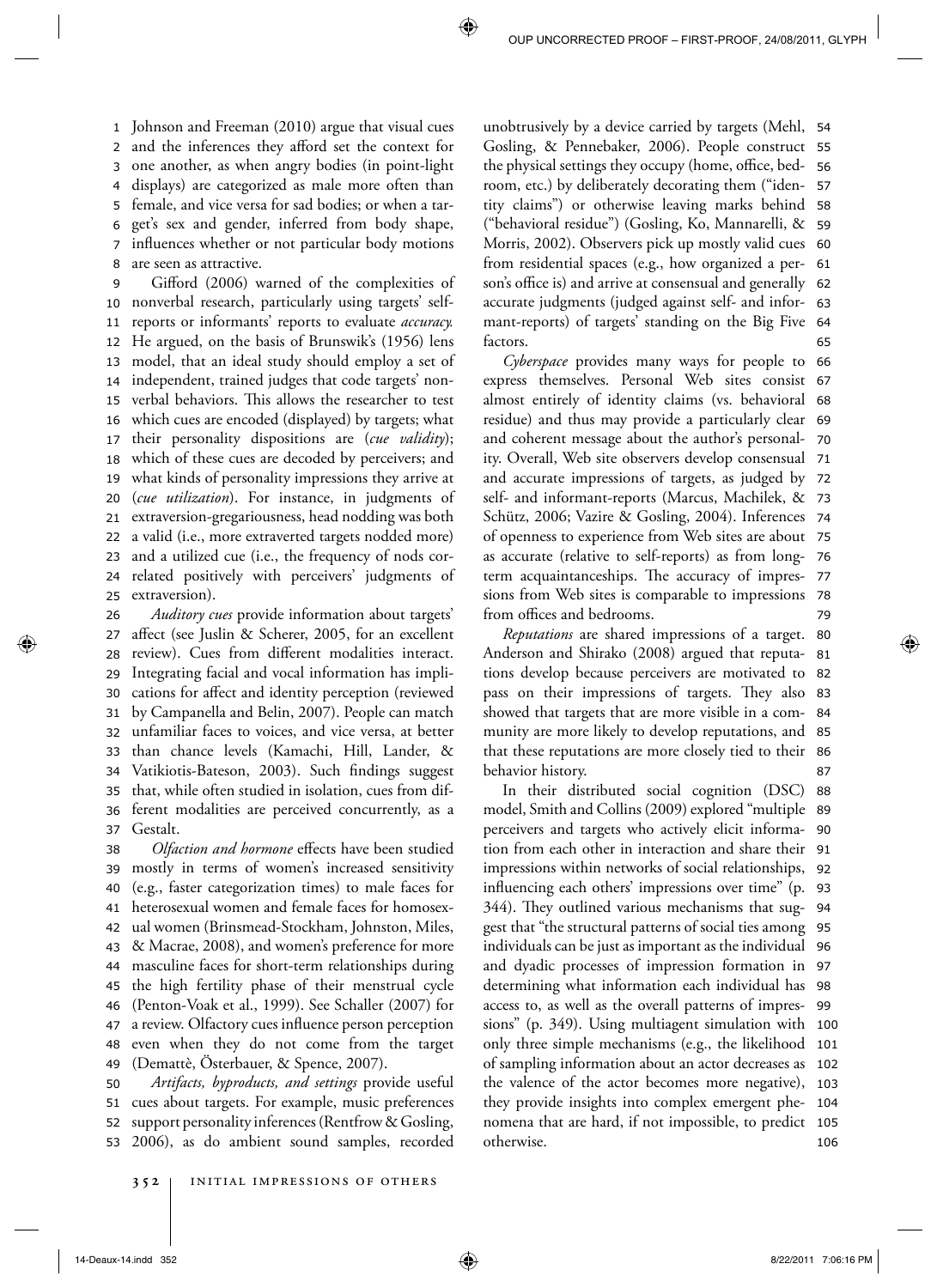## <sup>1</sup> *Perceiver Features*

20 19 18 17 16 15 14 13 12 11 10 9 8 7 6 5 4 3  $\overline{2}$ *Aging* may reduce basic social-cognitive abilities related to theory of mind (Sullivan & Ruffman, 2004), recognizing emotions (Phillips, MacLean, & Allen, 2002) and establishing joint attention with others ( Slessor, Phillips, & Bull, 2008 ). Diminished cognitive inhibition may produce more stereotyping and prejudice (von Hippel, 2007). In addition, people rely more on affective (vs. deliberative) information processing strategies as they age, due to declines in the efficiency of control processes (Peters, Hess, Västfjäll, & Auman, 2007). They are more susceptible to making dispositional attributions (Blanchard-Fields, 1994) unless they are high in attributional complexity ( Horhota & Blanchard-Fields, 2006). This latter finding may represent an increased reliance on cultural explanations for behavior, because older Chinese adults do not show greater correspondence bias ( Blanchard-Fields, Chen, Horhota, & Wang, 2007).

35 34 33 32 31 30 29 28 27 26 25 24 23 22 21 On the other hand, older adults have some advantages and ways to compensate for their biases. The older a person is, the more they are likely to rely on trait-diagnostic information, suggesting increased ability "to discriminate between more and less informative aspects of individuals' behaviors" (Hess & Auman, 2001, p. 507). When the target is more personally relevant and when they are held accountable, older adults make more accurate trait inferences and recall more target information (Hess, Osowski, & Leclerc, 2005). Additional time for making judgments can alleviate older adults' bias toward dispositional attributions (Chen & Blanchard-Fields, 1997), and eliminate other age differences (Ybarra & Park, 2002).

53 52 51 50 49 48 47 46 45 44 43 42 41 40 39 38 37 36 *Working memory capacity* (WMC), measured by attention span tasks, is directly related to controlling attention. So WMC should be related to stereotype suppression, correcting initial impressions (e.g., to take into account situational factors), forming on-line versus memory-based impressions, and forming more complicated person impressions that integrate multiple, inconsistent elements (Barrett, Tugade,  $&$  Engle, 2004, pp. 560–561). The importance of executive functioning in person perception is well established (see Macrae & Bodenhausen, 2000). But there is still "a dearth of research on the impact of individual differences in attentional resources on social cognition" (Conway, 2000, p. 7). Not all types of cognitive load impair person perception in the same way (e.g., Macrae, Bodenhausen, Schloerscheidt, & Milne, 1999), and the effects of alcohol on person perception cannot be reduced to

55 overall impairment of WMC (Bartholow, Pearson, Gratton, & Fabiani, 2003).

62 impressions, including the accurate perception of 61 But little is known about how EI relates to first 60 construct (Mayer, Roberts, & Barsade, 2008). 59 advances that provide a clearer definition of the 58 57 empirical attention following recent theoretical 56 *Emotional Intelligence* (EI) is attracting increased emotions.

## *Relational Features*

⊕

68 67 two relations that are present initially: power and 66 develop over time. Because this chapter concerns 65 64 Perceivers and targets are related in many ways that only initial impressions, we restrict our review to psychological distance.

63

⊕

54

77 76 power describes relations between perceiver and 75 74 in which one had power over others produced 73 found that merely thinking about past situations 72 example, Houssais, Uleman and Saleem (2009) 71 70 Power that perceivers hold over targets, or even 69 over others who are not targets, can affect impression formation (Guinote & Vescio, 2010). For more STIs about unrelated targets. But usually target.

99 98 cally (feeling responsible for subordinates) and not 97 Magee, Ines, & Gruenfeld, 2006). Importantly, this 96 95 emotions (e.g., pride, feeling respected)—results 94 93 92 91 Mast, Jonas, and Hall (2009) found that priming 90 89 Galinsky, 2008), an important qualification of the 88 vant goal is activated (Gruenfeld, Inesi, Magee, & 87 86 85 84 83 82 81 viduation of powerless targets if they are useful for 80 79 Early research showed more stereotyping of the 78 powerless by the powerful (Fiske, 1993; also Vescio, Snyder, & Butz, 2003). But power can lead to indiattaining goals, especially goals that are mentally active and supported by a legitimizing organizational structure (Overbeck & Park, 2006). High-power perceivers are attracted to goal-relevant targets more than low-power perceivers, especially when the relegeneral finding that goal-relevant stimuli are evaluated more positively (Ferguson & Bargh, 2004). high power (vs. low power) led to greater interpersonal sensitivity, partially mediated by positive social contrary to some earlier research (e.g., Galinsky, was true only when power was construed empathiegoistically (putting oneself first).

than situational bases. This may be more than just 105 and therefore more likely to act on dispositional 104 103 "powerful people" includes being less constrained and Brion (2006) argued that the stereotype for 102 101 behavior by unrelated perceivers. Overbeck, Tiedens, Targets' power affects attributions about their 100

ULEMAN, SARIBAY

14-Deaux-14.indd 353 8/22/2011 7:06:17 PM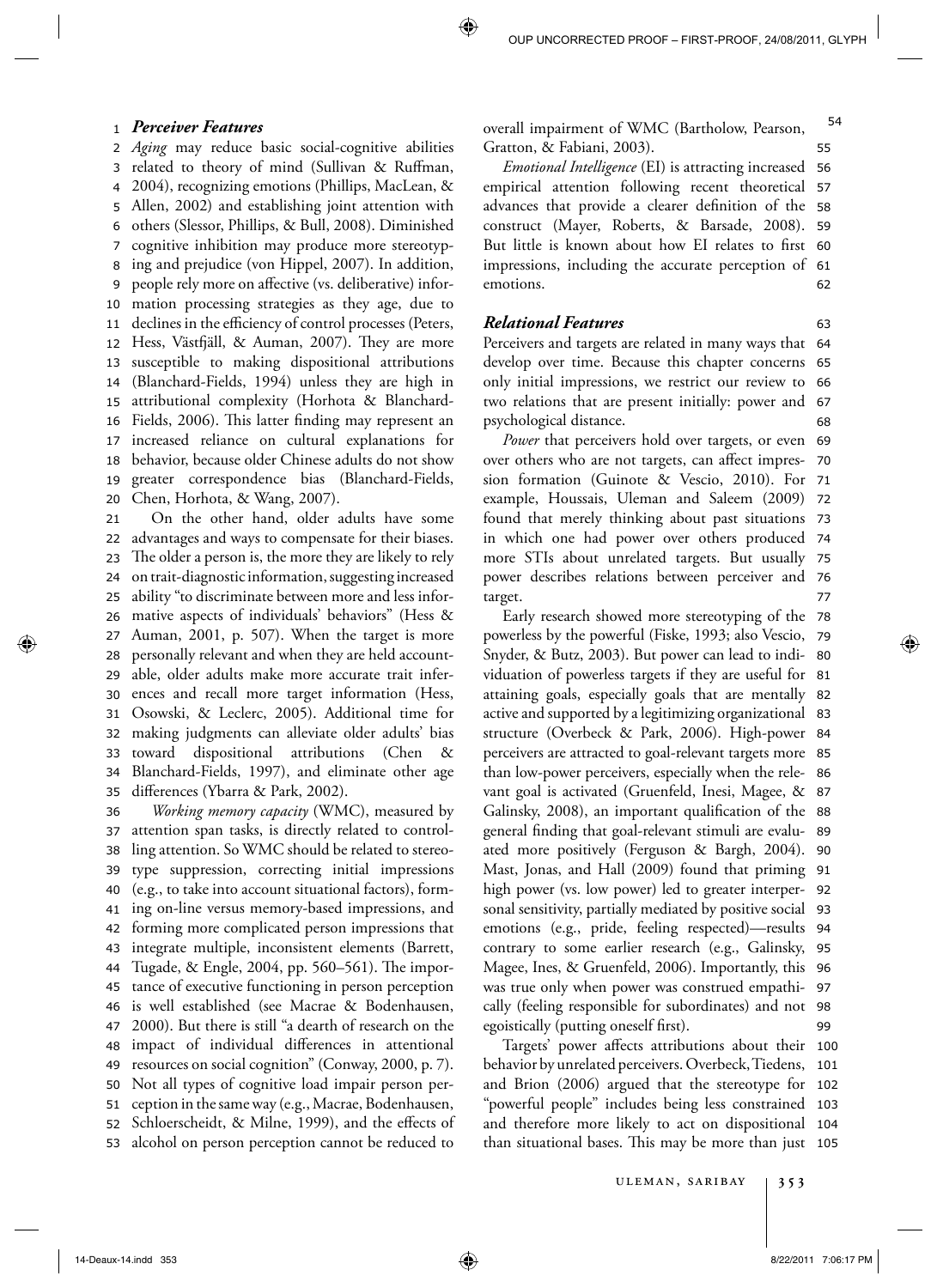53

⊕

⊕

11 10 9 8 7 6 5 4 3 2 <sup>1</sup> a stereotype (e.g., Galinsky, Magee, Gruenfeld, Whitson, & Liljenquist, 2008). Perceivers attribute the actions of high (vs. low) power targets more to dispositional than situational causes (Overbeck et al., 2006). Attributions about low-power targets are also influenced by the type of power to which they are subject. Coercive power leads to more situational attributions than referent power. Differential attributions to high vs. low-power targets are also more evident when the role of situational constraints is unclear.

39 38 37 36 35 34 33 32 31 30 29 28 27 26 25 24 23 22 21 20 19 18 17 16 15 14 13 12 *Psychological distance* (spatial, temporal, and in terms of probability) has effects on a remarkable range of phenomena (Liberman, Trope, & Stephan, 2007). Construal level theory (CLT; Trope & Liberman, 2000) asserts that psychological distance (vs. closeness) produces high-level construal of events and objects, including other people, and this is associated with a focus on abstract, global, and superordinate features. Traits are relatively high level, abstract ways of thinking about others. Thus when targets are more distant, the correspondence bias is stronger (Henderson, Fujita, Trope, & Liberman, 2006; Nussbaum, Trope, & Liberman, 2003, Study 1), behavior is seen as more cross-situationally consistent (Nussbaum et al., 2003, Study 2), and perceivers ask more decontextualized, abstract questions about others when predicting their future behavior (Nussbaum et al., 2003, Study 3). Perceivers use more abstract (e.g., trait) terms in describing distant vs. close others (Fujita, Henderson, Eng, Trope, & Liberman, 2006). And people are more likely to make STIs when targets are spatially or temporally distant, or when in an abstract mind-set (Rim, Uleman, & Trope, 2009). So psychological distance produces more trait use when intentionally describing, predicting, and explaining others, as well as when thinking about them spontaneously.

#### 40  **Explanations**

52 51 50 49 48 47 46 45 44 43 42 41 Explanations (vs. descriptions) of others' behavior involve causal theories, and these invariably involve attributions and assignments of responsibility, credit, and blame. The line between descriptions and explanations is not always clear, and it is obscured when "descriptions" are crafted to deflect blame. Nevertheless, this distinction is important (Hamilton, 1998). Three general frameworks for understanding explanations have been popular: attribution theory, theory of mind, and simulation theory. Each has a long history, so we focus on recent developments.

## *Attribution Theory*

65 64 partner, and other aspects of the situation). This 63 62 61 60 59 Although there was relatively high consistency and 58 ners' and their own behaviors and their causes. 57 56 Mendelsohn, Connell, and Kwan (2004) looked at 55 accuracy of attributions of causality. Robins, 54 A basic but seldom asked question concerns the perceivers' consistency and agreement on their partagreement on behaviors (such as talkative, warm, nervous, and effective), there was virtually no agreement on their causes (target's mood, personality, suggests "that causal attributions are more strongly influenced by implicit biases" (p. 342).

91 90 89 counterfactuals as well as actual observations, and 88 attributions are based on spontaneously imagined 87 dence bias lives on. Hilton (2007) emphasizes that 86 85 84 83 situational and dispositional causes (e.g., Church 82 81 wide variation in beliefs about relations between 80 mental attribution error" (FAE), and that there is 79 reasoning from these beliefs account for the "funda-78 bias. He notes Morris and Larrick's (1995) Bayesian 77 76 estimates of people's rationality and overestimates of 75 74 73 edge, which determines what is expected and what 72 riation, but depend heavily on general world knowl-71 70 Regarding Kelley's ANOVA model, he notes that 69 68 67 66 Nevertheless, when presented with highly selective behavior summaries, perceivers do show many of the regularities first suggested by early attribution theorists. Hilton (2007) presents important updates. attributions are not based solely on observed covais not. Only the latter needs explanation. Further, early misspecification of the model produced underdemonstration that faulty beliefs rather than faulty et al., 2003). Gawronski (2004) posed a more fundamental challenge to the FAE (the belief that situational factors have little impact on behavior), contending that it is dead but that the corresponare also constrained by the Gricean rules of conversations. These were missing from earlier theories.

102 actor-observer asymmetry, either in terms of the 101 six new studies that also collectively failed to find the 100 99 98 evident for negative events, but reversed for positive non-existent" (p. 900). Furthermore, the effect was 97 96 classic actor-observer asymmetry was very small or 95 In a meta-analysis of 173 studies, he found that, "the 94 to dispositions, but their own behaviors to situations. 93 92 Malle (2006) challenged the actor-observer asymmetry, in which perceivers attribute others' behaviors events. Malle, Knobe, and Nelson (2007) reported person-situation dichotomy or in trait ratings.

tions (e.g., Shaver, 1985) posited that these followed 105 104 The other major development concerns attribu- 103 tions of blame and responsibility. Earlier formula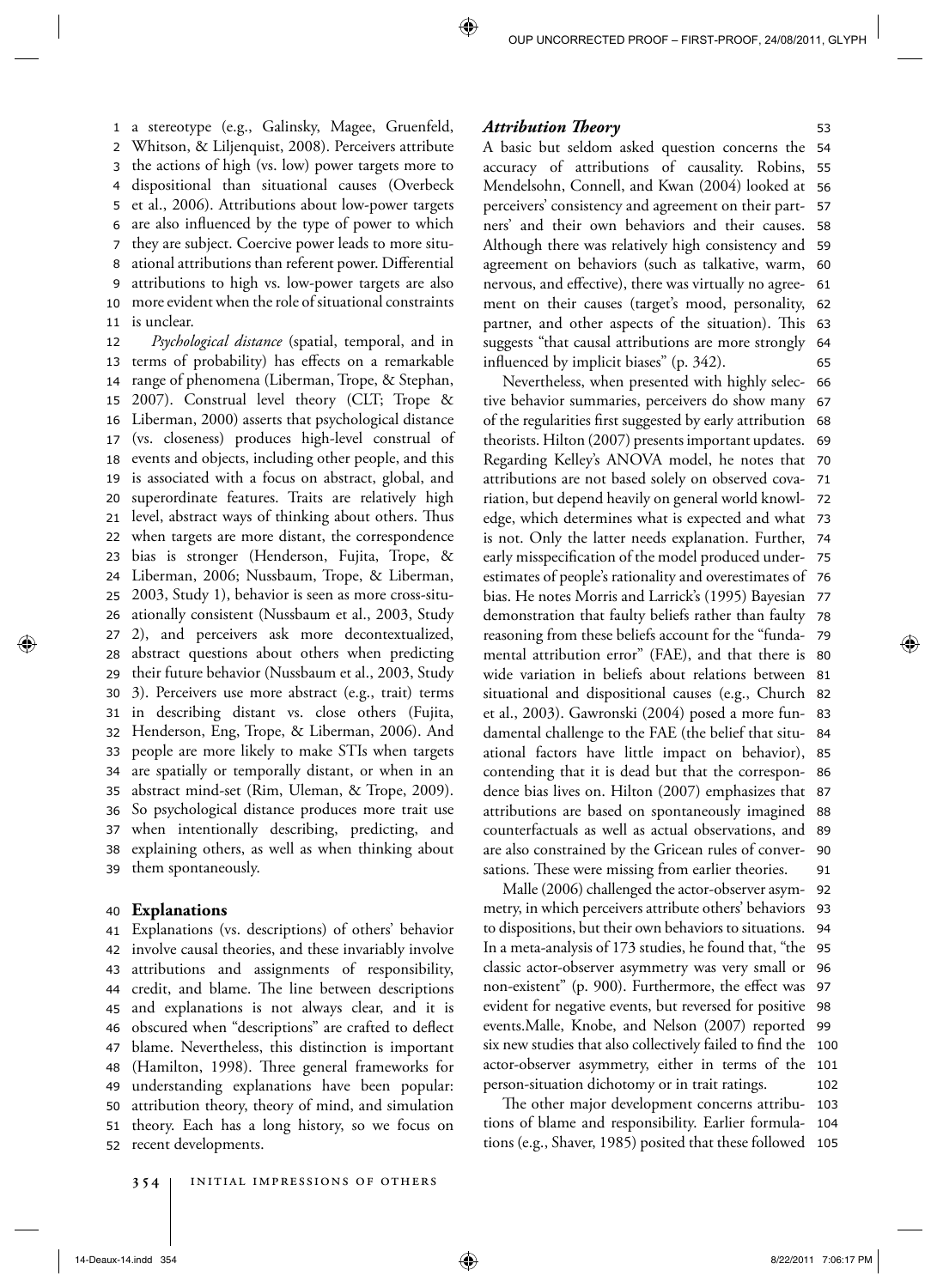16 15 14 13 12 11 10 9 8 7 6 5 4 3 2 <sup>1</sup> from attributions of causality, accompanied by attributions of intention, foreseeability, capacity, and so forth. Only then was blame attributed. Haidt (2001) turned this formulation on its head and posited that intuitions (often emotionally based) come first, followed by rationalizations and reasoning. And most of the reasoning happens socially, between people, rather than through inner speech. Thus, "moral intuitions and emotions drive moral reasoning" (p. 830). Not all moral reasoning depends on others' opinions (Haidt & Kesebir, 2010), but much of it does. Haidt's formulation has precedents. Alicke (2000) showed clearly that people's evaluation of causality in culpable events is affected by outcomes over which the target had little or no control.

## 17 *Theory of Mind*

43 42 41 40 39 38 37 36 35 34 33 32 31 30 29 28 27 26 25 24 23 22 21 20 19 18 "Theory of mind" attempts to delineate how people (and other mammals) infer the mental events that occur in others' minds. Malle (2004) developed an adult folk theory that organizes people's explanations for others' behaviors in natural settings, in the spirit of Heider (1958), and provides an alternative to classical attribution theory. Explanations are communications, not simply private thoughts. So they follow conversational (Gricean) rules, and carry implications of praise and/or blame in addition to mere causality. The central distinction is between accidental behaviors (e.g., stumbling) and intentional acts, not between situational and dispositional causes. Intentionality judgments depend on multiple cues, and the ability to make them emerges early in life. Sensitivity to the various features of animacy occurs during infancy (Rakison & Poulin-Dubois, 2001). By 16 months, infants distinguish intentional acts from accidental behaviors, and are less likely to repeat an adult's action that is followed by "Whoops" (and hence accidental) than by "There!" (Carpenter, Akhtar, & Tomasello, 1998). Even 6- to10-month-old infants form impressions, and prefer puppets who intentionally help rather than hinder other puppets (Hamlin, Wynn, & Bloom, 2007).

52 51 50 49 48 47 46 45 44 In Malle's (2004) framework, only *behaviors* (accidental) are explained by *causes,* whereas *acts* are explained by *reasons* . Causes can be situational or personal (including traits), whereas reasons depend on the target's values, beliefs, and desires. If such immediate mental states are unknown, a *causal his*tory of reasons explanation is offered, in personal (e.g., "he is lazy") and/or situational terms. Finally, acts may be explained in terms of situational and/or

58 57 (2007) found good evidence for three kinds of 56 55 This framework has considerable support and leads 54 53 personal enabling factors, again including traits. to novel predictions. For example, Malle et al. actor-observer asymmetries (although not the traditional one).

73 72 71 straints affect the motives and traits inferred about 70 69 68 67 66 onciled with situational pressures to produce trait 65 64 that multiple motives are considered; that these 63 62 explain others' intentional acts in terms of motives tent with Malle's framework. It contends that people 61 60 Reeder's multiple inference model (Reeder, 59 Vonk, Ronk, Ham, & Lawrence, 2004) is consis-(i.e., reasons, based on values, beliefs, and desires); motives have specific content; and that these are recinferences (or not). Specific motives mediate specific trait inferences. Reeder, Monroe, and Pryor (2008) showed that the nature of situational conthe "teacher" in Milgram's obedience situation. Reeder (2009) discusses the model more generally, contrasting it with traditional attribution theory.

80 79 78 77 (2001) findings noted above, and with Royzman, 76 75 74 The theory of mind or "mindreading" perspective is also consistent with Idson and Mischel's Cassidy, and Baron's (2003) "epistemic egocentrism," which shows that adults retain much of the failure in perspective-taking seen in young children's failure at the false-beliefs task.

## 82 81  *Simulation Th eory and the Self-Referential Perceptions of Others*

Oettingen, Gollwitzer, & Bargh, 2004). They also 104 chronic and primed goals onto others (Kawada, 103 2005). People spontaneously project both their 102 ple's behavior (Chartrand, Maddux, & Lakin, 101 Krauth-Gruber, 2005), as are other aspects of peo- 100 99 them in ourselves ( Niedenthal, Barsalou, Ric, & 2005). Others' emotions are understood by feeling 98 larly for ingroup members (Robbins & Krueger, 97 96 95 94 about others, and assume self-other similarity by 93 self-knowledge automatically to make inferences Dunning, & Krueger, 2005). People seem to use 92 91 90 might feel and do. Much research on understanding 89 88 87 86 mental state or situation from general principles as 85 84 83 Simulation theory (e.g., Perner & Kühberger, 2005) is less an explicit deductive theory than the other two, involving not so much inferring the other's imagining oneself in the other's situation, and reading off from that simulation an explanation of why the other acted as that way, and what the other others emphasizes the self as a starting point ( Alicke, default ( Epley, Keysar, Van Boven, & Gilovich, 2004; Krueger, 2003; Mussweiler, 2003), particu-

ULEMAN, SARIBAY

14-Deaux-14.indd 355 8/22/2011 7:06:17 PM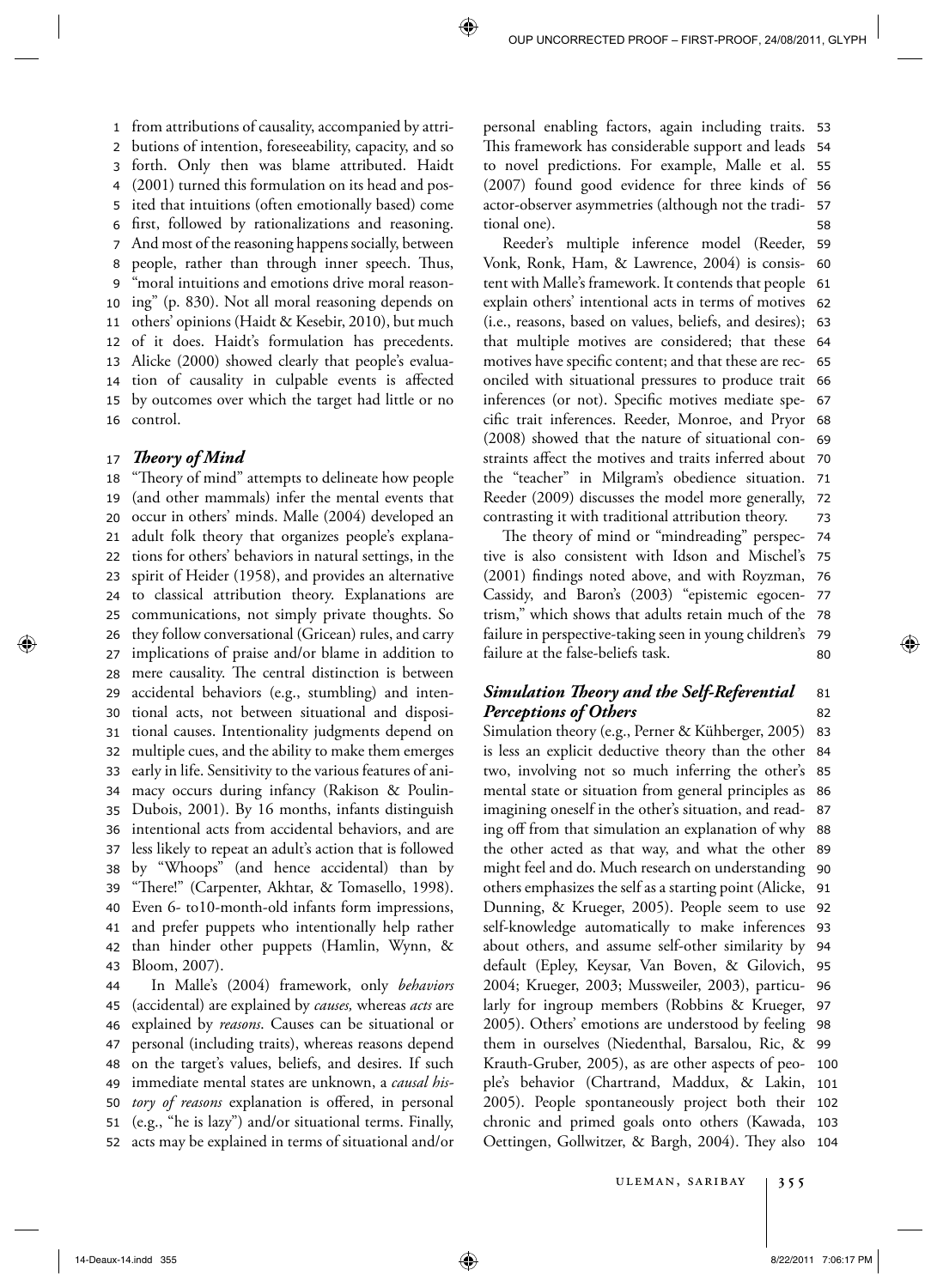4 3 2 <sup>1</sup> assimilate impressions of romantic partners to themselves, an adaptive process in high-functioning relationships (Murray, Holmes, Bellavia, Griffin, & Dolderman, 2002).

27 26 25 24 23 22 21 20 19 18 17 16 15 14 13 12 11 10 9 8 7 6 5 Children require practice in correcting these automatic egocentric inferences (Epley, Morewedge, & Keysar, 2004). This correction seems to fit an "anchoring-and-adjustment" model. Egocentric biases increase under time pressure, decrease with accuracy motivation, are adjusted serially and insufficiently, and stop at satisfactory but not necessarily accurate points (Epley, Keysar, et al., 2004). Although the self is a reasonable basis for inference about others, and even an adaptive strategy in the absence of information about others, adults make egocentric inferences even when they have ready access to concrete knowledge of others' beliefs (Keysar, Lin, & Barr, 2003; Royzman et al., 2003). Van Boven and Loewenstein (2003) proposed a dual-judgment model, in which people first imagine being in the other's situation. An "empathy gap" occurs in self-predictions (i.e., predictions of one's own future acts are colored by current mental states), and this gap also appears in predicting others. Thus thirsty perceivers projected more thirst than warranted for others in a different situation, and this was mediated by self-predictions.

46 45 44 43 42 41 40 39 38 37 36 35 34 33 32 31 30 29 28 Judging others (vs. self) can use different information (folk theories vs. introspection, respectively), producing divergent inferences about intrapersonal and interpersonal insight ( Pronin, Kruger, Savitsky, & Ross, 2001). Others may also be seen as different from self in having less essential humanness ( Haslam et al., 2005), being more driven by ulterior motives or self-interest ( Reeder, Pryor, Wohl, & Griswell, 2005), and more susceptible to influence and bias (Ehrlinger, Gilovich, & Ross, 2005; Van Boven, White, Kamada, & Gilovich, 2003). See Pronin, Gilovich, and Ross (2004) for a review. People project more when targets are similar to self, but rely on stereotypes more for dissimilar targets (Ames, 2004). As noted earlier, motivated biases link self with other perception in many ways. In general, people are motivated to see others in ways that support current self-views, or better yet, self-enhance (Balcetis & Dunning, 2005; Dunning, 2003).

53 52 51 50 49 48 47 To summarize, people are beset by egocentric biases and knowledge when perceiving others for cognitive (e.g., high accessibility of the self) and motivational (e.g., self-enhancement) reasons. Mental state inferences are no longer a "haphazard enterprise" (Davis, 2005, p. 53) but are systematically studied tools of perceivers. And there is a lively

56 55 mind accounts of mindreading ( Perner & Kühberger; 54 debate between simulation theory versus theory-of-2005; Saxe, 2005).

## **Conclusion**

⊕

67 66 of others. Initial impressions are the beginning of 65 metaconcept of personality is based on impressions 64 situational or "social" variables. Finally, the very ables interact with each other and a variety of 63 62 61 60 ality psychology. Other's personalities are the object 59 58 More than most other areas of research, impression 57 formation lies at the very heart of social and personof study; perceivers' personalities affect their perceptions; and both of these classes of "personality" varithese stories.

91 90 89 88 knot. It must be unraveled and assembled one of these). There is no sword to cut this Gordian 87 eye-of-God scientific framework that integrates all 86 85 view (self, perceiver, consensus, and some future (explicit and implicit), and from multiple points of 84 83 82 81 Understanding them requires analyses at multiple 80 79 78 ions are conjoint social constructions by targets and 77 76 75 what we all want to believe. Rather than a single 74 and on who is asking, and when, and why, as well as 73 to; on how you look, and what that means to us; 72 you belong, and what we are interested in or attuned how we interpret it; on the social categories to which 71 70 69 should be clear that there is no simple or complete So who are you, at least to strangers like us? It 68 answer. The answer depends on what you do and answer, there is a Rashomon of realities ( Kurosawa, 1950), each with its own truths and biases. Impressperceivers, their personalities and cultures. levels (cultural, personal, social, neuronal) in multiple time frames (lifetimes, years, immediate situations, and milliseconds) and degrees of awareness thread at a time. But we hope you find, as we do, that the skeins and fabrics that have emerged so far are fascinating.

## **References**

- 94 93 Alicke, M. D. (2000). Culpable control and the psychology of blame. Psychological Bulletin, 126, 556-574.
- 96 95 Alicke, M. D., Dunning, D. A., & Krueger, J. I. (Eds.). (2005). The self in social judgment. New York: Psychology Press.
- 101 100 99 98 97 Ambady, N., Bernieri, F. J., & Richeson, J. A. (2000). Toward a histology of social behavior: Judgmental accuracy from thin slices of the behavioral stream . In M. P. Zanna (Ed.), *Advances in experimental social psychology* (Vol. 32, pp. 201-272). San Diego, CA: Academic.
- 104 103 102 Ames, D. R. (2004). Inside the mind reader's tool kit: Projection and stereotyping in mental state inference . *Journal of*  Personality and Social Psychology, 87, 340-353.
- evaluation in implicit race bias: Evidence for independent 106 105 Amodio, D. M., & Devine, P. G. (2006). Stereotyping and

92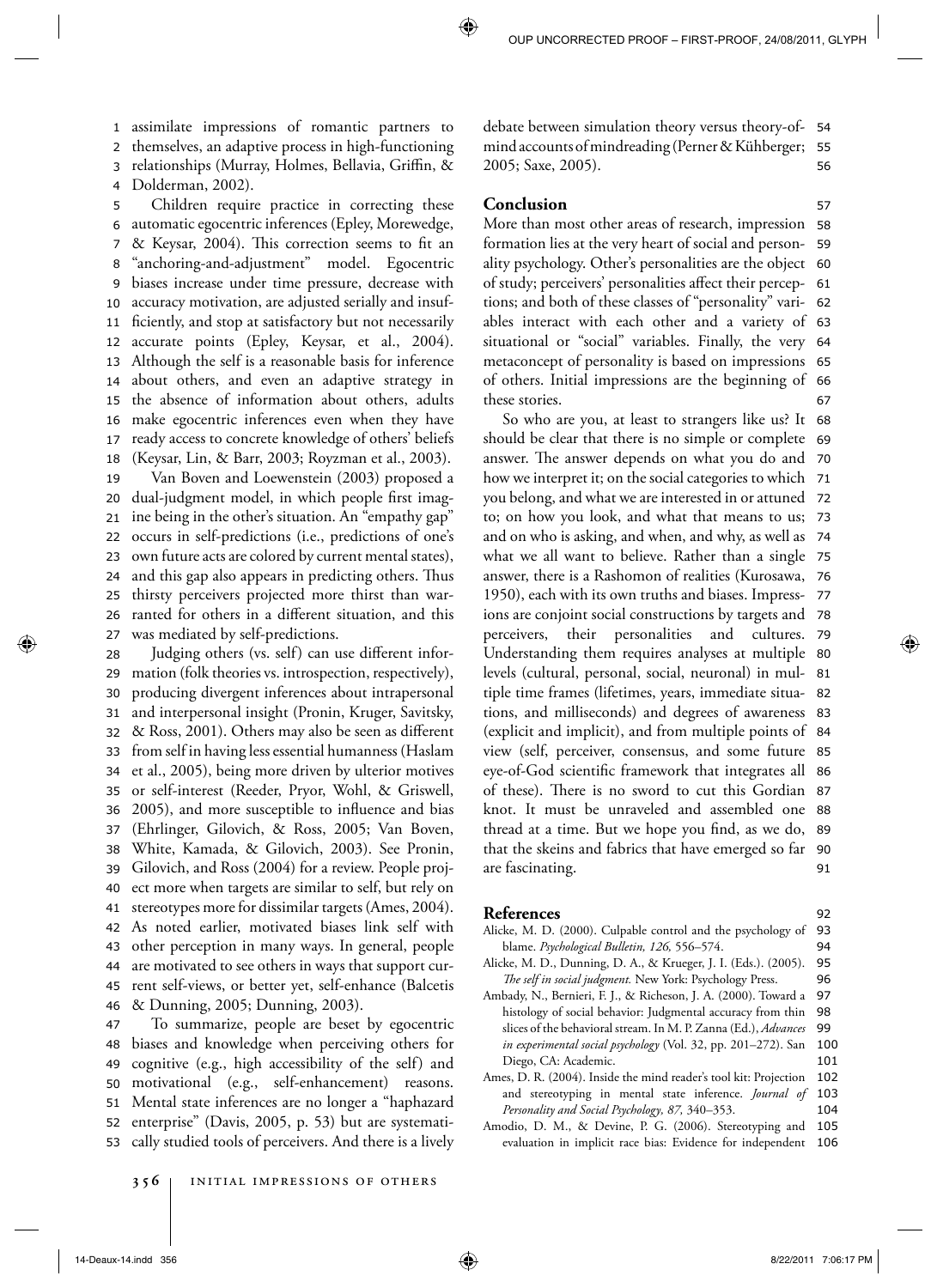- 2 1 constructs and unique effects on behavior. *Journal of* Personality and Social Psychology, 91, 652-661.
- 3 Amodio, D. M., Devine, P. G., & Harmon-Jones, E. (2008).
- 4 Individual differences in the regulation of intergroup bias:
- 7 6 5 The role of conflict monitoring and neural signals for control . *Journal of Personality and Social Psychology, 94,*  $60 - 74$
- 9 8 Andersen, S. M., & Klatzky, R. L. (1987). Traits and social stereotypes: Levels of categorization in person perception.
- 10 Journal of Personality and Social Psychology, 53, 235-246.
- 11 Andersen, S. M., Klatzky, R. L., & John, M. (1990). Traits and
- 12 social stereotypes: Efficiency differences in social information
- 14 13 processing . *Journal of Personality and Social Psychology, 59,*  $192 - 201$
- 15 Andersen, S. M., Reznik, I., & Glassman, N. S. (2005). The
- 17 16 unconscious relational self. In R. R. Hassin, J. S. Uleman, & J. A. Bargh (Eds.), *The new unconscious* (pp. 421-481). New
- 18 York: Oxford University Press.
- 20 19 Anderson, C., & Shirako, A. (2008). Are individuals' reputations related to their history of behavior? *Journal of Personality and*
- 22 21 Social Psychology, 94, 320-333. Balcetis, E., & Dunning, D. A. (2005). Judging for two: Some
- 23 connectionist proposals for how the self informs and con-
- 24 strains social judgment. In M. D. Alicke, D. A. Dunning, &
- 25 J. J. Krueger (Eds.), *The self in social judgment: Studies in self*
- 26 and identity. (pp. 181-211). New York: Psychology Press.
- 27 Bargh, J. A. (1994). The four horsemen of automaticity:
- 28 Awareness, intention, efficiency, and control in social cogni-
- 31 30 29 tion. In R. S. Wyer, Jr., & T. K. Srull (Eds.), *Handbook of* social cognition: Vol. 1. Basic processes (2nd ed., pp. 1-40). Hillsdale, NJ: Erlbaum.
- 35 34 33 32 Bargh, J. A., Chaiken, S., Raymond, P., & Hymes, C. (1996). The automatic evaluation effect: Unconditional automatic attitude activation with a pronunciation task . *Journal of Experimental Social Psychology, 32, 104-128.*
- 38 37 36 Barrett, L. F., Tugade, M. M., & Engle, R. W. (2004). Individual differences in working memory capacity and dual-process theories of the mind. *Psychological Bulletin*, 130, 553-573.
- 39 Bartholow, B. D., Pearson, M. A., Gratton, G., & Fabiani, M.
- 40 (2003). Effects of alcohol on person perception: a social cog-
- 42 41 nitive neuroscience approach . *Journal of Personality and Social*  Psychology, 85, 627-638.
- 43 Bauman, C. W., & Skitka, L. J. 2006. Ethnic group differences
- 45 44 in lay philosophies of behavior in the United States . *Journal of Cross-Cultural Psychology, 37,* 438 – 445 .
- 46 Beauregard, K. S., & Dunning, D. (2001). Defining self-worth:
- 47 Trait self-esteem moderates the use of self-serving trait defini-
- 49 48 tions in social judgment. Motivation and Emotion, 25, 135 – 161.
- 51 50 Biernat, M. (2003). Toward a broader view of social stereotyping. *American Psychologist, 58,* 1019 – 1027 .
- 52 Blair, I. V., Judd, C. M., Chapleau, K. M. (2004). The influence
- 54 53 of Afrocentric facial features in criminal sentencing . Psychological Science, 15, 674-679.
- 55 Blanchard-Fields, F. (1994). Age differences in causal attribu-
- 56 tions from an adult developmental perspective. *Journal of*
- 58 57 *Gerontology: Series B. Psychological Sciences and Social Sciences, 49,* 43 – 51 .
- 59 Blanchard-Fields, F., Chen, Y., Horhota, M., & Wang, M.
- 60 (2007). Cultural differences in the relationship between
- 61 aging and the correspondence bias . *Journal of Gerontology:*
- 63 62 *Series B. Psychological Sciences and Social Sciences, 62,* 362-365.
- 68 67 66 65 64 Bless, H., & Schwarz, N. (2010). Mental construal and the emergence of assimilation and contrast effects: The inclusion/exclusion model . In M. P. Zanna (Ed.), *Advances in experimental social psychology* (Vol. 42, pp. 319–373). New York: Academic.
- 71 70 69 Bliss-Moreau, E., Barrett, L. F., & Wright, C. I. (2008). Individual differences in learning the affective value of others under minimal conditions. *Emotion*, 8, 479-493.
- 74 73 72 Bond, C. F., Jr., & DePaulo, B. M. (2008). Individual differences in judging deception: Accuracy and bias . *Psychological Bulletin, 134,* 477 – 492 .
- 76 75 Borkenau, P. (1992). Implicit personality theory and the fivefactor model. *Journal of Personality*, 60, 295-327.
- 80 79 78 77 Borkenau, P., & Ostendorf, F. (1998). The Big Five as states: How useful is the five-factor model to describe intraindividual variations over time? *Journal of Research in Personality, 32,* 202-221.
- 83 82 81 Bornstein, R. F. (1989). Exposure and affect: Overview and meta-analysis of research, 1968–1987 . *Psychological Bulletin, 106,* 265 – 289 .
- 86 85 84 Boothroyd, L. G., Jones, B. C., Burt, D. M., DeBruine, L. M., & Perrett, D. I. (2008). Facial correlates of sociosexuality. *Evolution and Human Behavior, 29,* 211 – 218 .
- 90 89 88 87 Brinsmead-Stockham, K., Johnston, L., Miles, L., & Macrae, C. (2008). Female sexual orientation and menstrual influences on person perception . *Journal of Experimental Social*  Psychology, 44, 729-734.
- 93 92 91 Brunswik, E. (1956). *Perception and the representative design of* psychological experiments (2nd ed.). Berkeley: University of California Press.
- 98 97 96 95 94 Burke, C., & Uleman, J. S. (2006, January). *Mental control over the effects of implicit impressions*. Paper presented in the symposium (Unintentional) Social Inference at the annual meeting of the Society for Personality and Social Psychology , Palm Springs, CA.
- 102 101 100 99 Caldwell, T. L., & Newman, L. S. (2005). The timeline of threat processing in repressors: More evidence for early vigilance and late avoidance. Personality and Individual Differences, 38, 1957-1967.
- 105 104 103 Campanella, S., & Belin, P. (2007). Integrating face and voice in person perception. *Trends in Cognitive Sciences*, 11, 635-643.
- 107 106 Carlston, D. E. (Ed.). (forthcoming). *The Oxford handbook of* social cognition. New York: Oxford University Press.
- 111 110 109 108 Carlston, D. E. (1994). Associated systems theory: A systematic approach to cognitive representations of persons. In R. S. Wyer, Jr. (Ed.), *Advances in social cognition* (Vol. 7, pp. 1-78). Hillsdale, NJ: Erlbaum.
- 116 115 114 113 112 Carlston, D. E., & Skowronski, J. J. (2005). Linking versus thinking: Evidence for the different associative and attributional bases of spontaneous trait transference and spontaneous trait inference . *Journal of Personality and Social Psychology, 89,* 884 – 898 .
- 120 119 118 117 Carnaghi, A., Maass, A., Gresta, S., Bianchi, M., Cadinu, M., & Arcuri, L. (2008). *Nomina sunt omina*: On the inductive potential of nouns and adjectives in person perception. *Journal of Personality and Social Psychology, 94,* 839 – 859.
- 124 123 122 121 Carpenter, M., Akhtar, N., & Tomasello, M. (1998). Fourteenthrough 18-month-old infants differentially imitate intentional and accidental actions . *Infant Behavior and Development, 21,* 315 – 330 .
- stereotyper and the chameleon: The effects of stereotype use 126 125 Castelli, L., Pavan, G., Ferrari, E., & Kashima, Y. (2009). The

 $ULEMAN, SARIBAY$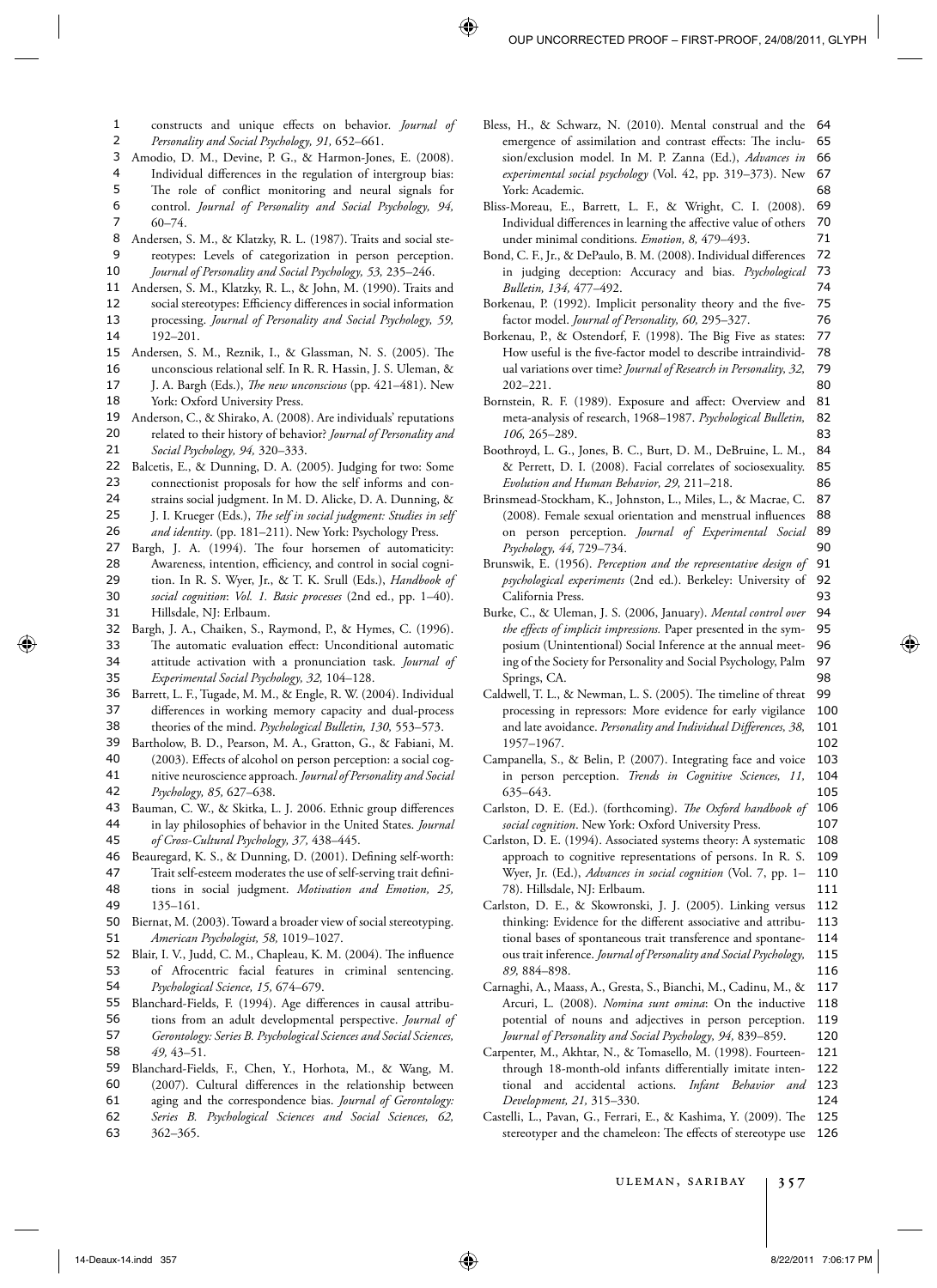

- 2 1 on perceivers' mimicry , *Journal of Experimental Social Psychology, 45,* 835 – 839 .
- 3 Castelli, L., & Tomelleri, S. (2008). Contextual effects on preju-
- 5 4 diced attitudes: When the presence of others leads to more egalitarian responses . *Journal of Experimental Social Psychology,*
- 6 *44,* 679 – 686 .
- 7 Castelli, L., Zogmaister, C., Smith, E. R., & Arcuri, L. (2004).
- 9 8 On the automatic evaluation of social exemplars . *Journal of*
- Personality and Social Psychology, 86, 373-387.
- 10 Chaplin, W. F., John, O. P., & Goldberg, L. R. (1988).
- 12 11 Conceptions of states and traits: Dimensional attributes with ideals as prototypes. *Journal of Personality and Social*
- 13 Psychology, 54, 541-557.
- 14 Chartrand, T. L., Maddux, W. W., & Lakin, J. L. (2005). Beyond
- 16 15 the perception-behavior link: The ubiquitous utility and motivational moderators of nonconscious mimicry. In Hassin,
- 17 R. R., Uleman, J. S., & Bargh, J. A. (Eds.), *The new uncon-*
- 18 scious (pp. 334-361). New York: Oxford University Press.
- 20 19 Chen, Y., & Blanchard-Fields, F. (1997). Age differences in stages of attributional processing. Psychology and Aging, 12, 694-703.
- 21 Choi, Y. W., Gray, H. M., & Ambady, N. (2005). The glimpsed
- 22 world: Unintended communication and unintended perception.
- 23 In R. R. Hassin, J. S. Uleman, & J. A. Bargh (Eds.), *The new*
- 24 unconscious (pp. 309-333). New York: Oxford University Press.
- 26 25 Christopher, A. N., Morgan, R. D., Marek, P., Troisi, J. D., Jones, J. R., & Reinhart, D. F. (2005). Affluence cues and
- 28 27 first impressions: Does it matter how the affluence was acquired? *Journal of Economic Psychology, 26, 187-200*.
- 32 31 30 29 Church, A. T., Ortiz, F. A., Katigbak, M. S., Avdeyeva, T. V., Emerson, A. M., Vargas Flores, J. deJ., et al. (2003). Measuring individual and cultural differences in implicit trait theories. Journal of Personality and Social Psychology, 85, 332-347.
- 36 35 34 33 Claypool, H. M., & Carlston, D. E. (2002). The effects of verbal and visual interference on impressions: An associated-systems approach . *Journal of Experimental Social Psychology, 38,* 425 – 433
- 37 Chiao, J. Y., Adams, R. B., Jr., Tse, P. U., Lowenthal, W. T.,
- 38 Richeson, J. A., & Ambady, N. (2008). Knowing who's boss:
- 39 fMRI and ERP investigations of social dominance percep-
- 40 tion. *Group Processes and Intergroup Relations, 11*, 201-214.
- 41 Conway, M. (2000). Individual differences in attentional
- 43 42 resources and social cognition: Elaboration and complexity
- 44 in representations of others and self. In U. von Hecker, S. Dutke, & G. Sedek (Eds.), *Generative mental processes and*
- 45 *cognitive resources: Integrative research on adaptation and con-*
- 46 trol (pp. 5-38). Dordrecht, The Netherlands: Kluwer.
- 47 Cortes R. P., Demoulin, S., Rodriguez-Torres, R., Rodriguez-
- 49 48 Perez, A., & Leyens J-P. (2005). Infrahumanization or familiarity? Attribution of uniquely human emotions to the self,
- 51 50 the ingroup, and the outgroup. Personality and Social Psychology Bulletin, 31, 245-253.
- 52 Crawford, M. T., Sherman, S. J., & Hamilton, D. L., (2002).
- 53 Perceived entitativity, stereotype formation, and the inter-
- 55 54 changeability of group members . *Journal of Personality and*  Social Psychology, 83, 1076-1094.
- 56 Crawford, M. T., Skowronski, J. J., Stiff, C., & Scherer, C. R.,
- 58 57 (2007). Interfering with inferential, but not associative, pro-
- 59 cesses underlying spontaneous trait inference . *Personality and*  Social Psychology Bulletin, 33, 677-690.
- 60 Crisp, R. J., & Hewstone, M. (2007). Multiple social categoriza-
- 61 tion . In M. P. Zanna (Ed.), *Advances in experimental social*
- 63 62 psychology (Vol. 39, pp. 163-254). San Diego: Elsevier Academic.
- 66 65 64 Cronbach, L. (1955). Processes affecting scores on "understanding of others" and "assumed similarity." *Psychological Bulletin*, *52,* 177 – 193 .
- 69 68 67 Cuddy, A. J. C., Fiske, S. T., & Glick, P. (2007). The BIAS map: Behaviors from intergroup affect and stereotypes. *Journal of* Personality and Social Psychology, 92, 631-648.
- 74 73 72 71 70 Davis, M. H. (2005). A "constituent" approach to the study of perspective taking: what are its fundamental elements? In B. F. Malle & S. D. Hodges (Eds.), *Other minds: How humans bridge the divide between self and others* (pp. 44-55). New York: Guilford.
- 78 77 76 75 De Bruin, E. N. M., & Van Lange, P. A. M. (2000). What people look for in others: Influences of the perceiver and the perceived on information selection . *Personality and Social*  Psychology Bulletin, 26, 206-219.
- 81 80 79 De Houwer, J., Teige-Mocigemba, S., Spruyt, A., & Moors, A. (2009). Implicit measures: A normative analysis and review. *Psychological Bulletin, 135,* 347 – 368 .
- 84 83 82 Demattè, M. L., Österbauer, R., & Spence, C. (2007). Olfactory cues modulate facial attractiveness . *Chemical Senses, 32,* 603 – 610.
- 88 87 86 85 Demoulin, S., Leyens, J-P., Paladino, M. P., Rodriguez-Torres, R., Rodriguez-Perez, A., & Dovidio, J. F. (2004). Dimensions of "uniquely" and "non-uniquely" human emotions. Cognition and Emotion, 18, 71-96.
- 91 90 89 Denrell, J. (2005). Why most people disapprove of me: Experience sampling in impression formation . *Psychological Review. 112* , 951 – 978 .
- 94 93 92 DeSteno, D., Dasgupta, N., Bartlett, M., & Cajdric, A. (2004). Prejudice from thin air: The effect of emotion on automatic intergroup attitudes. Psychological Science, 15, 319-324.
- 98 97 96 95 Dornbush, S. M., Hastorf, A. H., Richardson, S. A., Muzzy, R. E., & Vreeland, R. S. (1965). The perceiver and perceived: Their relative influence on categories of interpersonal perception. *Journal of Personality and Social Psychology*, 1, 434-440.
- 101 100 99 Duckworth, K. L., Bargh, J. A., Garcia, M., & Chaiken, S. (2002). The automatic evaluation of novel stimuli. Psychological Science, 13, 513-519.
- 105 104 103 102 Duff, K. J., & Newman, L. S. (1997). Individual differences in the spontaneous construal of behavior: Idiocentrism and the automatization of the trait inference process . *Social Cognition, 15,* 217 – 241 .
- 110 109 108 107 106 Dunning, D. (2003). The zealous self-affirmer: How and why the self lurks so pervasively behind social judgment. In S. J. Spencer, S. Fein, M. P. Zanna, & J. M. Olson (Eds.), *Motivated SOCIAL perception: The Ontario symposium* (Vol. 9, pp. 45-72). Mahwah, NJ: Erlbaum.
- 113 112 111 Dweck, C. S., Chiu, C., & Hong, Y. (1995). Implicit theories and their role in judgment and reactions: A world from two perspectives. Psychological Inquiry, 6, 267-285.
- 117 116 115 114 Eberhardt, J. L., Dasgupta, N., & Banaszynski, T. L. (2003). Believing is seeing: The effects of racial labels and implicit beliefs on face perception . *Personality and Social Psychology Bulletin, 29,* 360 – 370 .
- 120 119 118 Epley, N., Keysar, B., Van Boven, L., & Gilovich, T. (2004). Perspective taking as egocentric anchoring and adjustment. Journal of Personality and Social Psychology, 87, 327–339.
- 124 differential correction. *Journal of Experimental Social* 123 122 taking in children and adults: equivalent egocentrism but Epley, N., Morewedge, C. K., & Keysar, B. (2004). Perspective 121 *Psychology, 40,* 760 – 768
- 126 the bias blind spot: People's assessments of bias in themselves 125 Ehrlinger, J., Gilovich, T., & Ross, L. (2005). Peering into

14-Deaux-14.indd 358 8/22/2011 7:06:18 PM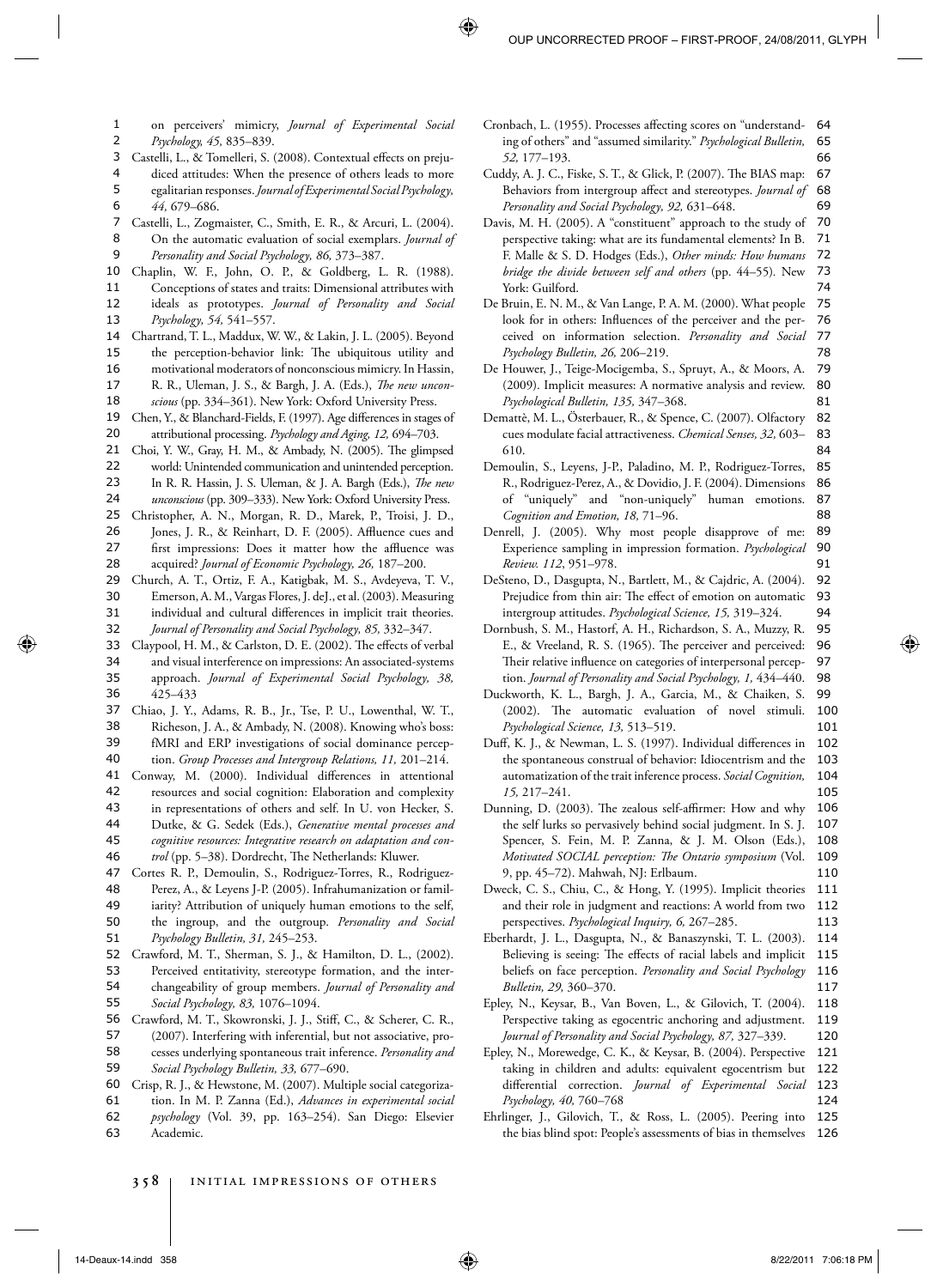- ⊕
- 2 1 and others . *Personality and Social Psychology Bulletin, 31,* 680 – 692.
- 5 4 3 Fazio, R. H., & Olson, M. A. (2003). Implicit measures in social cognition research: Their meaning and use. *Annual Review of* Psychology, 54, 297-327.

8 7 6 Fazio, R. H., Sanbonmatsu, D. M., Powell, M. C., & Kardes, F. R. (1986). On the automatic activation of attitudes. *Journal* of Personality and Social Psychology, 50, 229-238.

- 9
- 10 Fein, S., & Spencer, S. J. (1997). Prejudice as self-image maintenance: Affirming the self through derogating others. *Journal*
- 11 of Personality and Social Psychology, 73, 31-44.
- 12 Ferguson, M. J. (2007). The automaticity of evaluation. In J. A.
- 13 Bargh (Ed.). Social psychology and the unconscious: The auto-
- 14 *maticity of higher mental processes* (pp. 219-264). New York:
- 17 16 15 Psychology Press. Ferguson, M. J., & Bargh, J. A. (2004). Liking is for doing: The effects of goal pursuit on automatic evaluation. *Journal of*
- 18 Personality and Social Psychology, 87, 557-572.
- 19 Ferguson, M. J., Bargh, J. A., & Nayak, D. (2005). After-affects:
- 20 How automatic evaluations influence the interpretation of
- 22 21 unrelated, subsequent stimuli . *Journal of Experimental Social*  Psychology, 41, 182-191.
- 23 Ferreira, M. B., Garcia-Marques, L., Sherman, S. J., & Sherman,
- 24 J. W. (2006). Automatic and controlled components of judg-
- 26 25 ment and decision making. *Journal of Personality and Social* Psychology, 91, 797-813.
- 28 27 Finkel, E. J., & Eastwick, P. W. (2008). Speed-dating. Current *Directions in Psychological Science, 17, 193-197.*
- 31 30 29 Fiske, A. P. (1992). The four elementary forms of sociality: Framework for a unified theory of social relations. *Psychological Review, 99,* 689 – 723
- 34 33 32 Fiske, A. P., Haslam, N., & Fiske, S. T. (1991). Confusing one person with another: What errors reveal about the elementary forms of social relations . *Journal of Personality and Social*
- 37 36 35 Psychology, 60, 656-674 Fiske, S. T. (1993). Controlling other people: The impact of power on stereotyping. American Psychologist, 48, 621-628.
- 38 Fiske, S. T., Cuddy, A. J. C., Glick, P., & Xu, J. (2002). A model
- 39 of (often mixed) stereotype content: Competence and warmth,
- 40 respectively, follow from perceived status and competition.
- 41 Journal of Personality and Social Psychology, 82, 878-902.
- 42 Förster, J., Liberman, N., & Friedman, R. S. (2008). What do we
- 43 prime? On distinguishing between semantic priming, proce-
- 45 44 dural priming, and goal priming. In E. Morsella, J. A. Bargh, & P. M. Gollwitzer (Eds.), *The Oxford handbook of human*
- 46 action (pp. 173-193). New York: Oxford University Press.
- 49 48 47 Förster, J., Liberman, N. & Kuschel, S. (2008). The effect of global versus local processing styles on assimilation versus contrast in social judgment . *Journal of Personality and Social*
- 51 50 Psychology, 94, 579-599.
- 53 52 Frischen, A., Bayliss, A. P., & Tipper, S. P. (2007). Gaze cueing of attention: Visual attention, social cognition, and individual differences. Psychological Bulletin, 133, 694-724.
- 55 54 Fujita, K., Henderson, M. D., Eng, J., Trope, Y., & Liberman, N. (2006). Spatial distance and mental construal of social
- 56 events. Psychological Science, 17, 278-282.
- 58 57 Funder, D. C. (1995). On the accuracy of personality judgment: A realistic approach. *Psychological Review*, 102, 652-670.
- $60$ 59 Gagné, F. M., and Lydon, J. E. (2004). Bias and accuracy in close
- 61 relationships: An integrative review . *Personality and Social Psychology Review, 8,* 322 – 338 .
- 62 Galinsky, A. D., Magee, J. C., Gruenfeld, D. H., Whitson, J. A.,
- 63 & Liljenquist, K. A. (2008). Power reduces the press of the

66 65 64 situation: Implications for creativity, conformity, and dissonance . *Journal of Personality and Social Psychology, 95,* 1450-1466.

- 69 68 67 Galinsky, A. D., Magee, J. C., Inesi, M. E., & Gruenfeld, D. H. (2006). Power and perspectives not taken. Psychological Science, 17, 1068-1074.
- 73 72 71 70 Gawronski, B. (2004). Theory-based bias correction in dispositional inference: The fundamental attribution error is dead, long live the correspondence bias . *European Review of Social Psychology, 15, 183-217.*
- 77 76 75 74 Gawronski, B., Peters, K. R., Brochu, P. M., & Strack, F. (2008). Understanding the relations between different forms of racial prejudice: A cognitive consistency perspective. *Personality* and Social Psychology Bulletin, 34, 648-665.
- 80 79 78 Gawronski, B., & Walther, E. (2008). The TAR effect: When the ones who dislike become the ones who are disliked . *Personality*  and Social Psychology Bulletin, 34, 1276-1289.
- 82 81 Gelman, S. A. (2003). *The essential child: Origins of essentialism in* everyday thought. New York: Oxford University Press.
- 86 85 84 83 Gifford, R. (2006). Personality and nonverbal behavior: A complex conundrum. In V. Manusov & M. L. Patterson (Eds.), The Sage handbook of nonverbal communication (pp. 159-179). Thousand Oaks, CA: Sage.
- 89 88 87 Gilbert, D. T., & Hixon, J. G. (1991). The trouble of thinking: Activation and application of stereotypic beliefs . *Journal of*  Personality and Social Psychology, 60, 509-517.
- 92 91 90 Gill, M. J., & Swann, W. B. (2004), On what it means to know someone: A matter of pragmatics . *Journal of Personality and*  Social Psychology, 86, 405-418.
- 95 94 93 Goren, A., & Todorov, A. (2009). Two faces are better than one: Eliminating false trait associations with faces . *Social Cognition, 27,* 222 – 248 .
- 99 98 97 96 Gosling, S. D., Ko, S. J., Manarelli, T., & Morris, M. E. (2002). A room with a cue: Personality judgments based on offices and bedrooms. *Journal of Personality and Social Psychology*, *82,* 379 – 398 .
- 102 101 100 Govorun, O., Fuegen, K., & Payne, B. K. (2006). Stereotypes focus defensive projection . *Personality and Social Psychology*  Bulletin, 32, 781-793.
- 107 106 105 104 103 Greenberg, J., Pyszczynski, T., Solomon, S., Rosenblatt, A., Veeder, M., Kirkland, S., & Lyon, D. (1990). Evidence for terror management theory: II. The effects of mortality salience on reactions to those who threaten or bolster the cultural worldview. Journal of Personality and Social Psychology, 58, 308-318.
- 110 109 108 Greenwald, A. G., & Banaji, M. R. (1995). Implicit social cognition: Attitudes, self-esteem, and stereotypes. Psychological *Review, 102, 4-27.*
- 113 112 111 Gruenfeld, D. H., Inesi, M. E., Magee, J. C., & Galinsky, A. D. (2008). Power and the objectification of social targets. *Journal of Personality and Social Psychology, 95,* 111 – 127 .
- 115 114 Guinote, A., & Vescio, T. K. (Eds.). (2010). *The social psychology* of power. New York: Guilford.
- 118 117 116 Hafer, C. L. (2000). Do innocent victims threaten the belief in a just world? Evidence from a modified Stroop task. *Journal of* Personality and Social Psychology, 79, 165-173.
- 121 120 Haidt, J . (2001). The emotional dog and its rational tail: A social 119 intuitionist approach to moral judgment . *Psychological Review. 108* , 814 – 834 .
- 124 123 Haidt, J., & Kesebir, S. (2010). Morality. In S. T. Fiske, D. T. 122 Gilbert, & G. Lindzey (Eds.), *Handbook of social psychology* (5th ed., pp. 797–832). New York: Wiley.
- 126 125 Hall, J. A. (2009). Nonverbal behavior in social psychology research: The good, the bad, and the ugly. In C. R. Agnew,

ULEMAN, SARIBAY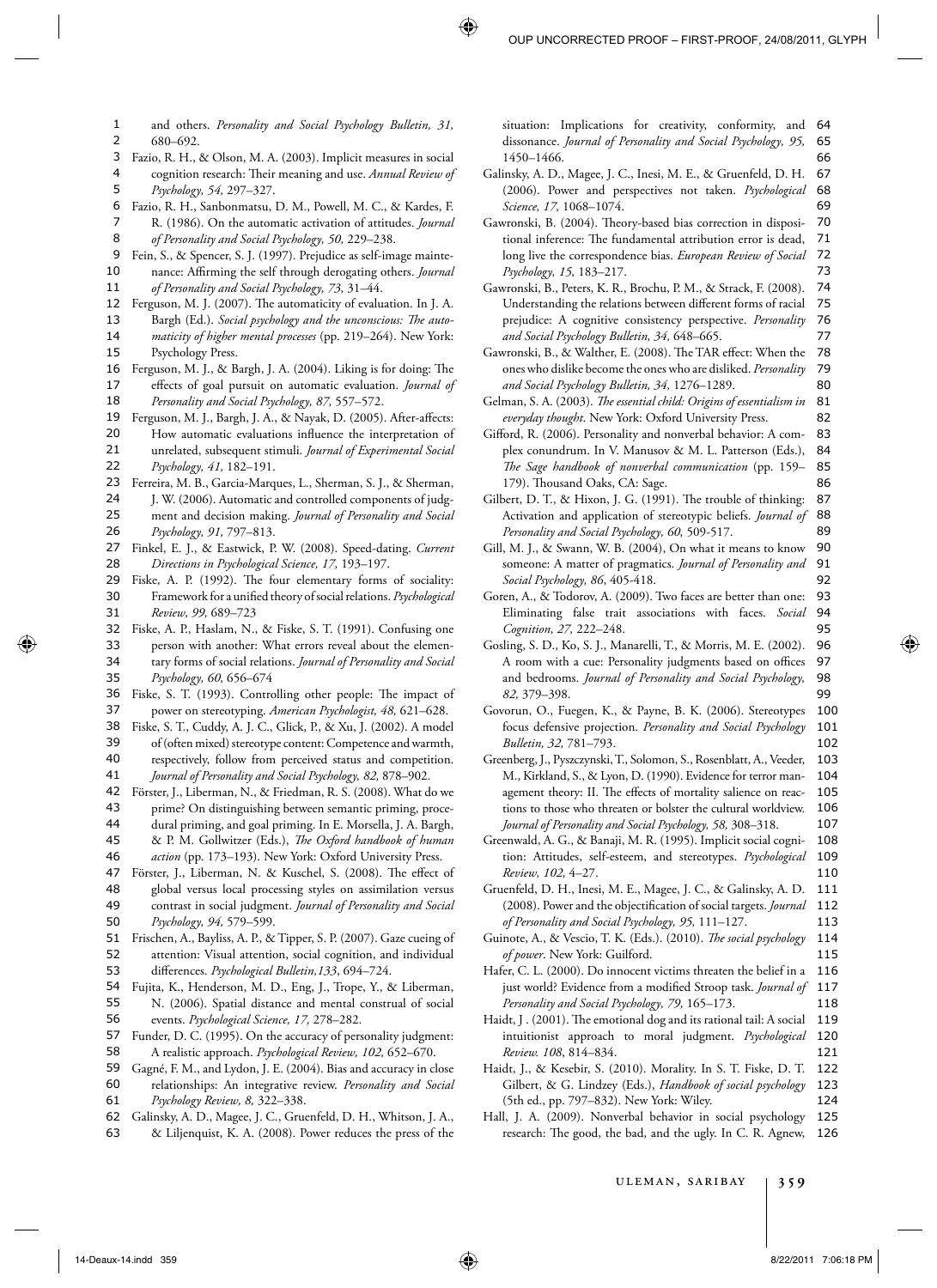- 1 D. E. Carlston, W. G. Graziano, & J. R. Kelly (Eds.), *Then a*
- 2 *miracle occurs: Focusing on behavior in social psychological*
- 4 3 theory and research (pp. 412-437). New York: Oxford University Press .
- 7 6 5 Ham, J., & Van den Bos, K. (2008). Not fair for me! The influence of personal relevance on social justice inferences . *Journal*  of Experimental Social Psychology, 44, 699-705.
- 8
- Ham, J., & Vonk, R. (2003). Smart and easy: Co-occurring acti-
- 11 10 9 vation of spontaneous trait inferences and spontaneous situational inferences . *Journal of Experimental Social Psycholology, 39,* 434 – 447 .
- 12 Hamilton, D. L. (1998). Dispositional and attributional infer-
- 13 ences in person perception. In J. M. Darley & J. Cooper
- 14 (Eds.), Attribution and social interaction: The legacy of Edward
- 16 15 E. Jones. (pp. 99-113). Washington, DC: American Psychological Association.
- 18 17 Hamlin, J. K., Wynn, K. & Bloom, P. (2007). Social evaluation in preverbal infants . *Nature, 450,* 557 – 559 .
- 20 19 Harris, L. T., & Fiske, S. T. (2006). Dehumanizing the lowest of the low: Neuro-imaging responses to extreme outgroups.
- 22 21 Psychological Science, 17, 847-853. Harris, L. T., & Fiske, S. T. (2007). Social groups that elicit dis-
- 23 gust are differentially processed in mPFC. *Social Cognitive*
- 24 *Aff ective Neuroscience, 2,* 45 – 51 .
- 25 Haslam, N., Bain, P., Douge, L., Lee, M., & Bastian, B. (2005).
- 28 27 26 More human than you: Attributing humanness to self and others . *Journal of Personality and Social Psychology, 89,* 937-950.
- 32 31 30 29 Haslam, N., Kashima, Y., Loughnan, S., Shi, J., & Suitner, C. ( 2008 ). Subhuman, inhuman, and superhuman: Contrasting humans with nonhumans in three cultures . *Social Cognition, 26,* 248 – 258 .
- 35 34 33 Haslam, N., Loughnan, S., Kashima, Y., & Bain, P. (2008). Attributing and denying humanness to others. *European Review of Social Psychology, 19,* 55 – 85 .
- 37 36 Hassin, R. R., Aarts, H, & Ferguson M. J. (2005). Automatic goal inferences . *Journal of Experimental Social Psychology, 41,*
- 39 38  $129 - 140$ Hassin, R.R., Bargh, J. A., & Uleman, J. S. (2002). Spontaneous
- 41 40 causal inferences . *Journal of Experimental Social Psychology, 38,* 515 – 522
- 42 Hassin, R., & Trope, Y. (2000). Facing faces: Studies on the cog-
- 44 43 nitive aspects of physiognomy . *Journal of Personality and Social Psychology, 78,* 837 – 852 .
- 46 45 Heider, F. (1958). *The psychology of interpersonal relations*. New York: Wiley.
- 48 47 Heine, S. J., & Buchtel, E. E. (2009). Personality: The universal and the culturally specific. Annual Review of Psychology, 60,
- 50 49 369-394. Henderson, M. D., Fujita, K., Trope, Y., & Liberman, N. (2006).
- 51
- 53 52 Transcending the "Here": The effect of spatial distance on social judgment. *Journal of Personality and Social Psychology*, *91,* 845 – 856 .
- 56 55 54 Hess, T. M., & Auman, C. (2001). Aging and social expertise: The impact of trait-diagnostic information on impressions of others. Psychology and Aging, 16, 497-510.
- 57
- 59 58 Hess, T. M., Osowski, N. L., & Leclerc, C. M. (2005). Age and experience influences on the complexity of social inferences. Psychology and Aging, 20, 447-459.
- 60 Higgins, E. T. (1996). Knowledge activation: Accessibility,
- 61 applicability, and salience . In E. T. Higgins & A. W.
- 62 Kruglanski (Eds.), *Social psychology: Handbook of basic*
- 63 principles (133-168). New York: Guilford.
	- **360** initial impressions of others
- 66 65 64 Higgins, E. T., Rholes, W. S., & Jones, C. R. (1977). Category accessibility and impression formation. *Journal Experimental Social Psychology, 13,* 141 – 154 .
- 71 70 69 68 67 Higgins, E. T., & Scholer, A. A. (2008). When is personality revealed? A motivated cognition approach. In O. P. John, R. W. Robins, & L. A. Pervin (Eds.), *Handbook of personality* psychology: Theory and research (3rd ed., pp. 182-207). New York: Guilford.
- 75 74 73 72 Hilton, D. (2007). Causal explanation: From social perception to knowledge-based attribution . In A. W. Kruglanski & E. T. Higgins (Eds.), *Social psychology: Handbook of basic principles* (2nd ed., pp. 232-253). New York: Guilford.
- 78 77 76 Hong, Y., Chiu, C., Dweck, C. S., & Sacks, R. (1997). Implicit theories and evaluative processes in person cognition . *Journal of Experimental Social Psychology, 33* , 296 - 323 .
- 81 80 79 Horhota, M., & Blanchard-Fields, F. (2006). Do beliefs and attributional complexity influence age differences in the correspondence bias? *Social Cognition, 24, 310-337*.
- 85 84 83 82 Houssais, S., Uleman, J. S., & Saleem, G. (2009. February). *The* effect of power on spontaneous trait inferences. Poster presented at the annual meeting of the Society for Personality and Social Psychology, Tampa, FL.
- 88 87 86 Hugenberg K., & Bodenhausen, G. V. (2003). Facing prejudice: Implicit prejudice and the perception of facial threat. Psychological Science, 14, 640-643.
- 91 90 89 Hugenberg K., & Bodenhausen, G. V. (2004). Ambiguity in social categorization: The role of prejudice and facial affect in race categorization. Psychological Science, 15, 342-345.
- 95 94 93 92 Huntsinger, J. R., Sinclair, S., & Clore, G. L. (2009). Affective regulation of implicitly measured stereotypes and attitudes: Automatic and controlled processes . *Journal of Experimental*  Social Psychology, 45, 560-566.
- 98 97 96 Ickes, W. (2009). *Strangers in a strange lab: How personality shapes* our initial encounters with others. New York: Oxford University Press .
- 101 100 99 Ichheiser, G. (1949) Misunderstandings in human relations: A study in false social perception . *American Journal of Sociology, 55,* 5-67 (Supplement) .
- 104 103 102 Idson, L. C., & Mischel, W. (2001). The personality of familiar and significant people: The lay perceiver as a social-cognitive theorist. Journal of Personality and Social Psychology, 80, 585-596.
- 107 106 105 Jacoby, L. L. (1991). A process dissociation framework: Separating automatic from intentional uses of memory. Journal of Memory and Language, 30, 513-541.
- 111 110 109 108 John, O. P. (1990). The "Big Five" factor taxonomy: Dimensions of personality in the natural language and in questionnaires . In L. A. Pervin (Ed.), *Handbook of personality: Theory and* research (pp. 66-100). New York: Guilford.
- 115 114 113 112 John, O. P., Hampson, S. E., & Goldberg, L. R. (1991). The basic level in personality-trait hierarchies: Studies of trait use and accessibility in different contexts. *Journal of Personality and Social Psychology, 60* , 348 - 361 .
- 119 118 117 116 Johnson, K. L., & Freeman, J. B. (2010). A "New Look" at person construal: Seeing beyond dominance and discreteness. In E. Balcetis & D. Lassiter (Eds.), *The social psychology* of sight (pp. 253-272). New York: Psychology Press.
- 124 123 B. Adams, N. Ambady, K. Nakayama, & S. Shimojo (Eds.), 122 121 120 Johnson, K. L., Pollick, F., & McKay, L. (2011). Social constraints on the visual perception of biological motion. In R. *The science of social vision*. New York: Oxford University Press .
- 126 125 Jost, J. T., & Kay, A. C. (2005). Exposure to benevolent sexism and complementary gender stereotypes: Consequences for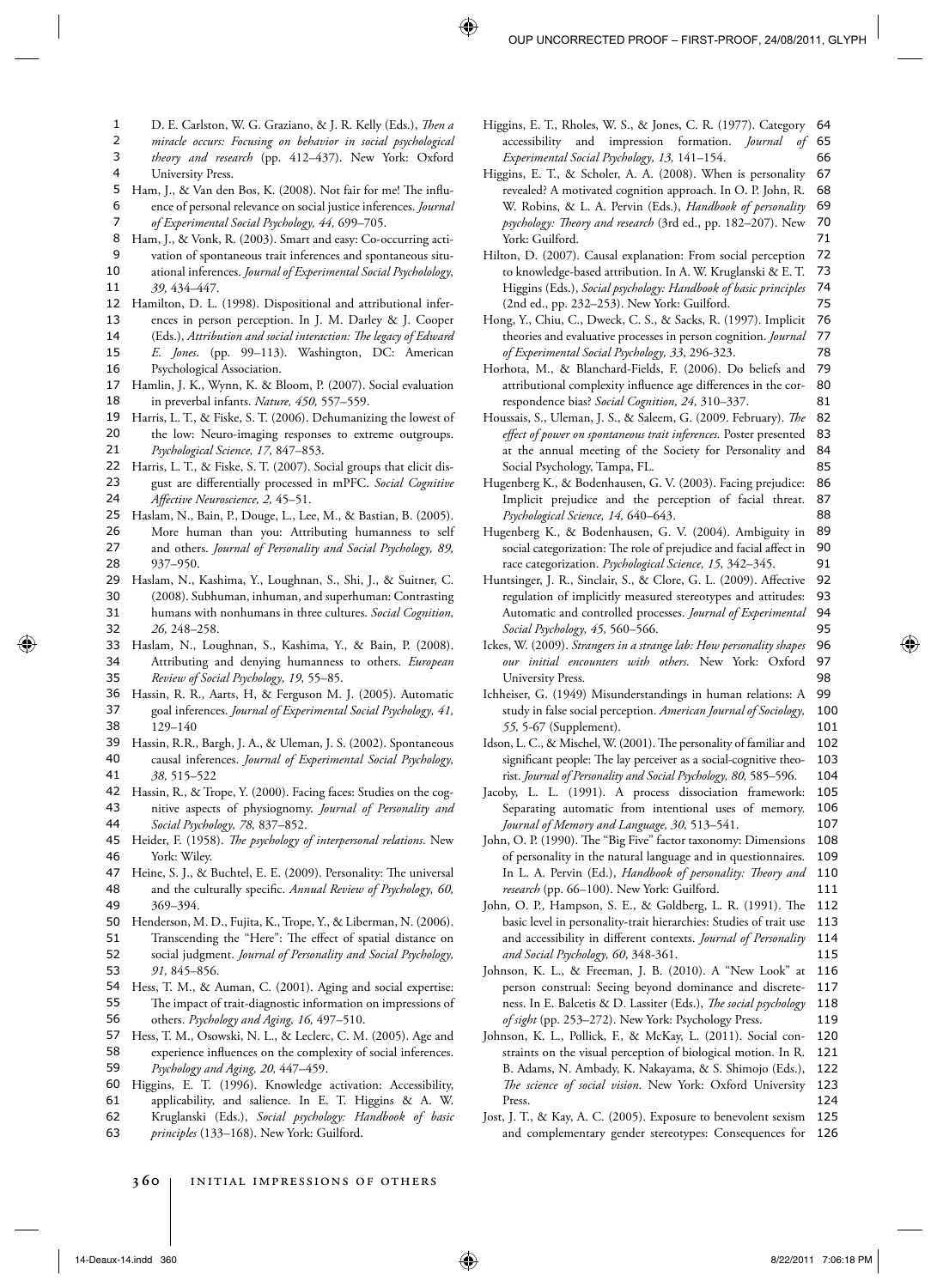- OUP UNCORRECTED PROOF FIRST-PROOF, 24/08/2011, GLYPH
- ⊕
- 4 3 2 1 specific and diffuse forms of system justification. *Journal of* Personality and Social Psychology, 88, 498-509. Judd, C. M., James-Hawkins, L., Yzerbyt, V., & Kashima, Y. (2005). Fundamental dimensions of social judgment:
- 6 5 Understanding the relations between judgments of competence and warmth . *Journal of Personality and Social Psychology,*
- 7 *89,* 899 – 913 .
- 8 Jussim, L. (2005). Accuracy in social perception: Criticisms, con-
- 10 9 troversies, criteria, components, and cognitive processes . In M. P. Zanna (Ed.), *Advances in experimental social psychology*
- 11 (Vol. 37, pp. 1-93). New York: Academic.
- 12 Juslin, P. N., & Scherer, K. R. (2005). Vocal expression of affect.
- 13 In J. A. Harrigan, R. Rosenthal, & K. R. Scherer (Eds.), *The*
- 14 *new handbook of methods in nonverbal behavior research* (pp.
- 15 65-135). New York: Oxford University Press.
- 17 16 Juth, P., Lundqvist, D., Karlsson, A., & Öhman, A. (2005). Looking for foes and friends: Perceptual and emotional fac-
- 18 tors when finding a face in the crowd. *Emotion*, 5, 379-395.
- 19 Kamachi, M., Hill, H., Lander, K., & Vatikiotis-Bateson, E.
- 21 20 (2003). "Putting the face to the voice": Matching identity across modality. *Current Biology, 13,* 1709-1714.
- 22 Kashima, Y., Kashima, E. S., Kim, U., & Gelfand, M. (2006).
- 25 24 23 Describing the social world: How is a person, a group, and a relationship described in the East and the West? *Journal of Experimental Social Psychology, 42,* 388 – 396 .
- 28 27 26 Kawada, C. L. K., Oettingen, G., Gollwitzer, P. M., & Bargh, J. A. (2004). The projection of implicit and explicit goals. *Journal of Personality and Social Psychology, 86,* 545 – 559 .
- 33 32 31 30 29 Kay, A. C., & Jost, J. T. (2003). Complementary justice: Effects of "poor but happy" and "poor but honest" stereotype exemplars on system justification and implicit activation of the justice motive. *Journal of Personality and Social Psychology*, *85,* 823 – 837 .
- 35 34 Kenny, D. A. (1994). *Interpersonal perception: A social relations* analysis. New York: Guilford.
- 38 37 36 Kenny, D. A. (2004). PERSON: A general model of interpersonal perception. *Personality and Social Psychology Review*, 8,  $265 - 280$
- 40 39 Kenny, D. A., & Acitelli, L. K. (2001). Accuracy and bias in the perception of the partner in a close relationship. *Journal of*
- 42 41 Personality and Social Psychology, 80, 439-448.
- 43 Kenny, D. A., & West, T. V. (2008). Zero acquaintance: Definitions, statistical model, findings, and process. In N.
- 45 44 Ambady & J. J. Skowronski (Eds.), *First impressions* (pp. 129-146). New York: Guilford.
- 46 Kervyn, N., Yzerbyt, V. Y., Judd, C. M., & Nuner, S. (2009). A
- 47 question of compensation: The social life of the fundamental
- 49 48 dimensions of social perception . *Journal of Personality and Social Psychology, 96,* 828 – 842 .
- 51 50 Keysar, B., Lin, S., & Barr, D. J. (2003). Limits on theory of mind use in adults. *Cognition*, 89, 25-41.
- 52 Kinzler, K. D., Shutts, K., DeJesus, J., & Spelke, E. S. (2009).
- 54 53 Accent trumps race in guiding children's social preferences. *Social Cognition, 27, 623-634.*
- 55 Kressel, L., & Uleman, J. S. (2010). Personality traits function as
- 57 56 causal concepts . *Journal of Experimental Social Psychology, 46,*  $213 - 216$ .
- 59 58 Krueger, J. I. (2003). Return of the ego-Self-referent information as a filter for social prediction: Comment on Karniol
- 60 (2003) . *Psychological Review, 110,* 585 – 590.
- 61 Kruglanski, A. W. (1989). The psychology of being "right": The
- 62 problem of accuracy in social perception and cognition.
- 63 Psychological Bulletin, 106, 395-409.
- 67 66 65 64 Kunda, Z., & Spencer, S. J. (2003). When do stereotypes come to mind and when do they color judgment? A goal-based theoretical framework for stereotype activation and application. Psychological Bulletin, 129, 522-544.
- 68 Kurosawa, A. (1950). *Rashoman*. Japanese mystery/crime film.
- 72 71 70 69 Landau, M. J., Johns, M., Greenberg, J., Pyszczynski, T., Martens, A., Goldenberg, J. L., et al. (2004). A function of form: Terror management and structuring the social world. Journal of Personality and Social Psychology, 87, 190-210.
- 75 74 73 Lassiter, G. D., Geers, A. L., & Apple, K. J. (2002). Communication set and the perception of ongoing behavior. Personality and Social Psychology Bulletin, 28, 158-171.
- 79 78 77 76 Leader, T., Mullen, B., & Rice, D. (2009). Complexity and valence in ethnophaulisms and exclusion of ethnic outgroups: What puts the "hate" into hate speech? *Journal of*  Personality and Social Psychology, 96, 170-182.
- 81 80 Lehman, D. R., Chiu, C-y, & Schaller, M. (2004). Psychology and culture. Annual Review of Psychology, 55, 689-714.
- 84 83 82 Letzring, T. D. (2008). The good judge of personality: Characteristics, behaviors, and observer accuracy . *Journal of Research in Personality, 42, 914-932.*
- 88 87 86 85 Letzring, T. D., Wells, S. M., & Funder, D. C. (2006). Information quantity and quality affect the realistic accuracy of personality judgment. *Journal of Personality and Social Psychology, 91,* 111 - 123 .
- 92 91 90 89 Levy, S. R., Plaks, J. E., & Dweck, C. S. (1999). Modes of social thought: Implicit theories and social understanding. In S. Chaiken & Y. Trope (Eds.), *Dual-process theories in social psy*chology (179-202). New York: Guilford.
- 96 95 94 93 Levy, S. R., Plaks, J. E., Hong, Y., Chiu, C., & Dweck, C. S. (2001). Static versus dynamic theories and the perception of groups: Different routes to different destinations. *Personality and Social Psychology Review, 5,* 156 – 168 .
- 101 100 99 98 97 Leyens, J-P., Paladino, P. M., Rodriguez, R.T., Vaes, J., Demoulin, S., Rodriguez-Perez, A., et al. (2000). The emotional side of prejudice: The attribution of secondary emotions to ingroups and out-groups . *Personality and Social Psychology Review, 4,* 186–197.
- 105 104 103 102 Liberman, N., Trope, Y., & Stephan, E. (2007). Psychological distance . In A. W. Kruglanski & E. T. Higgins (Eds.), *Social psychology: Handbook of basic principles* (2nd ed., pp. 353-381). New York: Guilford.
- 109 108 107 106 Lieberman, D., Oum, R., & Kurzban, R. (2008). The family of fundamental social categories includes kinship: Evidence from the memory confusion paradigm. *European Journal of* Social Psychology, 38, 998-1012.
- 112 111 110 Livingston, R. W. (2001). What you see is what you get: Systematic variability in perceptual-based social judgment. Personality and Social Psychology Bulletin, 27, 1086-1096.
- 115 114 113 Macrae, C. N., & Bodenhausen, G. V. (2000). Social cognition: Thinking categorically about others. Annual Review of *Psychology, 51,* 93 – 120 .
- 119 118 117 116 Macrae, C. N., Bodenhausen, G., Schloerscheidt, A., & Milne, A. (1999). Tales of the unexpected: Executive function and person perception . *Journal of Personality and Social Psychology, 76,* 200 – 213 .
- 123 122 121 120 Macrae, C. N., Quinn, K. A., Mason, M. F., & Quadflieg, S. (2005). Understanding others: The face and person construal. *Journal of Personality and Social Psychology*, 89, 686-695 .
- 126 125 124 Malle, B. F. (2004). How the mind explains behavior: Folk expla*nations, meaning, and social interaction* . Cambridge, MA : MIT Press.

uleman, saribay **361**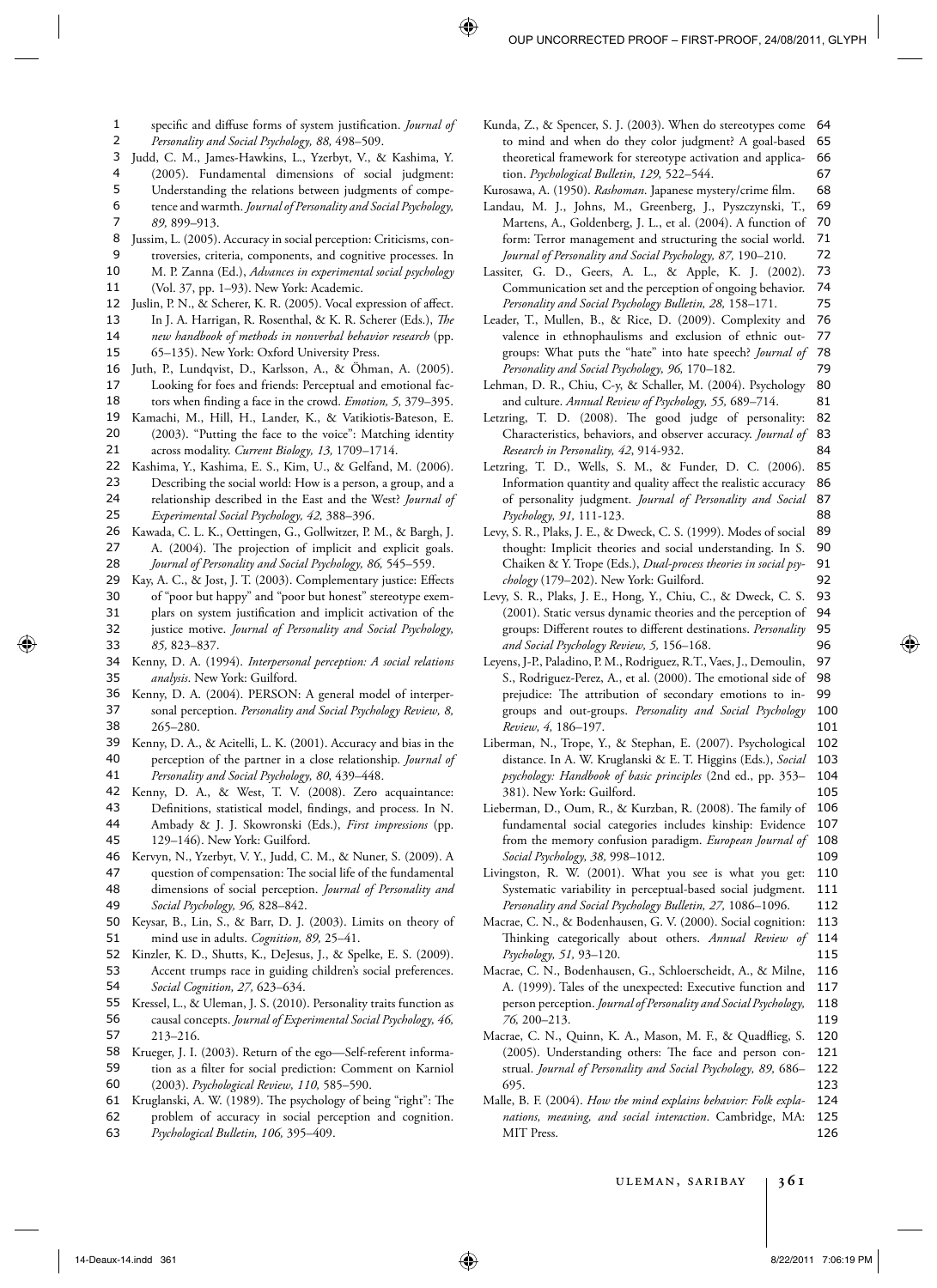- 3 2 1 Malle, B. F. (2006). The actor-observer asymmetry in attribution: A (surprising) meta-analysis . *Psychological Bulletin, 132,* 895-919.
- 4 Malle, B. F., Knobe, J. M., & Nelson, S. E. (2007). Actor-
- 6 5 observer asymmetries in explanations of behavior: New answers to an old question . *Journal of Personality and Social*
- 7 Psychology, 93, 491-514.
- 8 Maner, J. K., Gailliot, M. T., & Miller, S. L. (2009). The implicit
- 10 9 cognition of relationship maintenance: Inattention to attractive alternatives . *Journal of Experimental Social Psychology, 45,*
- 11 174 – 179.
- 12 Maner, J. K., Gailliot, M. T., Rouby, D. A., & Miller, S. L.
- 13 (2007). Can't take my eyes off you: Attentional adhesion to
- 15 14 mates and rivals . *Journal of Personality and Social Psychology, 93,* 389 – 401 .
- 17 16 Maner, J., Kenrick, D., Becker, D., Robertson, T., Hofer, B.,
- 18 Neuberg, S., et al. (2005). Functional projection: How fundamental social motives can bias interpersonal perception.
- 19 Journal of Personality and Social Psychology, 88, 63-78.
- 20 Marcus, B., Machilek, F., & Schutz, A. (2006). Personality in
- 21 cyberspace: Personal web sites as media for personality
- 23 22 expressions and impressions . *Journal of Personality and Social*  Psychology, 90, 1014-1031.
- 27 26 25 24 Mast, M. S., Jonas, K., & Hall, J. A. (2009). Give a person power and he or she will show interpersonal sensitivity: The phenomenon and its why and when . *Journal of Personality and Social Psychology, 97,* 835 – 850 .
- 30 29 28 Mayer, J. D., Roberts, R. D., & Barsade, S. G. (2008). Human abilities: Emotional intelligence . *Annual Review of Psychology, 59,* 507 – 536 .
- 33 32 31 McConnell, A. R. (2001). Implicit theories: Consequences for social judgments of individuals . *Journal of Experimental Social Psychology, 37,* 215 – 227 .
- 35 34 McCrae , R. R. , & Costa , P. T., Jr . ( 2003 ). *Personality in adulthood: A five-factor theory perspective* (2nd ed.). New York: Guilford.
- 39 38 37 36 McElwee, R. O., Dunning, D., Tan, P. L., & Hollmann, S. (2001). Evaluating others: The role of who we are versus what we think traits mean . *Basic and Applied Social Psychology, 23,* 123 – 136 .
- 40 Mehl, M. R., Gosling, S. D., & Pennebaker, J. W. (2006).
- 41 Personality in its natural habitat: Manifestations and implicit
- 43 42 folk theories of personality in daily life . *Journal of Personality*
- 44 *and Social Psychology, 90,* 862 – 877 .
- 45 Mischel, W. (1968). *Personality and assessment*. New York: Wiley.
- 46 Mitchell, J. P., Cloutier, J., Banaji, M. R., & Macrae, C. N. (2006). Medial prefrontal dissociations during processing of
- 47 trait diagnostic and nondiagnostic person information . *Social*
- 48 Cognitive and Affective Neuroscience, 1, 49-55.
- 50 49 Mogg, K., & Bradley, B. P. (1999). Orienting of attention to threatening facial expressions presented under conditions of
- 51 restricted awareness. *Cognition and Emotion*, 13, 713-740.
- 52 Mohr, C. D., & Kenny, D. A. (2006). The how and why of
- 53 disagreement among perceivers: An exploration of
- 55 54 person models . *Journal of Experimental Social Psychology, 42,* 337-349.
- 56 Moors, A., & De Houwer, J. (2007). What is automaticity?
- 57 An analysis of its component features and their interrela-
- 59 58 tions . In J. A. Bargh (Ed.). *Social psychology and the unconscious: The automaticity of higher mental processes* (pp. 11–50).
- 60 New York: Psychology Press.
- 61 Morris, M. W., & Larrick, R. (1995). When one cause casts
- 62 doubt on another: A normative analysis of discounting in
- 63 causal attribution. *Psychological Review*, 102, 331-355.
	- **362** initial impressions of others
- 66 65 64 Moskowitz, G. B. (2002). Preconscious effects of temporary goals on attention . *Journal of Experimental Social Psychology, 38,* 397 – 404 .
- 70 69 68 67 Moskowitz, G. B. (1993). Individual differences in social categorization: The influence of personal need for structure on spontaneous trait inferences . *Journal of Personality and Social*  Psychology, 65, 132-142.
- 72 71 Murphy, G. L., & Medin, D. L. (1985). The role of theories in conceptual coherence. Psychological Review, 92, 289-316.
- 76 75 74 73 Murray, S. L., Holmes, J. G., Bellavia, G., Griffin, D. W., & Dolderman, D. (2002). Kindred spirits? The benefits of egocentrism in close relationships . *Journal of Personality and Social Psychology, 82,* 563 – 581 .
- 79 78 77 Mussweiler, T. (2003). When egocentrism breeds distinctness- Comparison processes in social prediction: Comment on Karniol (2003). Psychological Review, 110, 581-584
- 81 80 Nagel, T. (1974). What is it like to be a bat? *Philosophical Review*, *83,* 435 – 450 .
- 85 84 83 82 Nesselroade, J. R., & Molenaar, P. C. M. (1999). Pooling lagged covariance structures based on short, multivariate time-series for dynamic factor analysis . In R. Hoyle (Ed.), *Research strategies for small samples* (pp. 223-250). Thousand Oaks, CA: Sage.
- 89 88 87 86 Newman, L. S., Caldwell, T. L., Chamberlin, B., & Griffin, T. (2005). Thought suppression, projection, and the development of stereotypes . *Basic and Applied Social Psychology, 27,* 259-266.
- 93 92 91 90 Newman, L. S., Duff, K. J., & Baumeister, R. F. (1997). A new look at defensive projection: Thought suppression, accessibility, and biased person perception . *Journal of Personality and*  Social Psychology, 72, 980-1001.
- 98 97 96 95 94 Niedenthal, P. M., Barsalou, L. W., Ric, F., & Krauth-Gruber, S. (2005). Embodiment in the acquisition and use of emotion knowledge. In L. F. Barrett, P. M. Niedenthal, & P. Winkielman (Eds.), *Emotion and consciousness* (pp. 21-50). New York: Guilford.
- 102 101 100 99 Norenzayan, A., Choi, I., & Nisbett, R. E. (2002). Cultural similarities and differences in social inference: Evidence from behavioral predictions and lay theories of behavior . *Personality*  and Social Psychology Bulletin, 28, 109-120.
- 106 105 104 103 Nosek, B. A., & Greenwald, A. G. (2009). (Part of) the case for a pragmatic approach to validity: Comment on De Houwer, Teige-Mocigemba, Spruyt, & Moors (2009) . *Psychological Bulletin, 135,* 373 – 376 .
- 110 109 108 107 Nussbaum, S., Trope, Y., & Liberman, N. (2003). Creeping dispositionism: The temporal dynamics of behavioral prediction . *Journal of Personality and Social Psychology, 84,* 485-497
- 115 114 113 112 111 Öhman, A., & Juth, P. (2010, January). *Conditions for preferentially attending to an angry face in a crowd.* Paper presented at the annual meeting of the Society for Personality and Social Psychology, Las Vegas, NV (pp. 58-59 of meeting program).
- 118 117 Oosterhof, N. N., & Todorov, A. (2008). The functional basis of 116 face evaluation. Proceedings of the National Academy of *Sciences, USA, 105, 11087-11092.*
- 122 121 120 119 Overbeck, J. R., & Park, B. (2006). Powerful perceivers, powerless objects: Flexibility of powerholders' social attention. *Organizational Behavior and Human Decision Processes, 99,*  $227 - 243$ .
- 126 125 124 123 Overbeck, J. R., Tiedens, L. Z., & Brion, S. (2006). The powerful want to, the powerless have to: Perceived constraint moderates causal attributions . *European Journal of Social*  Psychology, 36, 479-496.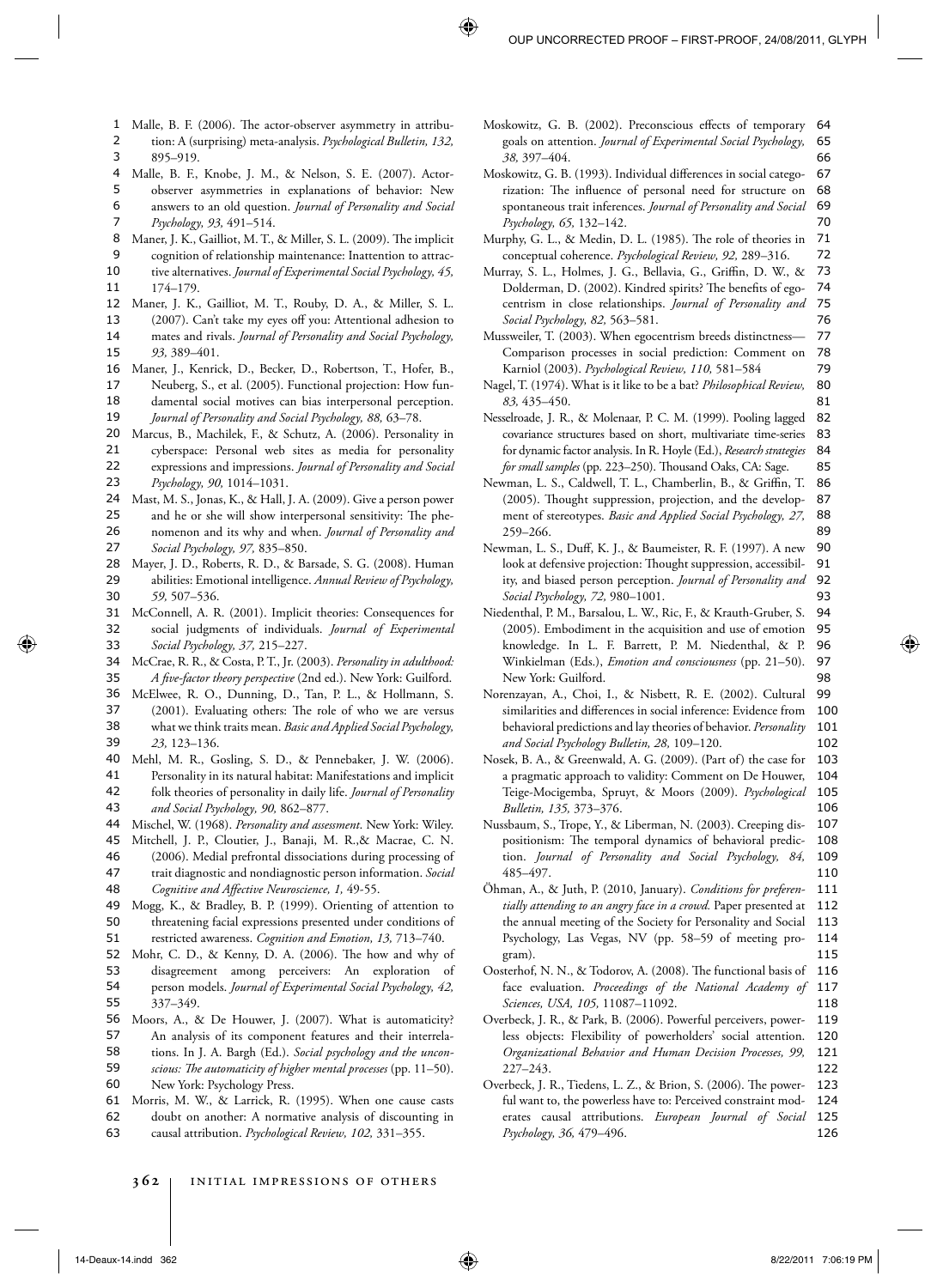- ⊕
- 3 2 1 Oyserman, D., & Lee, S. W. S. (2008). Does culture influence what and how we think? Effects of priming individualism and collectivism. *Psychological Bulletin*, 134, 311-342.
- 4 Paladino, M.-P., & Castelli, L. (2008). On the immediate conse-
- 5 quences of intergroup categorization: Activation of approach
- 7 6 and avoidance motor behavior toward ingroup and outgroup
- 8 members . *Personality and Social Psychology Bulletin, 34,* 755 – 768.
- 9 Park, B. (1986). A method for studying the development of
- 11 10 impressions of real people . *Journal of Personality and Social*  Psychology, 51, 907-917.
- 13 12 Park, B., DeKay, M. L., & Kraus, S. (1994). Aggregating social information into person models: Perceiver-induced consistency .
- 14 Journal of Personality and Social Psychology, 66, 437–459.
- 15 Park, H. S., Levine, T. R., McCornack, S. A., Morrison, K., &
- 17 16 Ferrara, M. (2002). How people really detect lies. *Communications Monographs, 69,* 144 – 157 .
- 19 18 Payne, B. K. (2001). Prejudice and perception: The role of automatic and controlled processes in misperceiving a weapon.
- 20 Journal of Personality and Social Psychology, 81, 181-192.
- 21 Payne, B. K. (2008). What mistakes disclose: A process dissocia-
- 22 tion approach to automatic and controlled processes in social
- 24 23 psychology . *Social and Personality Psychology Compass, 2,* 1073-1092.
- 26 25 Pennebaker, J. W., & Wegner, D. M. (1993). *Handbook of mental* control. Englewood-Cliffs, NJ: Prentice-Hall.
- 29 28 27 Pennington, N., & Hastie, R. (1992). Explaining the evidence: Tests of the story model for juror decision making . *Journal of*  Personality and Social Psychology, 62, 189-206.
- 32 31 30 Penton-Voak, I. S., Perrett, D., Castles, D., Kobayashi, T., Burt, M., Murray, L. K., et al. (1999). Menstrual cycle alters face preference. *Nature*, 399, 741-742.
- 36 35 34 33 Penton-Voak, I. S., Pound, N., Little, A. C., & Perrett, D. I. (2006). Personality judgments from natural and composite facial images: More evidence for a "kernel of truth" in social perception. *Social Cognition*, 24, 607-640.
- 37 Perner, J., & Kühberger, A. (2005). Mental simulation: Royal
- 38 road to other minds? In B. F. Malle & S. D. Hodges (Eds.),
- 39 *Other minds: How humans bridge the divide between self and*
- 40 others (pp. 174-189). New York: Guilford.
- 43 42 41 Peters, E., Hess, T. M., Västfjäll, D., & Auman, C. (2007). Adult age differences in dual information processes. Perspectives on *Psychological Science, 2, 1–23.*
- 44 Petty, R. E., DeMarree, K. G., Briñol, P., Horcajo, J., &
- 46 45 Strathman, A. J. (2008). Need for cognition can magnify or
- 47 attenuate priming effects in social judgment. Personality and Social Psychology Bulletin, 34, 900-912.
- 48 Phelps, E. A., O'Connor, K. J., Cunningham, W. A., Gatenby, J.
- 49 C., Funayama, E. S., Gore, J. C., et al. (2000). Amygdala
- 51 50 activation predicts performance on indirect tests of racial
- 52 bias. *Journal of Cognitive Neuroscience*, 12, 729-738. Phillips, L. H., MacLean, R. D. J., & Allen, R. (2002). Aging
- 53 and the perception and understanding of emotions . *Journal*
- 55 54 *of Gerontology: Series B. Psychological Sciences and Social*  Sciences, 57, 526-530.
- 56 Plaks, J. E., Grant, H., & Dweck, C. S. (2005). Violations of
- 57 implicit theories and the sense of prediction and control:
- 58 Implications for motivated person perception . *Journal of*
- 59 Personality and Social Psychology, 88, 245-262.
- 60 Plaks, J. E., Stroessner, S. J., Dweck, C. S., & Sherman, J. W.
- 61 (2001). Person theories and attention allocation: Preferences
- 62 for sterotypic versus counterstereotypic information . *Journal*
- 63 of Personality and Social Psychology, 80, 876-893.
- 66 65 64 Poon, C. S. K., & Koehler, D. J. (2008). Person theories: Their temporal stability and relation to intertrait inferences . Personality and Social Psychology Bulletin, 34, 965-977.
- 70 69 68 67 Poon, C. S. K., & Koehler, D. J. (2006). Lay personality knowledge and dispositionist thinking: A knowledge-activation framework . *Journal of Experimental Social Psychology, 42,* 177-191.
- 73 72 71 Pratto, F., & John, O. P. (1991). Automatic vigilance: The attention-grabbing power of negative social information . *Journal*  of Personality and Social Psychology, 61, 380-391.
- 76 75 74 Pronin, E., Gilovich, T., & Ross, L. (2004). Objectivity in the eye of the beholder: Divergent perceptions of bias in self versus others. Psychological Review, 111, 781-799.
- 79 78 77 Pronin, E., Kruger, J., Savitsky, K., & Ross, L. (2001). You don't know me, but I know you: The illusion of asymmetric insight. Journal of Personality and Social Psychology, 81, 639–656.
- 82 81 80 Quinn, K. A., Hugenberg, K., & Bodenhausen, G. V. (2004). Functional modularity in stereotype representation. *Journal of Experimental Social Psychology, 40,* 519 – 527 .
- 86 85 84 83 Quinn, K. A., Mason, M. F., & Macrae, N. (2009). Familiarity and person construal: Individuating knowledge moderates the automaticity of category activation . *European Journal of Social Psychology, 39,* 852 – 861 .
- 89 88 87 Rakison, D. H., & Poulin-Dubois, D. (2001). Developmental origin of the animate-inanimate distinction . *Psychological Bulletin, 127, 209-228.*
- 92 91 90 Read, S. J. (1987). Constructing causal scenarios: A knowledge structure approach to causal reasoning . *Journal of Personality and Social Psychology, 52,* 288 – 302 .
- 96 95 94 93 Read, S. J., Jones, D. K., & Miller, L. C. (1990). Traits as goalbased categories: The importance of goals in the coherence of dispositional categories . *Journal of Personality and Social*  Psychology, 58, 1048-1061.
- 101 100 99 98 97 Read, S. J., & Miller, L. C. (2005). Explanatory coherence and goal-based knowledge structures in making dispositional inferences . In B. F. Malle & S. D. Hodges (Eds.), *Other minds: How humans bridge the divide between self and others* (pp. 124-139). New York: Guilford.
- 104 103 102 Reeder, G. D. (2009). Mindreading: Judgments about intentionality and motives in dispositional inference . *Psychological Inquiry, 20, 1*-18 and 73-83.
- 108 107 106 105 Reeder, G. D., Monroe, A. E., & Pryor, J. B (2008). Impressions of Milgram's obedient teachers: Situational cues inform inferences about motives and traits . *Journal of Personality and Social Psychology*, 95, 1-17.
- 112 111 110 109 Reeder, G. D., Pryor, J. B., Wohl, M. J. A., & Griswell, M. L. (2005). On attributing negative motives to others who disagree with our opinions . *Personality and Social Psychology Bulletin, 31, 1498-1510.*
- 116 115 114 113 Reeder, G. D., Vonk, R., Ronk, M. J., Ham, J., & Lawrence, M. (2004). Dispositional attribution: Multiple inferences about motive-related traits . *Journal of Personality and Social*  Psychology, 86, 530-544.
- 119 118 117 Rentfrow, P. J., & Gosling, S. D. (2006). Message in a ballad: The role of music preferences in interpersonal perception. Psychological Science, 17, 236-242.
- 123 122 121 120 Rhee, E., Uleman, J. S., Lee, H. K, & Roman, R. J. (1995). Spontaneous self-descriptions and ethnic identities in individualistic and collectivistic cultures . *Journal of Personality and Social Psychology, 69,* 142 – 152 .
- 126 125 124 Rhodes, G., Halberstadt, J., Jeffery, L., & Palermo, R. (2005). The attractiveness of average faces is not a generalized mere exposure effect. *Social Cognition*, 23, 205-217.

uleman, saribay **363**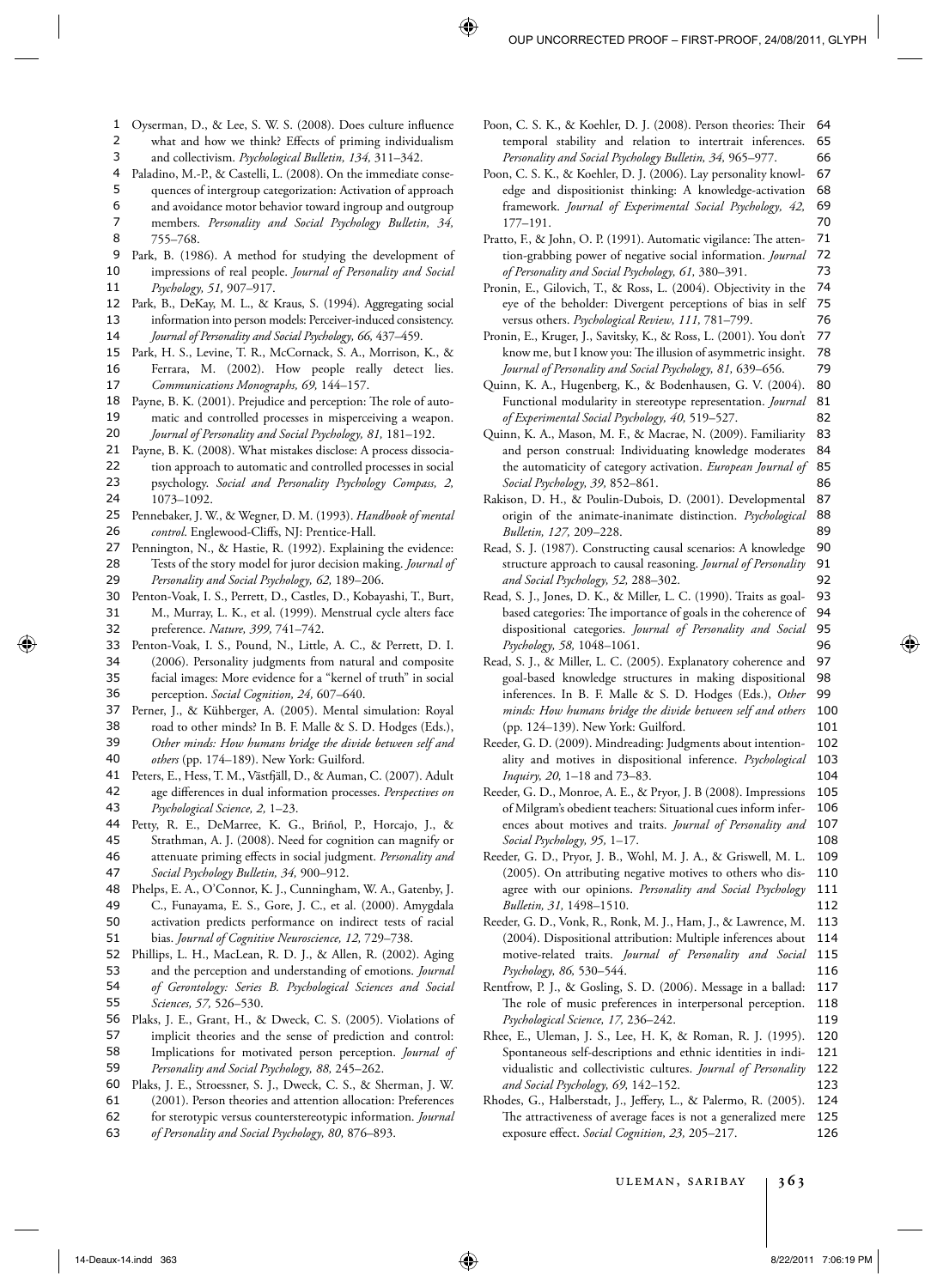- 1 Richards, X., & Hewstone, M. (2001). Subtyping and subgroup-
- 2 ing: Processes for the prevention and promotion of stereo-
- 4 3 type change. Personality and Social Psychology Review, 5,  $52 - 73$ .
- 6 5 Richeson, J. A., Todd, A. R., Trawalter, S., & Baird, A. A. (2008).
- 7 Eye-gaze direction modulates race-related amygdala activity . Group Processes and Intergroup Relations, 11, 233-246.
- 8 Richeson, J. A., & Trawalter, S. (2005). On the categorization of
- 11 10 9 admired and disliked exemplars of admired and disliked racial groups . *Journal of Personality and Social Psychology, 89,* 517-530.
- 12 Rim, S., Uleman, J. S., & Trope, Y. (2009). Spontaneous trait
- 13 inference and construal level theory: Psychological distance
- 15 14 increases nonconscious trait thinking . *Journal of Experimental*
- 17 16 *Social Psychology, 45,* 1088 – 1097 . Robbins, J. M., & Krueger, J. I. (2005). Social projection to ingroups and outgroups: A review and meta-analysis .
- 18 Personality and Social Psychology Review, 9, 32-47.
- 19 Robins, R. W., Mendelsohn, G. A., Connell, J. B., & Kwan, V. S. Y.
- 20 (2004). Do people agree about the causes of behavior? A social
- 22 21 relations analysis of behavior ratings and causal attributions . Journal of Personality and Social Psychology, 86, 334-344.
- 23 Roese, N. J., Sanna, L.J., & Galinsky, A. D. (2005). The mechan-
- 27 26 25 24 ics of imagination: Automaticity and control in counterfactual thinking. In R. R. Hassin, J. S. Uleman, & J. A. Bargh (Eds.), *The new unconscious* (pp. 138-170). New York: Oxford University Press.
- 28 Rosenberg, S., Nelson, C., & Vivekananthan, P. S. (1968). A
- 31 30 29 multidimensional approach to the structure of personality impressions . *Journal of Personality and Social Psychology, 9,* 283-294.
- 34 33 32 Royzman, E. B., Cassidy, K. W., & Baron, J. (2003). "I know, you know": Epistemic egocentrism in children and adults . *Review of General Psychology, 7,* 38 – 65 .
- 38 37 36 35 Rule, N. O., Ambady, N., & Hallett, K. C. (2009). Female sexual orientation is perceived accurately, rapidly, and automatically from the face and its features . *Journal of Experimental Social Psychology, 45,* 1245 – 1251 .
- 40 39 Rule, N. O., Macrae, C. N., & Ambady, N. (2009). Ambiguous group membership is extracted automatically from faces .
- 42 41 Psychological Science, 20, 441-443. Rydell, R. J., & McConnell, A. R. (2006). Understanding
- 43 implicit and explicit attitude change: A systems of reasoning
- 45 44 analysis. *Journal of Personality and Social Psychology*, 91, 995-1008 .
- 46 Rydell, R. J., McConnell, A. R., Mackie, D. M., & Strain, L. M.
- 47 (2006). Of two minds: Forming and changing valence-
- 49 48 inconsistent implicit and explicit attitudes . *Psychological*  Science, 17, 954-958.
- 52 51 50 Saucier, G. (2003a). An alternative multi-language structure for personality attributes. *European Journal of Personality*, 17,  $179 - 205$
- 53 Saucier, G. (2003b). Factor structure of English-language per-
- 55 54 sonality type-nouns . *Journal of Personality and Social*  Psychology, 85, 695-708.
- 57 56 Saxe, R. (2005). Against simulation: The argument from error. *Trends in Cognitive Science, 9,* 174 – 179 .
- 58 Schaller, M. (2007). Evolutionary bases of first impressions. In
- 60 59 N. Ambady & J. J. Skowronski (Eds.), *First impressions* (pp. 15-34). New York: Guilford.
- 61 Schank, R. C., & Abelson, R. P. (1995). Knowledge and memory:
- 62 The real story. In R. S. Wyer (Ed.), *Advances in social cogni-*
- 63 tion (Vol. 8, pp. 1-85). Hillsdale, NJ: Erlbaum.
	- **364** initial impressions of others
- 66 65 64 Schiller, D., Freeman, J. B., Mitchell, J. P., Uleman, J. S., & Phelps, E. A. (2009) A neural mechanism for first impressions. Nature Neuroscience, 12, 508-514.
- 69 68 67 Schimel, J., Greenberg, J., & Martens, A. (2003). Evidence that projection of a feared trait can serve a defensive function. Personality and Social Psychology Bulletin, 29, 969-979.
- 74 73 72 71 70 Schimel, J., Simon, L., Greenberg, J., Pyszczynski, T., Solomon, S., Waxmonsky, J., et al. (1999). Stereotypes and terror management: Evidence that mortality salience enhances stereotypic thinking and preferences . *Journal of Personality and*  Social Psychology, 77, 905-926.
- 76 75 Schneider, D. J. (1973). Implicit personality theory: A review. Psychological Bulletin, 79, 294-309.
- 78 77 Schneider, D. J. (2004). *The psychology of stereotyping*. New York: Guilford.
- 81 80 79 Semin, G. R., & Fiedler, K. (1991). The linguistic category model, its bases, applications, and range . *European Review of*  Social Psychology, 2, 1–30.
- 83 82 Shaver, K. G. (1985). The attribution of blame: Causality, responsibility, and blameworthiness. New York: Springer-Verlag.
- 87 86 85 84 Sherman, J. W., Gawronski, B., Gonsalkorale, K., Hugenberg, K., Allen, T., & Groom, C. J. (2008). The self-regulation of automatic associations and behavioral impulses . *Psychological Review, 115,* 314 – 335 .
- 91 90 89 88 Sherman, J. W., Lee, A. Y., Bessenoff, G. R., & Frost, L. A. (1998). Stereotype efficiency reconsidered: Encoding flexibility under cognitive load. *Journal of Personality and Social Psychology, 75,* 589 – 606 .
- 95 94 93 92 Sherman, J. W., Stroessner, S. J., Conrey, F. R., & Azam, O. A. (2005). Prejudice and stereotype maintenance processes: Attention, attribution, and individuation . *Journal of*  Personality and Social Psychology, 89, 607-622.
- 99 98 97 96 Shweder, R. A., & Bourne, E. J. (1984). Does the concept of the person vary cross-culturally? In R. A. Shweder & R. A. LeVine (Eds.), *Culture theory* (pp. 158-199). Cambridge, UK: Cambridge University Press.
- 102 101 100 Sibley, Chris G.(1); Duckitt, J. (2008). Personality and prejudice: A meta-analysis and theoretical review . *Personality and Social Psychology Review, 12* , 248 - 279 .
- 106 105 104 103 Skowronski, J. J., Carlston, D. E., Mae, L., & Crawford, M. T. (1998). Spontaneous trait transference: Communicators take on the qualities they describe in others . *Journal of Personality and Social Psychology, 74,* 837 – 848 .
- 110 109 108 107 Slessor, G., Phillips, L. H., & Bull, R. (2008). Age-related declines in basic social perception: evidence from tasks assessing eye-gaze processing . *Psychology and Aging, 23,*  $812 - 822$
- 113 112 111 Smith, E. R., & Collins, E. C. (2009). Contextualizing person perception: Distributed social cognition . *Psychological Review, 116,* 343 – 364 .
- 118 117 116 115 114 Smith, N. K., Larsen, J. T., Chartrand, T. L., Cacioppo, J. T., Katafiasz, H. A. & Moran, K. E. (2006). Being bad isn't always good: Affective context moderates the attention bias toward negative information . *Journal of Personality and Social*  Psychology, 90, 210–220.
- 122 121 120 119 Smith, P. K., Djiksterhuis, A., & Chaiken, S. (2008). Subliminal exposure to faces and racial attitudes: Exposure to whites makes whites like blacks less . *Journal of Experimental Social*  Psychology, 44, 50-64.
- 126 125 124 123 Son Hing, L. S., Chung-Yan, G. A., Hamilton, L. K., & Zanna, M. P. (2008). A two-dimensional model that employs explicit and implicit attitudes to characterize prejudice . *Journal of*  Personality and Social Psychology, 94, 971-987.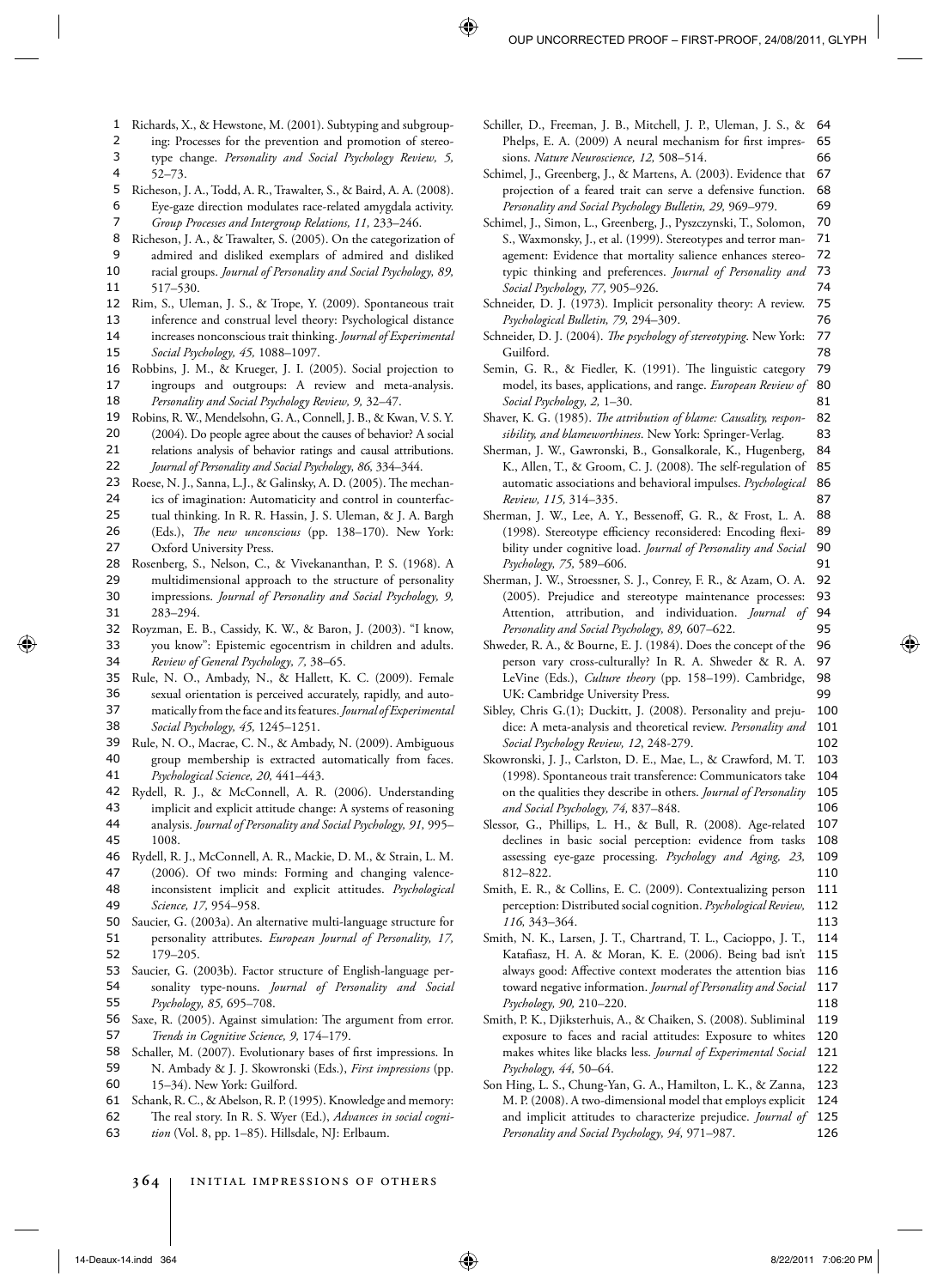

- ⊕
- 2 1 Stapel, D. A. (2007). In the mind of the beholder: The interpre-
- 3 tation comparison model of accessibility effects. In D. A. Stapel & J. Suls. (Eds.), *Assimilation and contrast in social*
- 4 *psychology* (p. 143–164). New York: Psychology Press.
- 5 Sullivan, S., & Ruffman, T. (2004). Social understanding: How
- 7 6 does it fare with advancing years? *British Journal of Psychology,*  95, 1-18.
- 9 8 Talaska, C. A., Fiske, S. T., & Chaiken, S. (2008). Legitimating racial discrimination: Emotions, not beliefs, best predict discrimina-
- 10 tion in a meta-analysis. *Social Justice Research*, 21, 263–296.
- 12 11 Tashakkori, A., & Insko, C. A. (1981). Interpersonal attraction and person perception: Two tests of three balance models .
- 13 Journal of Experimental Social Psychology, 17, 266-285
- 15 14 Tetlock, P. E. (2002). Social functionalist frameworks for judgment and choice: Intuitive politicians, theologians, and pros-
- 16 ecutors. Psychological Review, 109, 451-471.
- 18 17 Todorov, A. (2002). Communication effects on memory and judgment . *European Journal of Social Psychology, 32,* 531 – 546 .
- 19 Todorov, A., Gobbini, M. I., Evans, K. K, & Haxby, J. V. (2007).
- 20 Spontaneous retrieval of affective person knowledge in face
- 21 perception. *Neuropsychologia*, 45, 163-173. Todorov, A., Mandisodza, A. N., Goren, A., & Hall, C. C.
- 23 22 (2005). Inferences of competence from faces predict election
- 24 outcomes. Science, 308, 1623-1626.
- 27 26 25 Todorov, A., Pakrashi, M., & Oosterhof, N. N. (2009). Evaluating faces on trustworthiness after minimal time exposure. *Social Cognition*, 27, 813-833.
- 28 Todorov, A., & Uleman, J. S. (2004). The person reference pro-
- 30 29 cess in spontaneous trait inferences . *Journal of Personality and Social Psychology. 87* , 482 – 493 .
- 33 32 31 Trope, Y., & Liberman, N. (2000). Temporal construal and timedependent changes in preference . *Journal of Personality and Social Psychology, 79,* 876 – 889 .
- 35 34 Uleman, J. S. (2005). On the inherent ambiguity of traits and other mental concepts . In B. F. Malle & S. D. Hodges (Eds.),
- 37 36 *Other minds: How humans bridge the divide between self and*  others (pp. 253-266). New York: Guilford.
- 38 Uleman, J. S., Newman, L. S., & Moskowitz, G. B. (1996).
- 39 People as flexible interpreters: Evidence and issues from
- 40 spontaneous trait inference . In M. P. Zanna (Ed.), *Advances*
- 42 41 *in experimental social psychology* (Vol. 28, pp. 211-279). San Diego, CA: Academic.
- 44 43 Uleman, J. S., Saribay, S. A., & Gonzalez, C. (2008). Spontaneous inferences, implicit impressions, and implicit theories.
- 45 *Annual Review of Psychology, 59,* 329 – 360 .
- 47 46 Van Boven, L., & Loewenstein, G. (2003). Social projection of
- 48 transient drive states . *Personality and Social Psychology Bulletin, 29, 1159-1168.*
- 51 50 49 Van Boven, L., White, K., Kamada, A., & Gilovich, T. (2003). Intuitions about situational correction in self and others.
- 52 *Journal of Personality and Social Psychology, 85,* 249 – 258 .
- 53 van den Bos, A., & Stapel, D. A. (2009). Why people stereotype affects how they stereotype: The differential influence of com-
- 54 prehension goals and self-enhancement goals on stereotyp-
- 56 55 ing. Personality and Social Psychology Bulletin, 35, 101-113.
- 57 Van Dillen, L. F., & Koole, S. L. (2009). How automatic is
- 59 58 "automatic vigilance"? The role of working memory in attentional interference of negative information . *Cognition and Emotion, 23, 1106-1117.*
- 60 Van Harreveld, F., van der Pligt, J., & de Liver, Y. N. (2009). The
- 61 agony of ambivalence and ways to resolve it: Introducing
- 63 62 the MAID model. *Personality and Social Psychology Review*, *13*, 45–61.
- 68 67 66 65 64 Van Overwalle, F., Van den Eede, S., Baetens, K., & Vandekerckhove, M. (2009). Trait inferences in goal-directed behavior: ERP timing and localization under spontaneous and intentional processing. *Social Cognitive and Affective Neuroscience, 4,* 177 – 190 .
- 71 70 69 Vazire, S. & Gosling, S. D. (2004). E-perceptions: Personality impressions based on personal websites . *Journal of Personality*  and Social Psychology, 87, 123-132.
- 75 74 73 72 Vazire, S., & Mehl, M. R. (2008). Knowing me, knowing you: The accuracy and unique predictive validity of self-ratings and other-ratings of daily behavior . *Journal of Personality and*  Social Psychology, 95, 1202-1216.
- 79 78 77 76 Vescio, T. K., Snyder, M., & Butz, D. A. (2003). Power in stereotypically masculine domains: A social influence strategy  $\times$ stereotype match model . *Journal of Personality and Social*  Psychology, 85, 1062-1078.
- 82 81 80 von Hippel, W. (2007). Aging, executive functioning, and social control . *Current Directions in Psychological Science, 16,* 240-244.
- 85 84 83 Walther, E., Nagengast, B., & Trasselli, C. (2005). Evaluative conditioning in social psychology: Facts and speculations . *Cognition and Emotion, 19, 175-196.*
- 89 88 87 86 Weeks, M., & Lupfer, M. B. (2004). Complicating race: The relationship between prejudice, race, and social class categorizations. Personality and Social Psychology Bulletin, 30, 972-984.
- 92 91 90 Weeks, M., & Vincent, M. A. (2007). Using religious affiliation to spontaneously categorize others . *International Journal for*  the Psychology of Religion, 17, 317-331.
- 96 95 94 93 Weisbuch, M., Unkelbach, C., & Fiedler, K. (2008). Remnants of the recent past: Influences of priming on first impressions. In N. Ambady & J. J. Skowronski (Eds.), *First impressions* (pp. 289–312). New York: Guilford.
- 100 99 98 97 Wright, J. C., & Mischel, W. (1987). A conditional analysis of dispositional constructs: The local predictability of social behavior . *Journal of Personality and Social Psychology, 53,* 1159-1177.
- 103 102 101 Wright, J. C., & Mischel, W. (1988). Conditional hedges and the intuitive psychology of traits . *Journal of Personality and*  Social Psychology, 55, 454-469.
- 106 105 104 Wyer, N. A. (2005). Not all stereotypic biases are created equal: Evidence for a stereotype-disconfirming bias. Personality and *Social Psychology Bulletin, 30,* 706 – 720.
- 112 111 110 109 108 107 Wyer, R. S., Jr., Adaval, R., & Colcombe, S. J. (2002). Narrativebased representations of social knowledge: Their construction and use in comprehension, memory, and judgment. In M. P. Zanna (Ed.), *Advances in experimental social psychology* (Vol. 34, pp. 131–197). San Diego, CA: Academic.
- 117 116 115 114 113 Wyer, R. S., Jr., & Gruenfeld, D. H. (1995). Information processing in social contexts: Implications for social memory and judgment. In M. P. Zanna (Ed.), Advances in experimental social psychology (Vol. 27, pp. 49-91). San Diego: Academic.
- 119 118 Wyer, R. S., Jr., & Srull, T. K. (1986). Human cognition in its social context. Psychological Review, 93, 322-359.
- 123 122 121 120 Ybarra, O. & Park, D. C. (2002). Disconfirmation of person expectations by older and younger adults: Implications for social vigilance . *Journal of Gerontology: Series B. Psychological Sciences and Social Sciences, 57,* 435 – 443 .
- 126 125 124 Yzerbyt, V., Judd, C. M., & Corneille, O. (Eds.). (2004). *The psychology of group perception: Perceived variability, entitativ*ity, and essentialism. New York: Psychology Press.

ULEMAN, SARIBAY